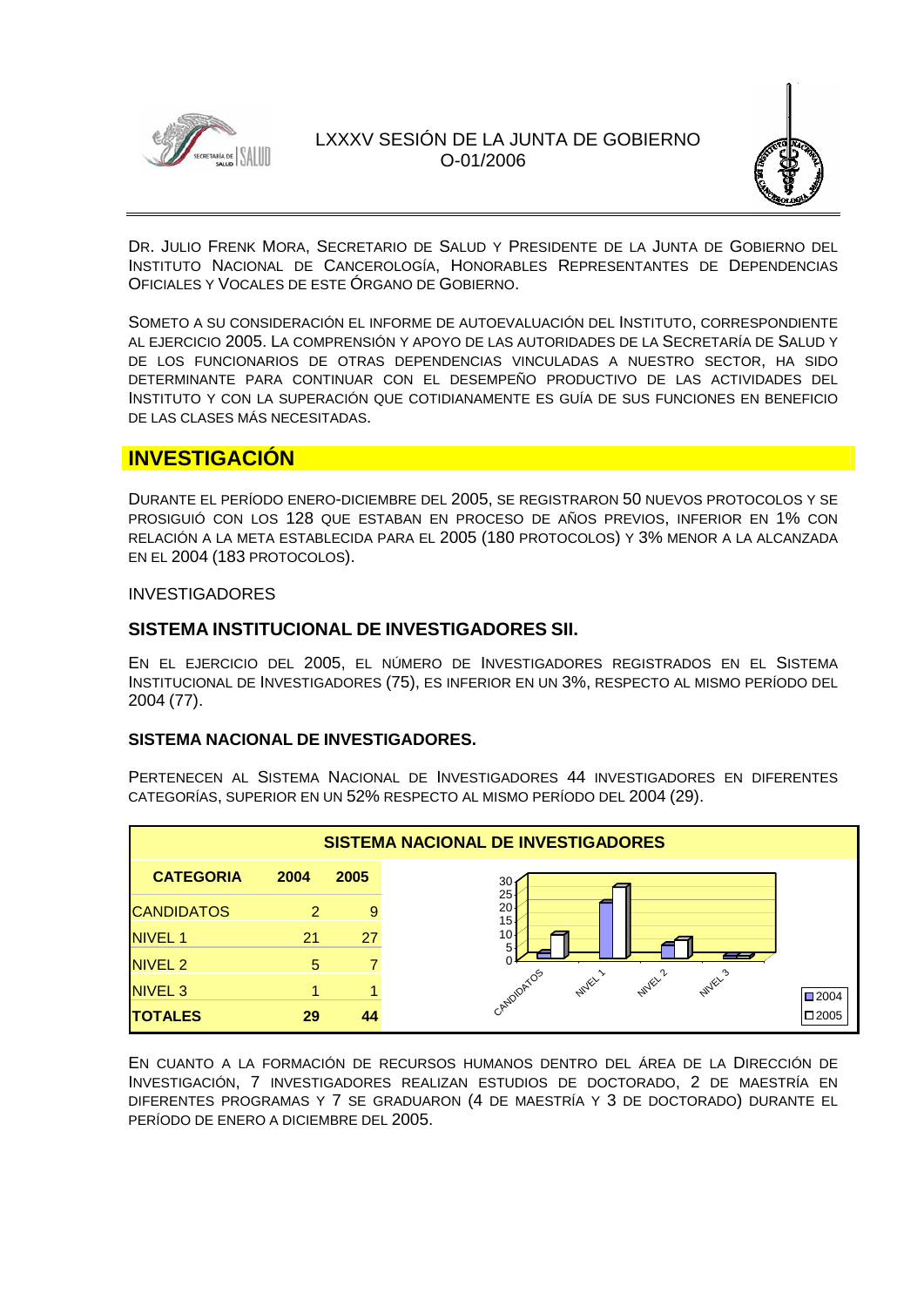



### PUBLICACIONES

AL CUARTO TRIMESTRE DEL 2005, SE PUBLICARON 96 ARTÍCULOS, EL 60% (58) CORRESPONDEN AL GRUPO III, IV Y V. EN COMPARACIÓN CON EL EJERCICIO DE 2004 HUBO UN INCREMENTO DEL 33% (24 PUBLICACIONES).



EL NÚMERO DE PUBLICACIONES EN REVISTAS DE CIRCULACIÓN INTERNACIONAL FUE MAYOR DURANTE EL PERÍODO, DE LAS CUALES SOBRESALEN LAS SIGUIENTES:

- VILAR-COMPTE D, GARCÍA SAENZ M. POSTOPERATIVE WOUND SURVEILLANCE IS COSTLY. WORLD J SURG. 2004; 28(2):220-1.
- SUÁREZ-ROA ML, RUÍZ-GODOY-RIVERA ML, MENESES-GARCÍA A, GRANADOS-GARCÍA M, MOSQUEDA-TAYLOR A. SOLITARY FIBROUS TUMOR OF THE PAROTID REGION. REPORT OF A CASE AND REVIEW OF THE LITERATURE. MED ORAL, 2004; 9(1): 82-8.
- LEY C, MOHAR A, GUARNER J, HERRERA-GOEPFERT R, FIGUEROA LS, HALPERIN D, JOHNSTON I, PARSONNET J. HELICOBACTER PYLORI ERADICATION AND GASTRIC PRENEOPLASTIC CONDITIONS: A RANDOMIZED, DOUBLE-BLIND, PLACEBO-CONTROLLED TRIAL. CANCER EPIDEMIOLOGY BIOMARKERS PREV. 2004; 13(1):4-10.
- GARCÍA-LÓPEZ P, RODRÍGUEZ-DORANTES M, PÉREZ-CARDENAS E, CERBÓN M, MOHAR-BETANCOURT A. SYNERGISTIC AFFECTS OF ICI 182,780 ON THE CYTOTOXICITY OF CISPLATIN IN CERVICAL CARCINOMA CELL LINES. CANCER CHEMOTHERAPY PHARMACOLOGY. 2004; 53(6):533- 40.
- AGUILAR-PONCE J.-L, GRANADOS-GARCÍA M, VILLAVICENCIO V, POITEVIN-CHACÓN A, GREEN D, DUEÑAS-GONZÁLEZ A, HERRERA-GÓMEZ Á, LUNA-ORTÍZ K, ALVARADO A, MARTÍNEZ-SAID H, CASTILLO-HENKEL C, SEGURA–PACHECO B, DE LA GARZA J. PHASE II OF GEMCITABINE CONCURRENT WITH RADIATION FOR LOCALLY ADVANCED SQUAMOUS CELL CARCINOMA OF THE HEAD AND NECK. ANN ONCOL. 2004;15:301-306.
- VILAR-COMPTE D, JACQUEMIN B, ROBLES-VIDAL C, VOLKOW P. SURGICAL SITE INFECTIONS IN BREAST SURGERY: CASE-CONTROL STUDY. WORLD J SURG. 2004; 28(3):242-6.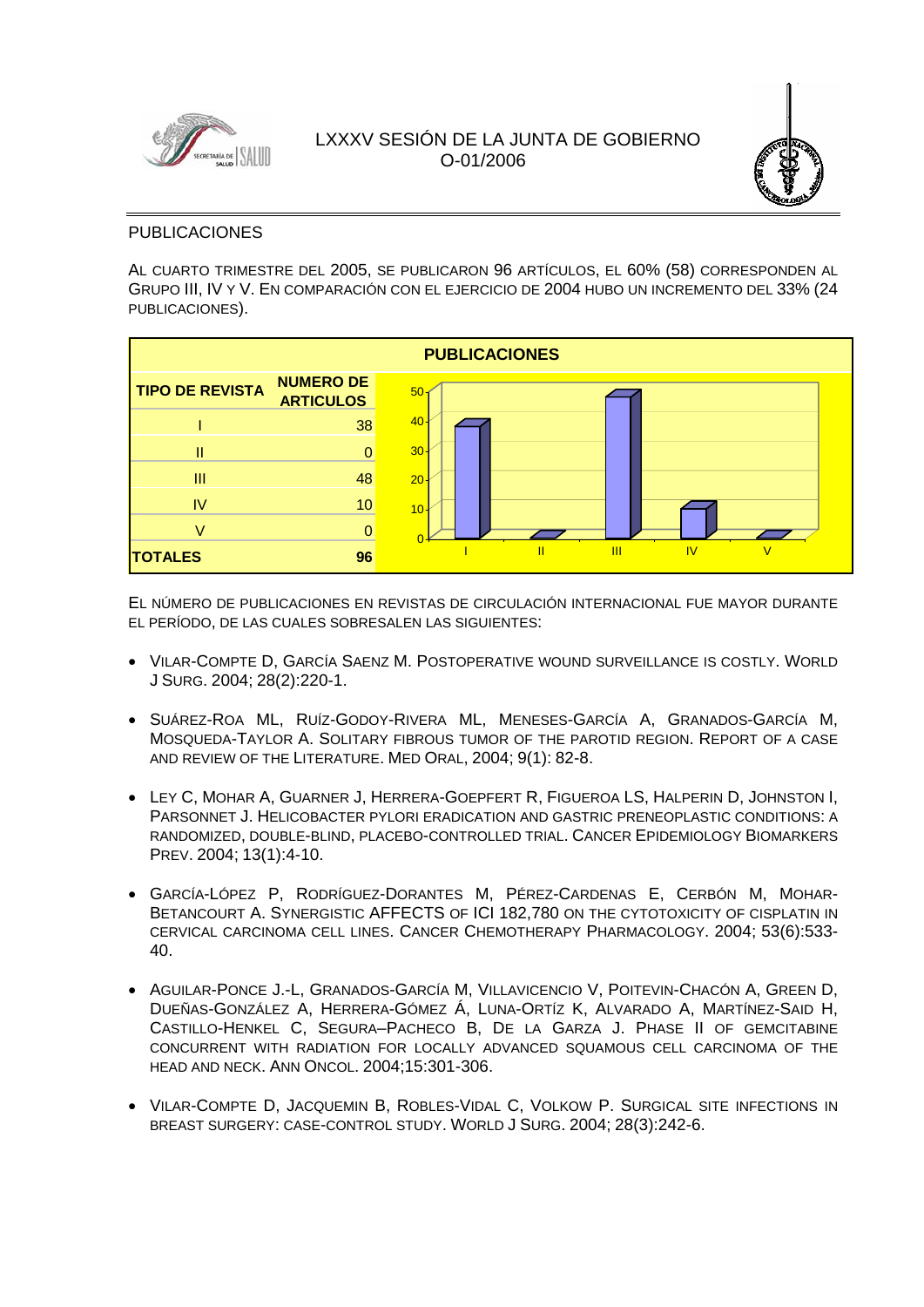



- LUNA-ORTÍZ K, HURTADO-LÓPEZ LM, DOMÍNGUEZ-MALAGÓN H, RAMÍREZ-MARÍN R, ZALDIVAR-RAMÍREZ FR, HERRERA-GÓMEZ A, BARRERA FRANCO JL. CLINICAL COURSE OF INSULAR THYROID CARCINOMA. MED SCI MONIT. 2004; 10(3): CR108-11.
- MEZA-JUNCO J, MONTAÑO-LOZA A, CANDELARIA-HERNÁNDEZ M. MODALIDADES DE TRATAMIENTO PARA PACIENTES CON CARCINOMA HEPATOCELULAR: UNA SERIE RETROSPECTIVA DE UNA SOLA INSTITUCIÓN EN MÉXICO. GASTROENTEROL HEPATOL. 2004; 27(1):11-7.
- CARRILLO A, MOHAR A, MENESES A, FRÍAS-MENDÍVIL M, SOLORZA G, LIZANO M. UTILIDAD EN LA COMBINACIÓN DE OLIGONUCLEÓTIDOS UNIVERSALES PARA LA DETECCIÓN DEL VIRUS DEL PAPILOMA HUMANO EN CÁNCER CERVICOUTERINO Y LESIONES PREMALIGNAS. SALUD PÚBLICA MÉX. 2004;46(1):7-15.
- BRANDAN ME, RUÍZ-TREJO C, VERDEJO-SILVA M, GUEVARA M, LOZANO-ZALCE H, MADERO-PRECIADO L, MARTÍN J, NOEL-ETIENNE LM, RAMÍREZ-ARIAS JL, SOTO J, VILLASEÑOR Y. EVALUATION OF EQUIPMENT PERFORMANCE, PATIENT DOSE, IMAGING QUALITY, AND DIAGNOSTIC COINCIDENCE IN FIVE MÉXICO CITY MAMMOGRAPHY SERVICES. ARCHIVES OF MEDICAL RESEARCH. 2004; 35(1):24-30.
- LUNA-ORTÍZ K, SANSÓN-RIOFRÍO JA, MOSQUEDA-TAYLOR A. FREY SYNDROME. A PROPOSAL FOR EVALUATING SEVERITY. ORAL ONCOL. 2004; 40(5): 501-5.
- CARRILLO JF, RIVAS-LEÓN B, CELIS MA, PONCE-DE-LEÓN S, OCHOA-CARRILLO FJ. ANTEROLATERAL AND LATERAL SKULL-BASE APPROACHES FOR TREATMENT OF NEOPLASTIC DISEASES. AM J. OTOLARYNGOLOGY. 2004; 25(1):58-67.
- GONZÁLEZ-LOSA MR, LAVIADA-MIER Y TERÁN M, PUERTO-SOLÍS M, GARCÍA-CARRANCÁ A. MOLECULAR VARIANTS OF HPV TYPE 16 E6 AMONG MEXICAN WOMEN WITH LSIL AND INVASIVE CANCER. J CLIN VIROL, 2004; 29(2):95-98.
- ARGUELLO-RAMÍREZ J, PEREZ-CÁRDENAS E, DELGADO-CHÁVEZ R, SOLORZA-LUNA G, VILLA-TREVIÑO S, ARENAS-HUERTERO F. MATRIX METALLOPROTEINASES-2, -3, AND -9 SECRETED BY EXPLANTS OF BENIGN AND MALIGNANT LESIONS OF THE UTERINE CERVIX. INT J GYNECOL CANCER. 2004; 14(2):333-340.
- MATTHEWS-GREER J, DOMÍNGUEZ-MALAGÓN H, HERRERA GA, UNGER J, CHANONA-VILCHIS J, CALDITO G, TURBAT-HERRERA EA. HUMAN PAPILLOMAVIRUS TYPING OF RARE CERVICAL CARCINOMAS. ARCH PATHOL LAB MED. 2004; 128(5):553-6.
- VOLKOW P, VELASCO SR, MUELLER N, PONCE DE LEÓN S, SIERRA-MADERO JG, SADA E, SOTO JL, PÉREZ-ANCONA F, RUÍZ-PALACIOS G, CASTILLO JR, MOHAR A. TRANSFUSION-ASSOCIATED HIV INFECTION IN MEXICO RELATED TO PAID BLOOD DONORS; HIV EPIDEMIC. INT J STD AIDS. 2004; 15(5):337-42.
- MOSQUEDA-TAYLOR A, LUNA-ORTÍZ K, IRIGOYEN-CAMACHO ME, DÍAZ-FRANCO MA, COLL-MUNOZ AM. EFFECT OF PILOCARPINE HYDROCHLORIDE ON SALIVARY PRODUCTION IN PREVIOUSLY IRRADIATED HEAD AND NECK CANCER PATIENTS. MED ORAL. 2004; 9(3):204-11.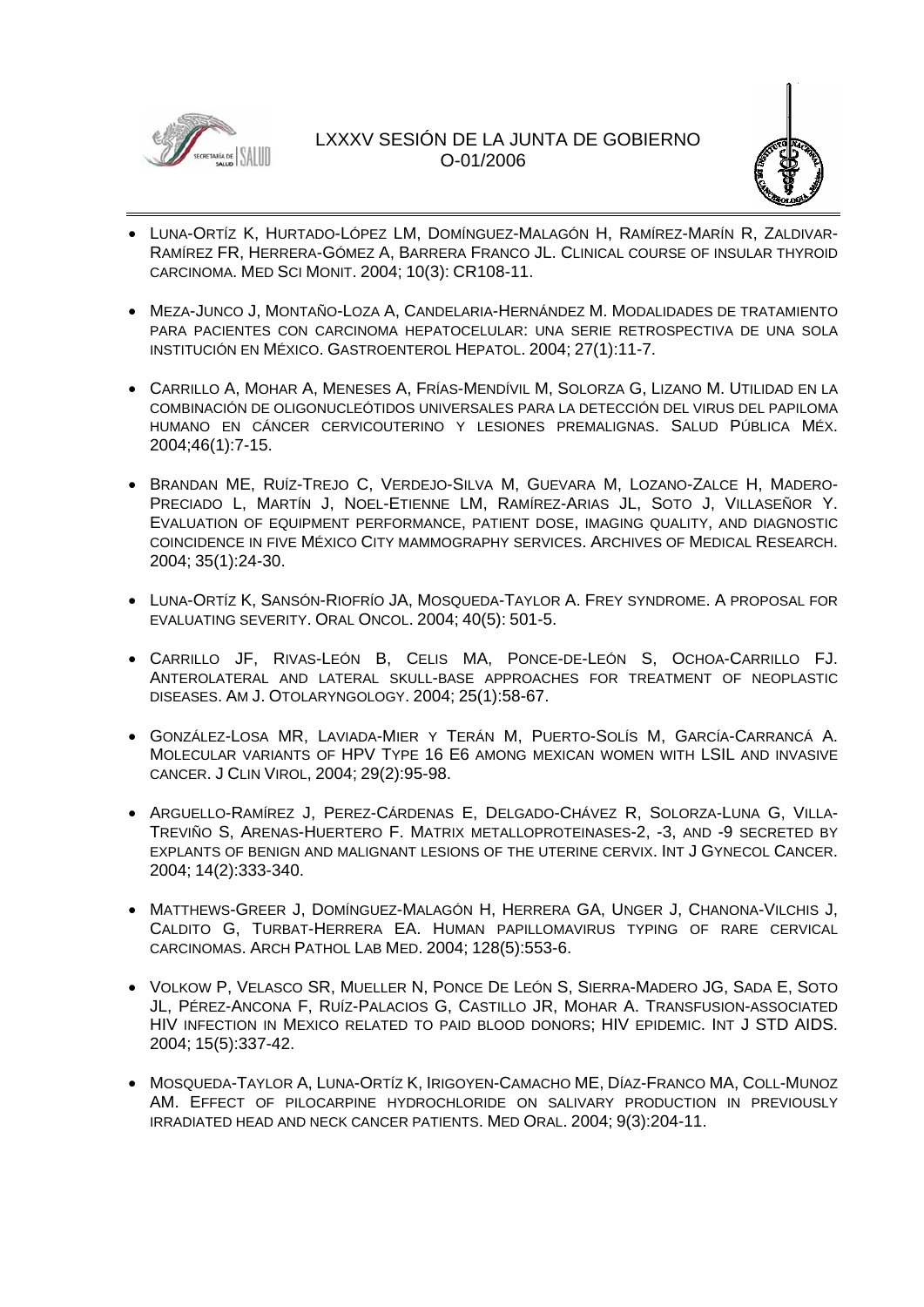



- LUNA-ORTIZ K, NUÑEZ-VALENCIA ER, TAMEZ-VELARDE M, GRANADOS-GARCÍA M. QUALITY OF LIFE AND FUNCTIONAL EVALUATION AFTER SUPRACRICOID PARTIAL LARYNGECTOMY WIT CRICOHYOIDOEPIGLOTTOPEXY IN MEXICAN PATIENTS. J LARYNGOL OTOL. 2004; 118(4):284-8.
- RAFFIN-POHLMANN P, SUCHIL-BERNAL L, FUENTES ALBURO A, BUTER J, GALLARDO-RINCÓN D, MOHAR A, MAYORDOMO JI, VAN DER HOEVEN JJM, VAN DER WALL E, DE GRUIJL TD, PINEDO HM, PROLONGED NEOADJUVANT TREATMENT PLUS GM-CSF IN LOCALLY ADVANCED BREAST CANCER: CLINICAL AND BIOLOGICAL CONCEPTS. REV. ONCOL. 2004; 6(3):130-9.
- DOMÍNGUEZ-MALAGÓN H, INTRACELLULAR COLLAGEN AND FIBRONEXUS IN FIBROMATOSIS AND OTHER FIBROBLASTIC TUMORS. REV. ULTRA STRUCTURAL PATHOLOGY. 2004, 28:67-73.
- LUNA-ORTIZ K, HURTADO-LÓPEZ LM, VALDERRAMA-LANDAETA JL, RUÍZ-VEGA A. THYROGLOSSAL DUCT CYST WITH PAPILLARY CARCINOMA: WHAT MUST BE DONE? THYROID. 2004 MAY; 14(5):363- 6.
- GRANADOS-GARCÍA M, BLANCO-SALAZAR A, POITEVIN-CHACÓN A, AGUILAR-PONCE JL, HERRERA-GÓMEZ A, LUNA-ORTÍZ K, VILLAVICENCIO-VALENCIA V. SQUAMOUS CELL SKIN CARCINOMA OF THE HEAD AND NECK: RESULTS OF TREATMENT FOR ADVANCED DISEASE. REV. ONCOL. 2004; 6(5):302-6.
- MONDRAGÓN-SÁNCHEZ R, GÓMEZ-GÓMEZ E, GARDUÑO-LÓPEZ AL, MONDRAGÓN-SÁNCHEZ A, BERNAL-MALDONADO R, MARTÍNEZ-GONZÁLEZ N, RUIZ-MOLINA JM. SUGICAL MANAGEMENT OF BENIGN AND CYSTIC LEVER LESIONS. REV. ONCOL. 2004; 6(5):295-301.
- DE LA CRUZ-HERNÁNDEZ E, MOHAR-BETANCOURT A, LIZANO-SOBERÓN M, ELEMENTOS VÍRICOS Y CELULARES QUE INTERVIENEN EN EL PROCESO DE REPLICACIÓN DEL VIRUS DEL PAPILOMA HUMANO. REV. ONCOL. 2004; 6(5):263-71.
- OÑATE-OCAÑA LF. LA UTILIDAD DE LA LAPAROSCOPIA EN EL MANEJO DE PACIENTES CON CARCINOMA GÁSTRICO. REV. ONCOL. 2004; 6(5):261-2.
- LIZARRAGA F, MALDONADO V, MELENDEZ-ZAJGLA J. TISSUE INHIBITOR OF METALLOPROTEINASES-2 GROWTH-STIMULATORY ACTIVITY IS MEDIATED BY NUCLEAR FACTOR-KAPPA B IN A549 LUNG EPITHELIAL CELLS. INT J BIOCHEM CELL BIOL. 2004; 36(8):1655-63.
- HES O, HORA M, PÉREZ-MONTIEL DM, SUSTER S, ALVARADO CI, CURIK R, SOKOL L, ONDIC O, MIKULASTIK J, BETLACH J, PEYCHL L, HRABAL P, KODET R, STRAKA L, FERAK I, MICHAL M, KASTNER J, CHUDACEK Z. VRETENOBUNECNÝ A KUBOIDÁLNÍ RENÁLNÍ KARCINOM (LOOPOM) POPIS 13 PRIPADU (SPINDLE AND CUBOIDAL RENAL CELL CARCINOMA (LOOPOM). DESCRIPTION OF 13 CASES. CAS LEK CESK. 2004; 143(3):169-73.
- MARTÍNEZ-SAÍD H, RINCÓN DG, MONTES DE OCA MM, RUÍZ GC, PONCE JL, LÓPEZ-GRANIEL CM. PREDICTIVE FACTORS FOR IRRESECTABILITY IN ADVANCED OVARIAN CANCER. INT J GYNECOL CANCER. 2004; 14(3):423-30.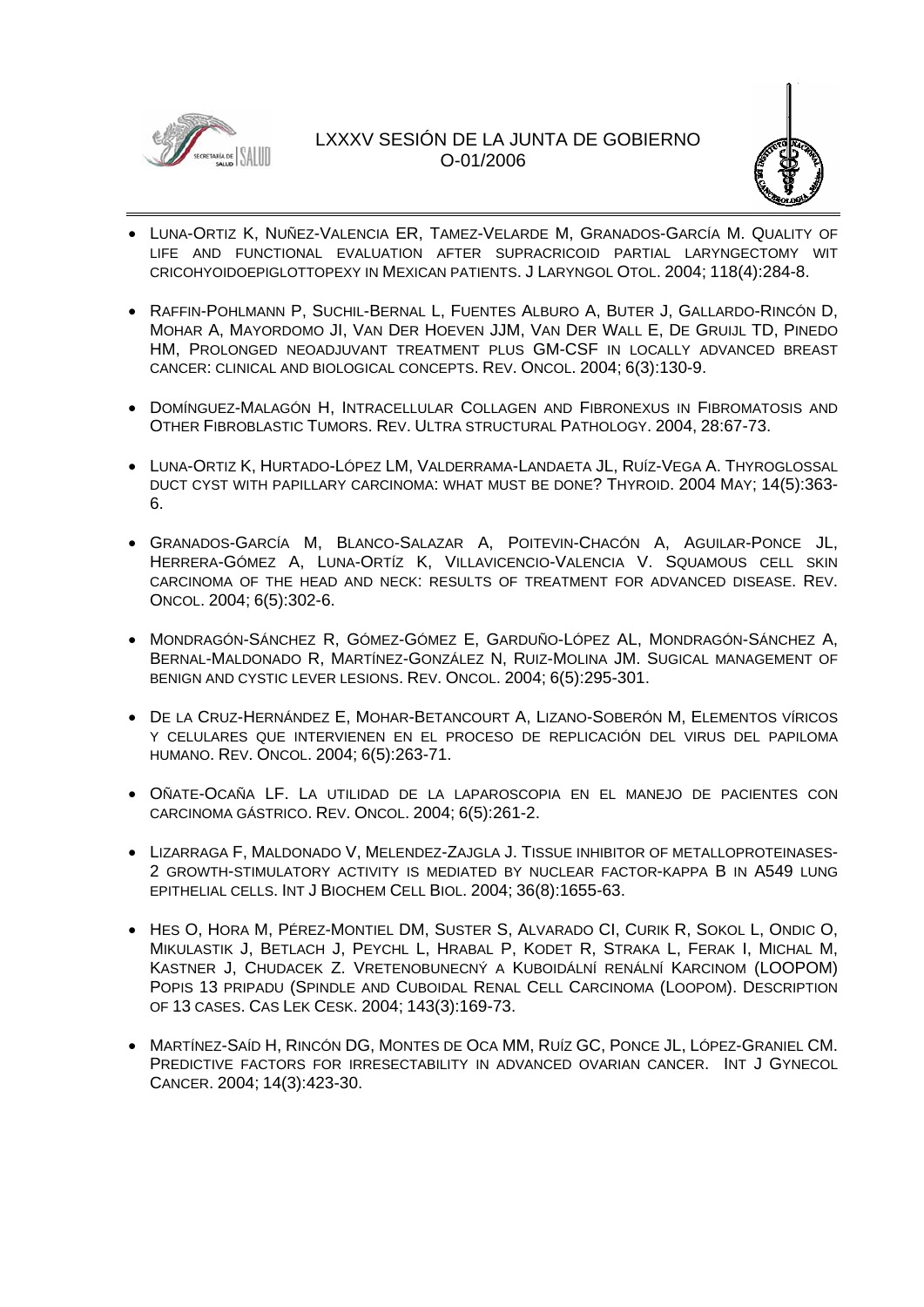



- EFFERTH T, RAMÍREZ T, GEBHART E, HALATSCH ME. COMBINATION TREATMENT OF GLIOBLASTOMA MULTIFORME CELL LINES WITH THE ANTI-MALARIAL ARTESUNATE AND THE EPIDERMAL GROWTH FACTOR RECEPTOR TYROSINE KINASE INHIBITOR OSI-774. BIOCHEMICAL PHARMACOLOGY. 2004; 67(9):1689-700.
- OÑATE-OCAÑA LF, MONTES DE OCA R, LÓPEZ-GRANIEL CM, AIELLO-CROCIFOGLIO V, MONDRAGÓN-SÁNCHEZ R, CORTINA-BORJA M, HERRERA-GOEPFERT R, OROS-OVALLE C, GALLARDO-RINCÓN D, IDENTIFICATION OF PATIENTS WITH HIGH-RISK LYMPH NODE-NEGATIVE COLORECTAL CANCER AND POTENTIAL BENEFIT FROM ADJUVANT CHEMOTHERAPY. JPN J CLIN ONCOL. 2004; 34(6)323-328.
- CHÁVEZ-BLANCO A, PÉREZ-SÁNCHEZ V, GONZÁLEZ-FIERRO A, VELEZ-CHÁVEZ T, CANDELARIA-HERNÁNDEZ M, CETINA L, VIDAL S, DUEÑAS-GONZÁLEZ A. HER2 EXPRESSION IN CERVICAL CANCER AS A POTENTIAL THERAPEUTIC TARGET. BMC CÁNCER 2004, 4:59.
- CETINA-L, RIVERA B, CANDELARIA M, DE LA GARZA J, DUEÑAS-GONZÁLEZ A. CHEMORADIATION WITH GEMCITABINE FOR CERVICAL CANCER IN PATIENTS WITH RENAL FAILURE. ANTI-CÁNCER DRUGS. 2004,15(8):761-766.
- GÓMEZ-GÓMEZ E, MONDRAGÓN-SÁNCHEZ R, BERNAL-MALDONADO R, MENESES-GARCÍA A. MALIGNANT FIBROUS HISTIOCYTOMA OF THE LIVER. REV. ONCOL. 2004; 6(6):374-7.
- PÉREZ-MONTIEL D, SALMERÓN AA, DOMÍNGUEZ-MALAGÓN H. MULTICYSTIC ENDOMETRIAL STROMAL SARCOMA. ANN DIAGN PATHOL. 2004; 8(4):213-8.
- MEJÍA-NOVELO A, ALVARADO-MIRANDA A, MORALES-VÁZQUEZ F, GAMBOA-VIGNOLE C, NUÑEZ-GÓMEZ R, CASTAÑEDA-SOTO N, DUEÑAS-GONZÁLEZ A, CANDELARIA-HERNÁNDEZ M, LARA-MEDINA F. OCULAR METASTASES FROM BREAST CARCINOMA. MED ONCOL. 2004; 21(3):217-222.
- FARIAS LM, OCAÑA DB, DÍAZ L, LARREA F, ÁVILA-CHÁVEZ E, CADENA A, HINOJOSA LM, LARA G, VILLANUEVA LA, VARGAS C, HERNÁNDEZ-GALLEGOS E, CAMACHO-ARROYO I, DUEÑAS-GONZÁLEZ A, PÉREZ-CÁRDENAS E, PARDO LA, MORALES A, TAJA-CHAYEB L, ESCAMILLA J, SÁNCHEZ-PEÑA C, CAMACHO J... ETHER GO-GO POTASSIUM CHANNELS AS HUMAN CERVICAL CANCER MARKERS. CANCER RESEARCH. 2004; 64(19):6996-7001.
- SERRANO A, GERSON R. EL CÁNCER, LA MUERTE Y LA TANATOLOGÍA. REVISTA INTERNACIONAL DE TANATOLOGÍA Y SUICIDIO. 2004;1:7-10.
- LUNA-ORTÍZ K, GÜEMES-MEZA A, VILLAVICENCIO-VALENCIA V, MOSQUEDA-TAYLOR A. LIP CANCER EXPERIENCE IN MEXICO. AN 11-YEAR RETROSPECTIVE STUDY. ORAL ONCOL. 2004; 40(10):992-999.
- ESPINOSA M, CANTÚ D, LÓPEZ CM, DE LA GARZA JG, MALDONADO V, MELÉNDEZ-ZAJGLA J. SMAC IS EXPRESSED DE NOVO IN A SUBSET OF CERVICAL CANCER TUMORS. BMC CÁNCER. 2004 NOV 23; 4(1):84.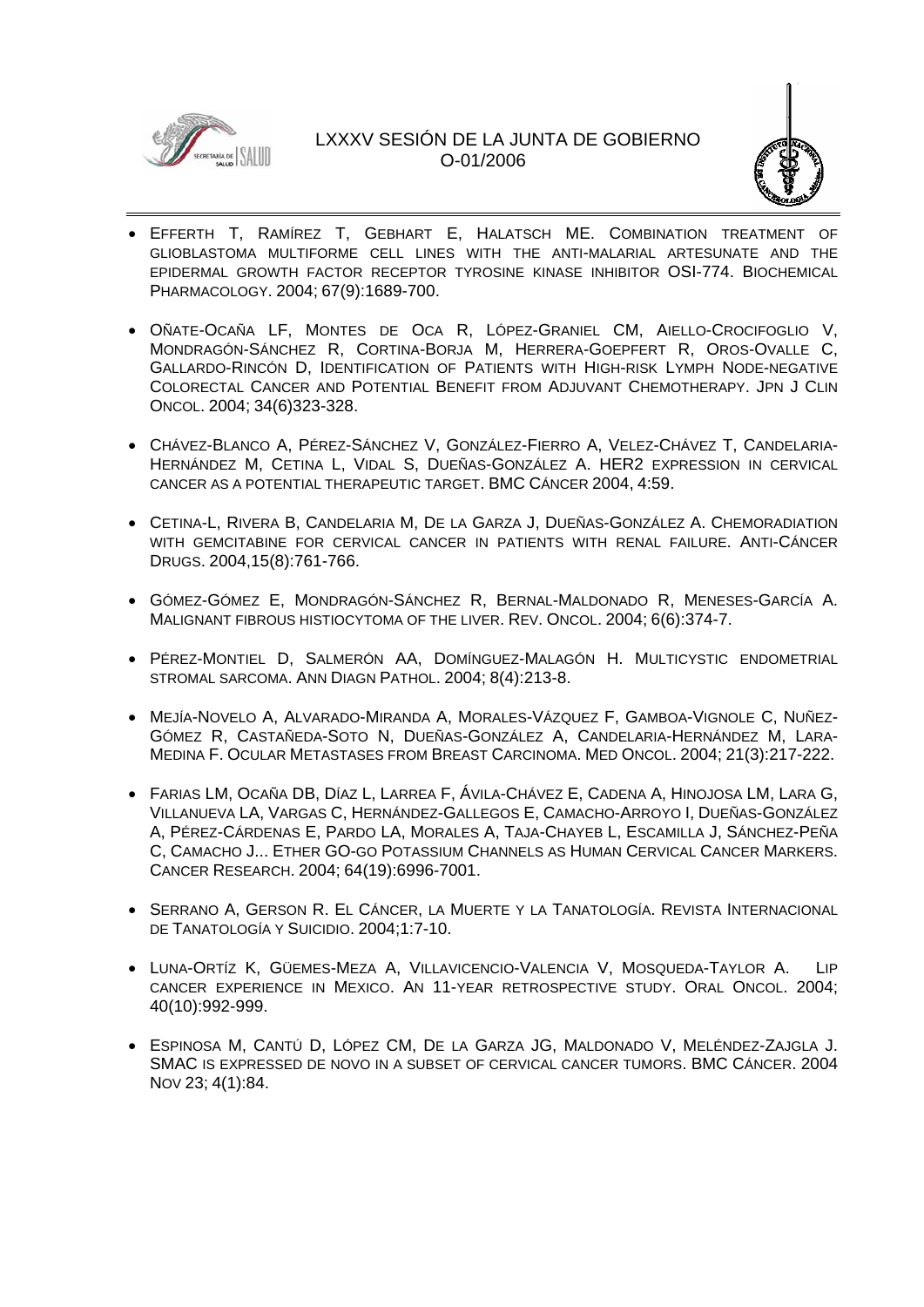



- CALDERÓN-GARCIDUEÑAS L, REED W, MARONPOT R, HENRÍQUEZ-ROLDAN C, DELGADO-CHÁVEZ R, CALDERÓN-GARCIDUEÑAS A, DRAGUSTINOVIS I, FRANCO-LIRA M, ARAGON-FLORES M, SOLT A, ALTENBURG M, TORRES-JARDON R, SWENBERG J. BRAIN INFLAMMATION AND ALZHEIMER'S-LIKE PATHOLOGY IN INDIVIDUALS EXPOSED TO SEVERE AIR POLLUTION. TOXICOL PATHOL. 2004; 32(6):650-8.
- DOMÍNGUEZ-MALAGÓN H, CANO-VALDEZ AM, MOSQUEDA-TAYLOR A, HES O. FOLLICULAR DENDRITIC CELL SARCOMA OF THE PHARYNGEAL REGION: HISTOLOGIC, CYTOLOGIC, IMMUNOHISTOCHEMICAL, AND ULTRASTRUCTURAL STUDY OF THREE CASES. ANN DIAGN PATHOL. 2004;8(6):325-32

### **ACTIVIDADES RELEVANTES**

EN EL PERÍODO COMPRENDIDO ENTRE EL 1 DE ENERO Y EL 31 DE DICIEMBRE DEL 2005 SE REGISTRARON LAS SIGUIENTES ACTIVIDADES RELEVANTES:

SE PUBLICARON 96 ARTÍCULOS, DE LOS CUALES 58 (60%) PERTENECEN A REVISTAS DE ALTO IMPACTO DE LOS GRUPOS III, IV Y V; Y DE ELLOS, LOS SIGUIENTES 10 CORRESPONDEN AL GRUPO IV.

- MIDDLEBURG R, DE HAAS RR, DECKER H, KERKHOVEN RM, POHLMANN PR, FUENTES-ALBURO A, MOHAR A, PINEDO HM, LANKELMA J. INDUCTION OF P53 UP-REGULATED MODULATOR OF APOPTOSIS MESSENGER RNA BY CHEMOTHERAPEUTIC TREATMENT OF LOCALLY ADVANCED BREAST CANCER. CLIN CANCER RES, 2005; 11(5): 1863-9.
- CHÁVEZ-MACGREGOR M, AVILES-SALAS A, GREEN D, FUENTES-ALBURO A, GOMEZ-RUIZ C, AGUAYO A. ANGIOGENESIS IN THE BONE MARROW OF PATIENTS WITH BREAST CANCER. CLIN CÁNCER RES. 2005; 11(15):5396-400.
- DUEÑAS-GONZÁLEZ A, CETINA-PÉREZ L, LÓPEZ-GRANIEL C, GONZÁLEZ-ENCISO A, GÓMEZ-GONZÁLEZ E, RIVERA-RUBÍ L, MONTALVO-ESQUIVEL G, MUÑOZ-GONZÁLEZ D, ROBLES-FLORES J, VÁZQUEZ-GOVEA E, DE LA GARZA J, MOHAR A. PATHOLOGIC RESPONSE AND TOXICITY ASSESSMENT OF CHEMORADIOTHERAPY WITH CISPLATIN VERSUS CISPLATIN PLUS GEMCITABINE IN CERVICAL CANCER: ARANDOMIZED PHASE II STUDY. INT J RADIAT ONCOL BIOL. PHYS, 2005; 61(3): 817-23.
- SANDOVAL GUERRERO K, REVILLA VÁZQUEZ A, SEGURA-PACHECO B, DUEÑAS-GONZÁLEZ A. DETERMINATION OF 5-METHYL-CYTOSINE AND CYTOSINE IN TUMOR DNA OF CANCER PATIENTS. ELECTROPHORESIS, 2005, 14; 26(6): 1057-1062.
- DE LA CRUZ-HERNÁNDEZ E, GARCÍA-CARRANCÁ A, MOHAR-BETANCOURT A, DUEÑAS-GONZÁLEZ A, CONTRERAS-PAREDES A, PÉREZ-CÁRDENAS E, HERRERA-GOEPFERT R, LIZANO-SOBERÓN M. DIFFERENTIAL SPLICING OF E6 WITHIN HUMAN PAPILLOMAVIRUS TYPE 18 VARIANTS AND FUNCTIONAL CONSEQUENCES. J GEN VIROL, 2005; 86(PT 9):2459-68.
- OLAHARSKI AJ, SOTELO R, SOLORZA-LUNA G. GONSEBATT ME, GUZMAN P, MOHAR A, EASTMOND DA. TETRAPLOIDY AND CHROMOSOMAL INSTABILITY ARE EARLY EVENTS DURING CERVICAL CARCINOGENESIS. CARCINOGENESIS. 2005: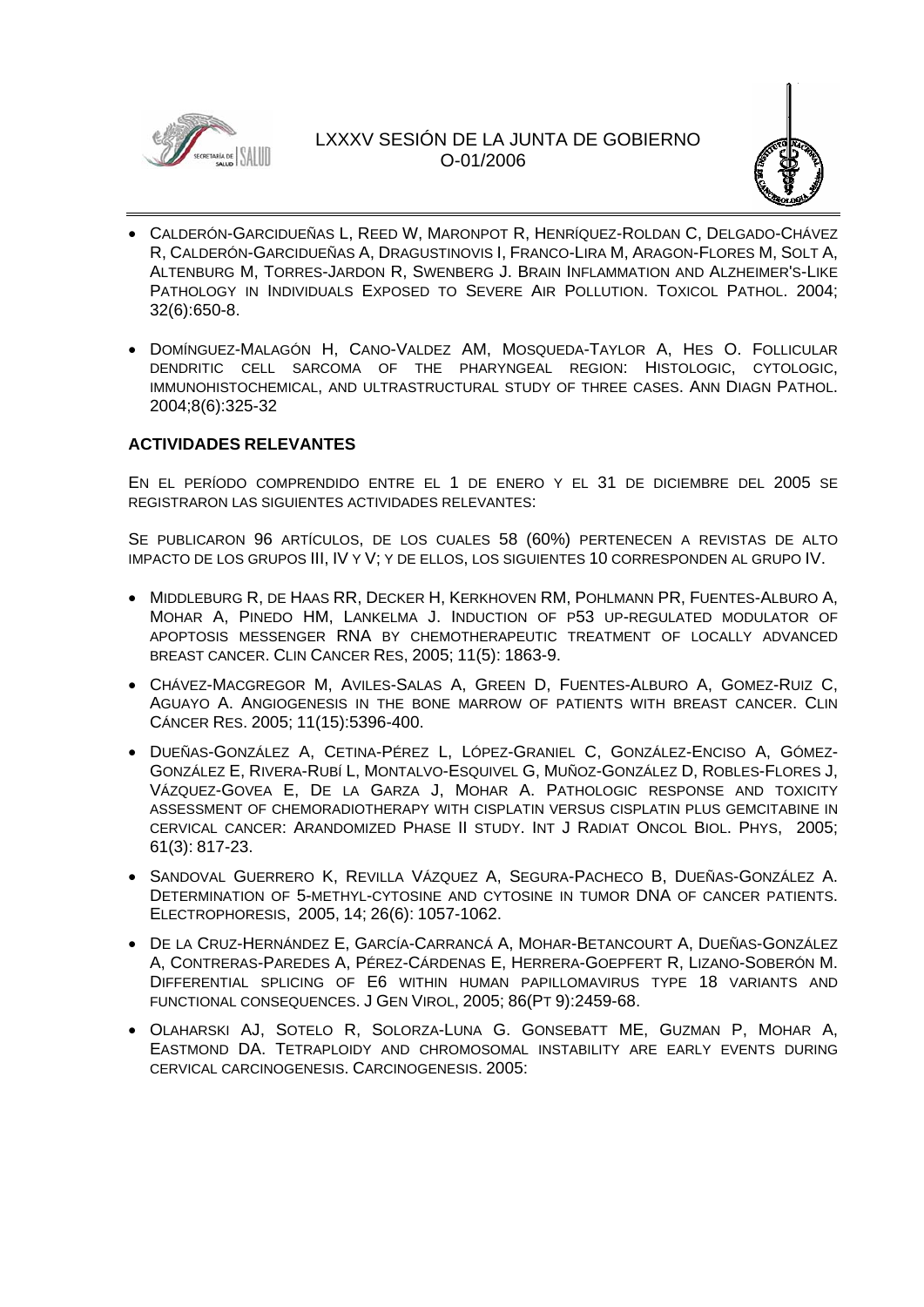



- MÁRQUEZ-ROSADO L, TREJO-SOLÍS MC, GARCÍA-CUELLAR CM, VILLA-TREVIÑO S.CELECOXIB, A CYCLOOXYGENASE-2 INHIBITOR, PREVENTS INDUCTION OF LIVER PRENEOPLASTIC LESIONS IN RATS. J HEPATOL. 2005; 43(4):653-60.
- ARRIETA O, PALENCIA G, GARCÍA-ARENAS G, MORALES-ESPINOSA D, HERNÁNDEZ-PEDRO N, SOTELO J. PROLONGED EXPOSURE TO LEAD LOWERS THE THRESHOLD OF PENTYLENETETRAZOLE-INDUCED SEIZURES IN RATS. EPILEPSIA. 2005; 46(10):1599-602.
- HERRERA-GOEPFERT R, AKIBA S, KORIYAMA C, DING S, REYES E, ITOH T, MINAKAMI Y, EIZURU Y. EPSTEIN-BARR VIRUS-ASSOCIATED GASTRIC CARCINOMA: EVIDENCE OF AGE-DEPENDENCE AMONG A MEXICAN POPULATION. WORLD J GASTROENTEROL. 2005; 11(39):6096-103.
- NUOVO G, DEFARIA L, CHANONA VILCHIS, JAND ZHANG Y, MOLECULAR DETECTION OF RABIES ENCEPHALITIS AR CORRELATION WITH CITOKINE EXPRESSION, MODERN PATHOLOGY 2005; 18: 62- 67.

LA CALIDAD DE CINCO PROYECTOS FUE RECOMPENSADA, CON LA ASIGNACIÓN DE FINANCIAMIENTO POR EL PROGRAMA DE FONDOS SECTORIALES Y MIXTOS CONACYT; CON LO QUE SE APOYARÁ EL DESARROLLO DE TRES LÍNEAS DE INVESTIGACIÓN: ENFERMEDADES HEMATO-ONCOLÓGICAS, CÁNCER CÉRVICO-UTERINO Y CÁNCER DE MAMA.

- PREVENCIÓN DE TOXICIDAD SECUNDARIA A TIOPURINAS A TRAVÉS DE LA BÚSQUEDA DE POLIMORFISMOS DE TIOPURINMETILTRANSFERASA POR DHPLC EN PACIENTES CON LEUCEMIA AGUDA LINFOBLÁSTICA TRATADOS CON TIOPURINAS (DRA. MYRNA GLORIA CANDELARIA HERNÁNDEZ) (\$900,000),
- CARACTERIZACIÓN DE PATRONES DE EXPRESIÓN GÉNICA DE TIPOS Y VARIANTES DE VPH DE ALTO RIESGO EN LESIONES PREMALIGNAS Y CÁNCER DE CÉRVIX EN MUJERES MEXICANAS (DRA. MARCELA LIZANO SOBERÓN) (\$607,000),
- MARCADORES MOLECULARES PRONÓSTICOS EN CÁNCER DE MAMA EN EL INSTITUTO NACIONAL DE CANCEROLOGÍA (DRA. LAURA LETICIA TIRADO GÓMEZ) (\$1'050,000),
- ANÁLISIS Y CARACTERIZACIÓN DE DOS NUEVAS ISOFORMAS DE SMAC/DIABLO (DR. JORGE MELÉNDEZ ZAJGLA) (\$740,000),
- PREVENCIÓN DE LA INDUCCIÓN DE ANEUPLOIDÍAS POR S-ADENOSIL-L-METIONINA (DR. LUIS ALONSO HERRERA MONTALVO) (\$1'037,356).

DURANTE ESTE PERÍODO, SE PRESENTARON 99 TRABAJOS CIENTÍFICOS EN DOCE REUNIONES INTERNACIONALES Y 24 TRABAJOS CIENTÍFICOS EN NUEVE REUNIONES NACIONALES; EN ESTOS TRABAJOS SE MOSTRARON LOS RESULTADOS OBTENIDOS EN VARIOS ESTUDIOS EN DIFERENTES LÍNEAS DE INVESTIGACIÓN CLÍNICA Y BÁSICA, EN LAS NEOPLASIAS QUE AFECTAN MÁS FRECUENTEMENTE A LOS MEXICANOS.

SE CONTINÚA CON EL INTERCAMBIO DE INVESTIGADORES CON INSTITUCIONES EXTRANJERAS; ENTRE LOS CUALES DESTACA LA ESTANCIA DE UNA INVESTIGADORA EN LA UNIVERSIDAD MAXIMILIANS WUERZBURG, EN LA CIUDAD DE WUERZBURG, ALEMANIA, DEL 17 DE ENERO AL 17 DE JULIO DEL AÑO EN CURSO, PARA COMPLEMENTAR TÉCNICAS DE LABORATORIO EN INVESTIGACIÓN BÁSICA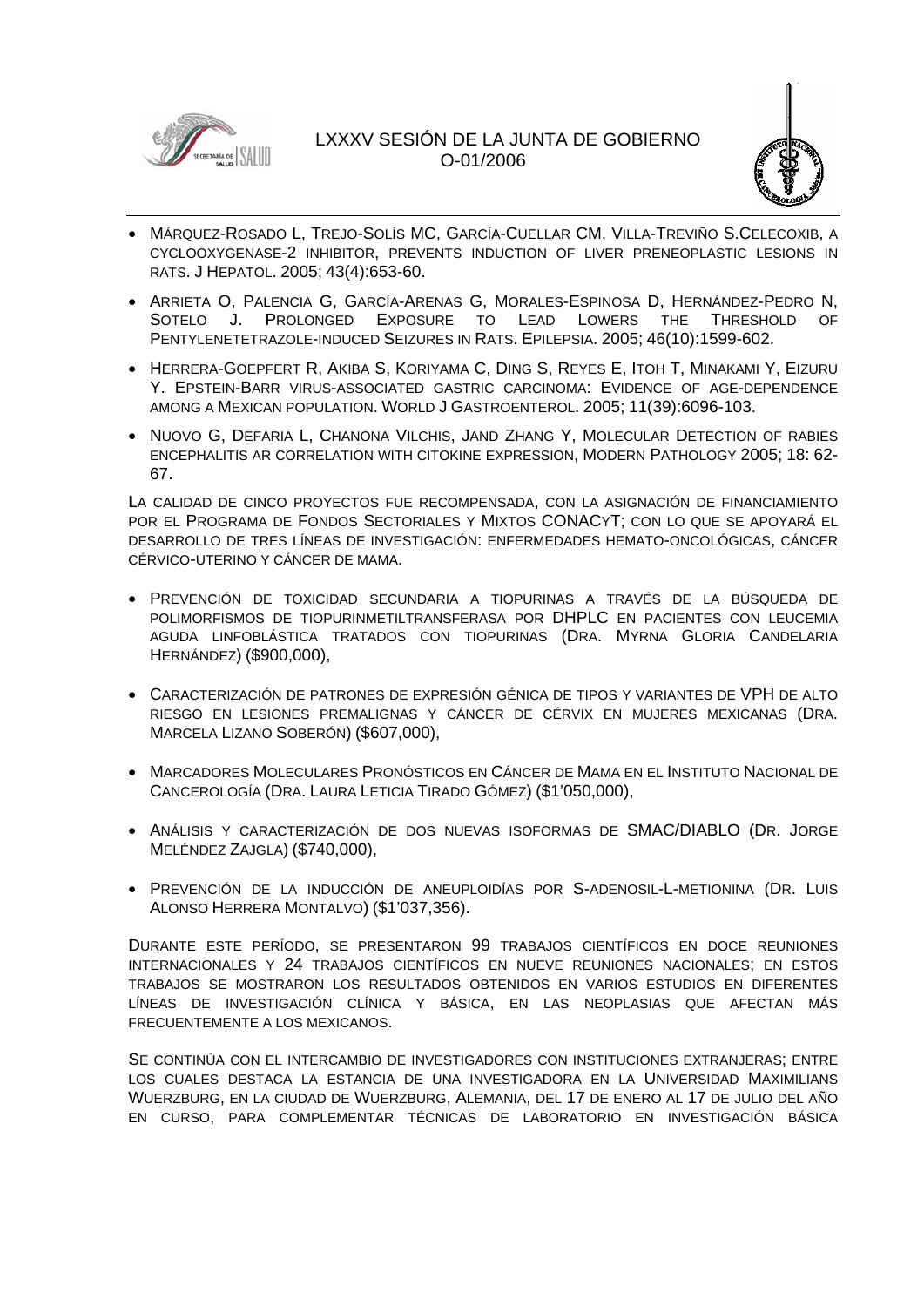



(CARCINOGÉNESIS); LA ESTANCIA DE UN INVESTIGADOR EN EL LABORATORIO DE LOS DOCTORES JOHN VERANTH, ERIC PARDYJAK Y SHANE CUTLER EN LA UNIVERSIDAD DE UTA, DURANTE LOS MESES DE JUNIO Y JULIO DE 2005 Y LA ESTANCIA DE UN INVESTIGADOR EN LA UNIVERSIDAD GOETTINGEN ALEMANIA, DEL 1º. DE AGOSTO AL 15 DE SEPTIEMBRE; ASÍ COMO LA ESTANCIA DE OTRO INVESTIGADOR EN LA UCLA, EE.UU., DEL 1º DE SEPTIEMBRE DEL 2005 AL 31 DE AGOSTO DEL 2006.

EL DR. JAIME G. DE LA GARZA SALAZAR, FUE NOMBRADO TITULAR DEL AFFAIRE COMITTE DENTRO DEL ASCO (SOCIEDAD DE ONCOLOGÍA MÉDICA MÁS IMPORTANTE A NIVEL MUNDIAL), CUYAS FUNCIONES SON LA DIFUSIÓN Y EL APOYO A PROYECTOS DE INVESTIGACIÓN A NIVEL INTERNACIONAL.

TAMBIÉN SE OBTUVO EL INGRESO DEL DR. ALFONSO DUEÑAS GONZÁLEZ AL COMITÉ EDITORIAL DE LA GACETA MÉDICA DE MÉXICO; ASÍ COMO EL INGRESO A LA ACADEMIA NACIONAL DE MEDICINA, DEL DR. LUIS ALONSO HERRERA MONTALVO Y EL INGRESO A LA ACADEMIA NACIONAL DE CIRUGÍA DEL DR. KUAUHYAMA LUNA.

EN EL PERÍODO SE LLEVARON A CABO LOS SIGUIENTES INGRESOS, PROMOCIONES Y RATIFICACIONES EN EL SISTEMA NACIONAL DE INVESTIGADORES:

| <b>No</b>      | <b>INVESTIGADOR</b>                     | <b>CATEGORÍA</b><br><b>SNI</b> | <b>MOVIMIENTO</b> |
|----------------|-----------------------------------------|--------------------------------|-------------------|
| $\mathbf 1$    | DUEÑAS GONZÁLEZ ALFONSO                 | Ш                              | PROMOCIÓN         |
| $\overline{2}$ | <b>MUÑOZ RIVERA MIRIAM</b>              | $\mathsf{I}$                   | PROMOCIÓN         |
| 3              | <b>VERÁSTEGUI AVILÉS EMMA LIBERTAD</b>  | $\mathsf{I}$                   | PROMOCIÓN         |
| 4              | <b>DRUCKER ZERTUCHE MÓNICA</b>          |                                | PROMOCIÓN         |
| 5              | OSORNIO VARGAS ÁLVARO ROMÁN             |                                | RATIFICACIÓN      |
| 6              | <b>LIZANO SOBERÓN MARCELA</b>           |                                | RATIFICACIÓN      |
| 7              | RUIZ-GODOY RIVERA LUZ MARÍA             | С                              | RATIFICACIÓN      |
| 8              | OÑATE OCAÑA LUIS FERNANDO               |                                | RATIFICACIÓN      |
| 9              | ARRIETA RODRÍGUEZ OSCAR                 |                                | RATIFICACIÓN      |
| 10             | <b>GARCÍA LÓPEZ PATRICIA</b>            |                                | RATIFICACIÓN      |
| 11             | <b>AGUILAR PONCE JOSÉ LUIS</b>          |                                | <b>INGRESO</b>    |
| 12             | CETINA PÉREZ LUCELY DEL C.              |                                | <b>INGRESO</b>    |
| 13             | DOMÍNGUEZ MALAGÓN HUGO                  |                                | <b>INGRESO</b>    |
| 14             | <b>FRÍAS MENDÍVIL MAURICIO</b>          |                                | <b>INGRESO</b>    |
| 15             | PÉREZ CÁRDENAS ZEFERINO ENRIQUE         |                                | <b>INGRESO</b>    |
| 16             | <b>VILAR COMPTE DIANA</b>               |                                | <b>INGRESO</b>    |
| 17             | <b>CARRILLO HERNÁNDEZ JOSÉ FEDERICO</b> |                                | <b>INGRESO</b>    |
| 18             | CHÁVEZ BLANCO ALMA DELIA                | Ċ                              | <b>INGRESO</b>    |
| 19             | <b>CONTRERAS PAREDES ADRIANA</b>        | С                              | <b>INGRESO</b>    |
| 20             | CABRERA AQUINO GUSTAVO                  | $\overline{\text{c}}$          | <b>INGRESO</b>    |
| 21             | <b>ESPINOSA CASTILLA MAGALI</b>         | Ċ                              | <b>INGRESO</b>    |
| 22             | RAMÍREZ HERNÁNDEZ TZUTZUY               | C                              | <b>INGRESO</b>    |
| 23             | SEGURA PACHECO BLANCA ANGÉLICA          | Ċ                              | <b>INGRESO</b>    |
| 24             | CANTÚ DE LEÓN DAVID                     | C                              | <b>INGRESO</b>    |
| 25             | VILLAVICENCIO VALENCIA SILVIA V         | C                              | <b>INGRESO</b>    |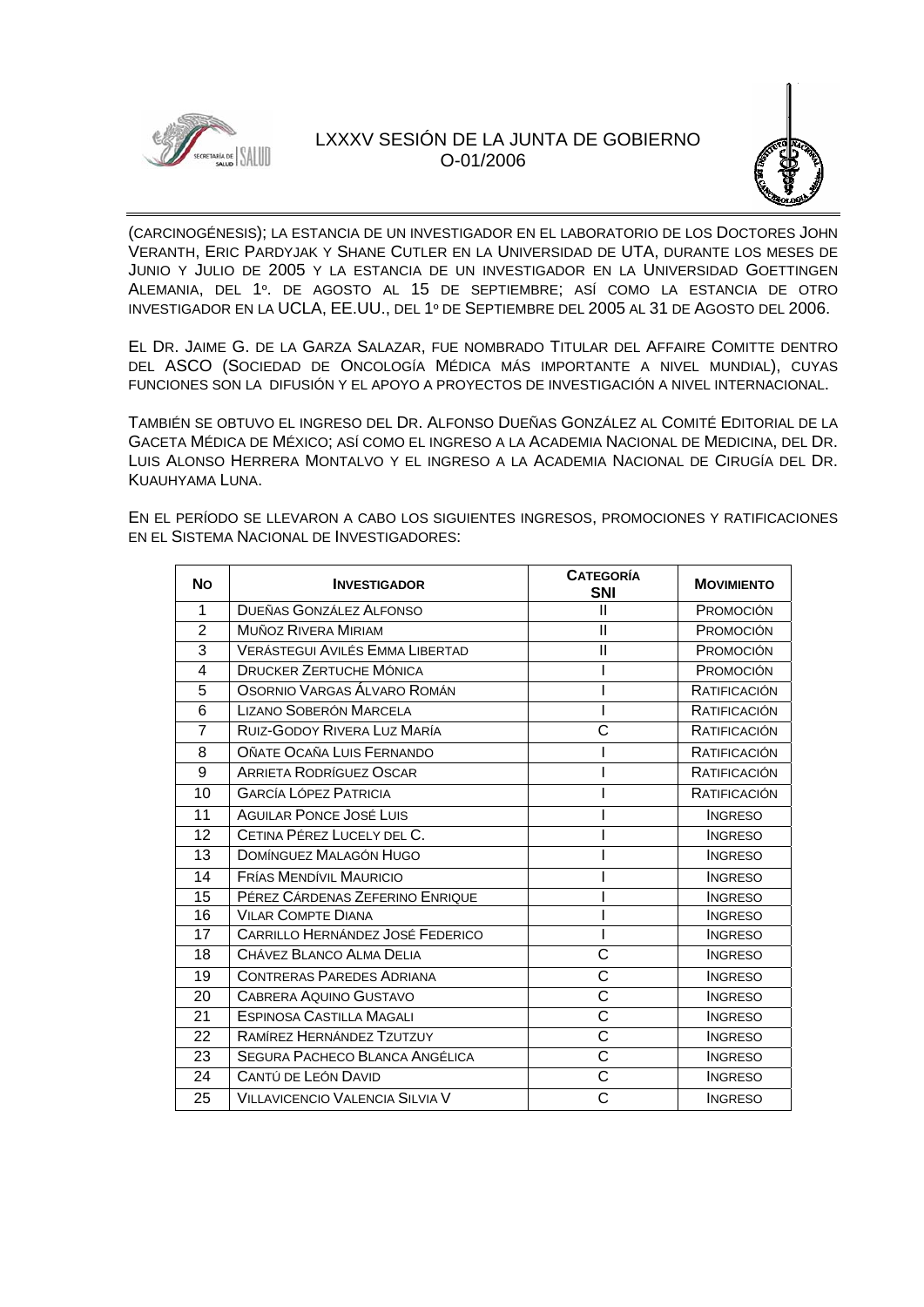



DURANTE ESTE LAPSO, LA TRAYECTORIA DE LOS INVESTIGADORES SE VIÓ RECONOCIDA, DEBIDO A QUE SE OBTUVIERON LOS SIGUIENTES ESTÍMULOS A LA PRODUCCIÓN CIENTÍFICA 2005:

| <b>NOMBRE</b>                    | SII     | <b>NIVEL DE ESTIMULO</b> |
|----------------------------------|---------|--------------------------|
| ALFARO MORENO ERNESTO            | ICM "D" |                          |
| ESPINOSA CASTILLO MAGALI         | ICM "B" |                          |
| <b>GARCÍA CARRANCA ALEJANDRO</b> | ICM "F" |                          |
| <b>MALDONADO LAGUNAS VILMA</b>   | ICM "D" |                          |

LA FUNDACIÓN MIGUEL ALEMÁN, OTORGÓ EL PREMIO EN SALUD AL DR. ALFONSO DUEÑAS GONZÁLEZ, DIRECTOR DE INVESTIGACIÓN, POR SER UNO DE LOS MEJORES INVESTIGADORES NACIONALES.

EL DR. LUIS ALONSO HERRERA, SUBDIRECTOR DE INVESTIGACIÓN BÁSICA, RECIBIÓ EL PREMIO "UNIVERSIDAD NACIONAL PARA JÓVENES" EN EL ÁREA DE INVESTIGACIÓN EN CIENCIAS NATURALES DE LA UNAM.

SE OTORGÓ EL PRIMER LUGAR EN EL ÁREA DE INVESTIGACIÓN BÁSICA A LOS INVESTIGADORES ERICK DE LA CRUZ, ALEJANDRO GARCÍA CARRANCÁ, ALFONSO DUEÑAS, ALEJANDRO MOHAR, ADRIANA CONTRERAS, ENRIQUE PÉREZ Y MARCELA LIZANO. POR SU TRABAJO "EXPRESIÓN DIFERENCIAL DEL ONCOGEN E6 DE VARIANTES DEL PAPILOMA HUMANO TIPO 18", PRESENTADO EN EL X ENCUENTRO NACIONAL DE INVESTIGADORES.

TAMBIÉN SE OTORGÓ EL SEGUNDO LUGAR EN EL ÁREA DE INVESTIGACIÓN CLÍNICA A LOS INVESTIGADORES NORMA HERNÁNDEZ, ELMA CORREA, VÍCTOR PÉREZ, TERESA VELA, ARGELIA MORA. POR SU TRABAJO "CORRELACIÓN ENTRE LA EXPRESIÓN DEL RECEPTOR PAR1, EL DESARROLLO DE METÁSTASIS Y LA MORTALIDAD DE PACIENTES CON CÁNCER DE MAMA DE ALTO GRADO" PRESENTADO EN EL X ENCUENTRO NACIONAL DE INVESTIGADORES.

ASIMISMO, OBTUVIERON EL GRADO DE DOCTOR EN INVESTIGACIÓN EN MEDICINA, EL DR. ABELARDO MENESES, ALUMNO DEL DR. ALEJANDRO MOHAR BETANCOURT; EL GRADO DE DOCTOR EN CIENCIAS BIOMÉDICAS, ALEXANDRA RODRÍGUEZ, ALUMNA DEL DR. ALEJANDRO GARCÍA CARRANCÁ; EL GRADO DE DOCTOR EN INVESTIGACIÓN EN MEDICINA, LA DRA. LUZ MA. RUIZ GODOY, ALUMNA DE LA DRA. CLAUDIA GARCÍA CUELLAR Y EL GRADO DE DOCTOR EN CIENCIAS BIOLÓGICAS, LA DRA. LAURA L. TIRADO GÓMEZ, ALUMNA DEL DR. ALEJANDRO MOHAR BETANCOURT.

DURANTE ESTE PERÍODO, FUERON ACEPTADAS LAS SIGUIENTES SIETE PROPUESTAS POR PARTE DE CONACYT:

- SURVIVINA Y BCL-2, MARCADORES DIAGNÓSTICOS Y PRONÓSTICOS EN CÁNCER DE MAMA (DR. JORGE MELÉNDEZ).
- DETECCIÓN DE CÁNCER DE MAMA POR MEDIO DE MARCADORES MOLECULARES CON UN ENSAYO UNICO DE PCR EN TIEMPO REAL. (DRA. VILMA MALDONADO).
- ESTUDIO PILOTO, PROSPECTIVO, ALEATORIZADO: EFECTO DE LA ADMINISTRACIÓN DE HIERRRO INTRAVENOSO EN PACIENTES ANÉMICAS CON CARCINOMA CÉRVICO-UTERINO SOBRE LOS NIVELES DE HEMOGLOBINA Y SOBRE LA EXPRESIÓN GÉNICA DEL TUMOR (DR. ALFONSO DUEÑAS).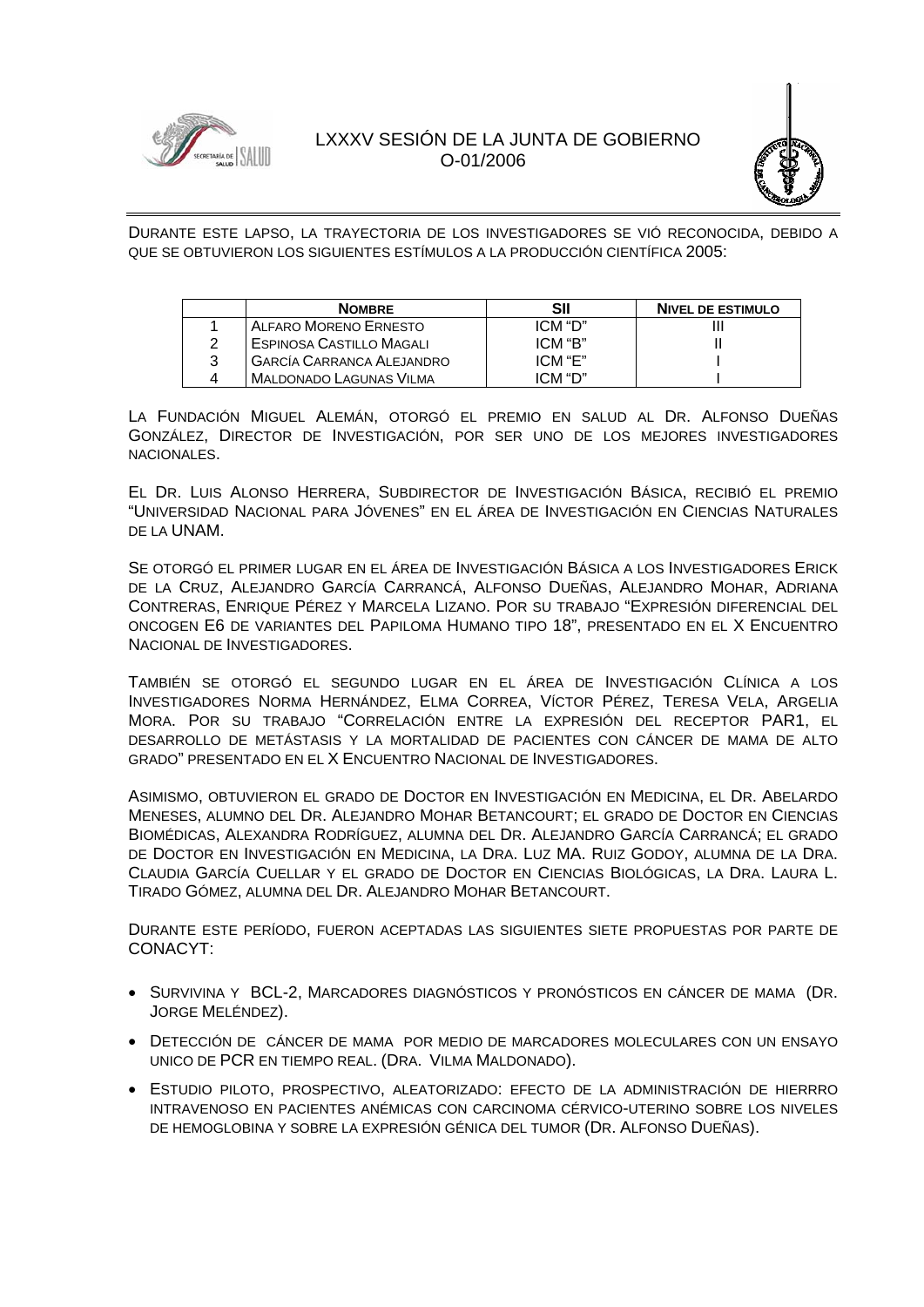



- BIOBANCOS: ANÁLISIS DE LA SITUACIÓN ACTUAL EN EL INSTITUTO NACIONAL DE CANCEROLOGÍA. PROPUESTA PARA LA ELABORACIÓN DE UN MECANISMO REGULATORIO ÉTICO-LEGAL Y BIOECONÓMICO, CON POSIBLE APLICACIÓN A NIVEL NACIONAL (DRA. EMMA VERÁSTEGUI).
- EFECTO DEL ALL-TRANS ÁCIDO RETINOICO SOBRE LOS NIVELES DEL FACTOR DE CRECIMIENTO NEURAL Y EL DESARROLLO DE NEUROPATÍA INDUCIDA POR QUIMIOTERAPIA EN PACIENTES CON CÁNCER DE PULMÓN AVANZADO (DR. OSCAR ARRIETA).
- DETECCIÓN DEL VIRUS DEL PAPILOMA HUMANO 16 Y 18 EN ADENOCARCINOMA DE PULMÓN Y SU CORRELACIÓN CON LA EXPRESIÓN DEL RECEPTOR DE FACTOR DE CRECIMIENTO EPIDERMOIDE, MUTACIÓN DE P53 Y PROLIFERACIÓN. (DR. OSCAR ARRIETA).
- ENSAYO CLÍNICO FASE II, ALEATORIO, DOBLE CIEGO SOBRE EL USO DE PROBIÓTICOS EN PACIENTES CON CÁNCER CÉRVICOUTERINO EN ETAPAS CLÍNICAS IIB SOMETIDAS A QUIMIOTERAPIA Y RADIOTERAPIA CONCOMITANTE (DRA. LUCELY CETINA).

# **ENSEÑANZA**

EN EL MES DE MARZO SE INICIÓ EL AÑO ESCOLAR 2005-2006 CON EL PROGRAMA DE ESPECIALIZACIÓN PARA MÉDICOS RESIDENTES, QUE CUENTA CON 46 BECARIOS DE LA SECRETARÍA DE SALUD Y 37 DIRECTOS, CON UN TOTAL DE 83 PARTICIPANTES; DE ACUERDO A SUS LUGARES DE PROCEDENCIA 64 SON NACIONALES Y 19 EXTRANJEROS; 5 DE NICARAGUA, 4 DE COLOMBIA, 3 DE GUATEMALA, 2 DE PANAMÁ, 2 DE VENEZUELA, 1 DE REPÚBLICA DOMINICANA, 1 DE BOLIVIA Y 1 DE MACEDONIA, COMPARATIVAMENTE CON EL MISMO PERÍODO DE 2004 SE OBTUVO UN INCREMENTO DEL 6% (5 RESIDENTES).

SE REALIZARON 14 CURSOS DE ESPECIALIZACIÓN, DOS MÁS QUE EL MISMO PERÍODO DEL AÑO ANTERIOR, 10 CON RECONOCIMIENTO UNIVERSITARIO: CIRUGÍA ONCOLÓGICA, ONCOLOGÍA MÉDICA, HEMATOLOGÍA, RADIO-ONCOLOGÍA, CITOPATOLOGÍA, PATOLOGÍA ONCOLÓGICA, RADIOLOGÍA ONCOLÓGICA, ALGOLOGÍA, ENDOSCOPIA GASTROINTESTINAL Y ENDOSCOPIA TERAPÉUTICA Y 4 CURSOS SIN RECONOCIMIENTO UNIVERSITARIO: GINECOLOGÍA ONCOLÓGICA, DOCTORADO EN INVESTIGACIÓN, MEDICINA CONDUCTUAL Y UROLOGÍA.

DURANTE EL PERÍODO QUE SE INFORMA, SE IMPARTIERON 98 CURSOS CON LA SIGUIENTE DISTRIBUCIÓN: 14 PARA ESPECIALIZACIÓN, 6 DE PREGRADO-MEDICINA, 9 DE PREGRADO-OTRAS ESPECIALIDADES, 1 CURSO TÉCNICO Y POSTÉCNICO, 12 DE EDUCACIÓN MÉDICA CONTINUA, 53 DE CAPACITACIÓN PARA EL PERSONAL ADMINISTRATIVO Y DE ENFERMERÍA Y 3 DE EDUCACIÓN PARA LA SALUD.

DURANTE EL PERÍODO ENERO-DICIEMBRE DEL 2005, EL NÚMERO DE RECURSOS HUMANOS FORMADOS (300) Y CAPACITADOS (4,027), ASCENDIÓ A 4,327 ALUMNOS, CIFRA SUPERIOR EN UN 8% A LA META PROGRAMADA (4,023), Y 24% MENOR QUE EL NÚMERO DE ALUMNOS FORMADOS Y CAPACITADOS EN EL MISMO PERÍODO DE 2004 (5,698). SE REALIZARON 48 SESIONES CLÍNICAS GENERALES Y 100 ANATOMOCLÍNICAS. EN FOMENTO PARA LA SALUD SE ATENDIERON 2,000 PACIENTES, A TRAVÉS DEL GRUPO RETO, REHABILITACIÓN EN FONIATRÍA Y CLÍNICA DE TABAQUISMO.

ES IMPORTANTE DESTACAR EL APOYO QUE EL INSTITUTO HA BRINDADO SOBRE ONCOLOGÍA A 27 INSTITUCIONES DE SALUD Y EDUCATIVAS DEL PAÍS, A TRAVÉS DE CURSOS CON DURACIÓN DE DOS A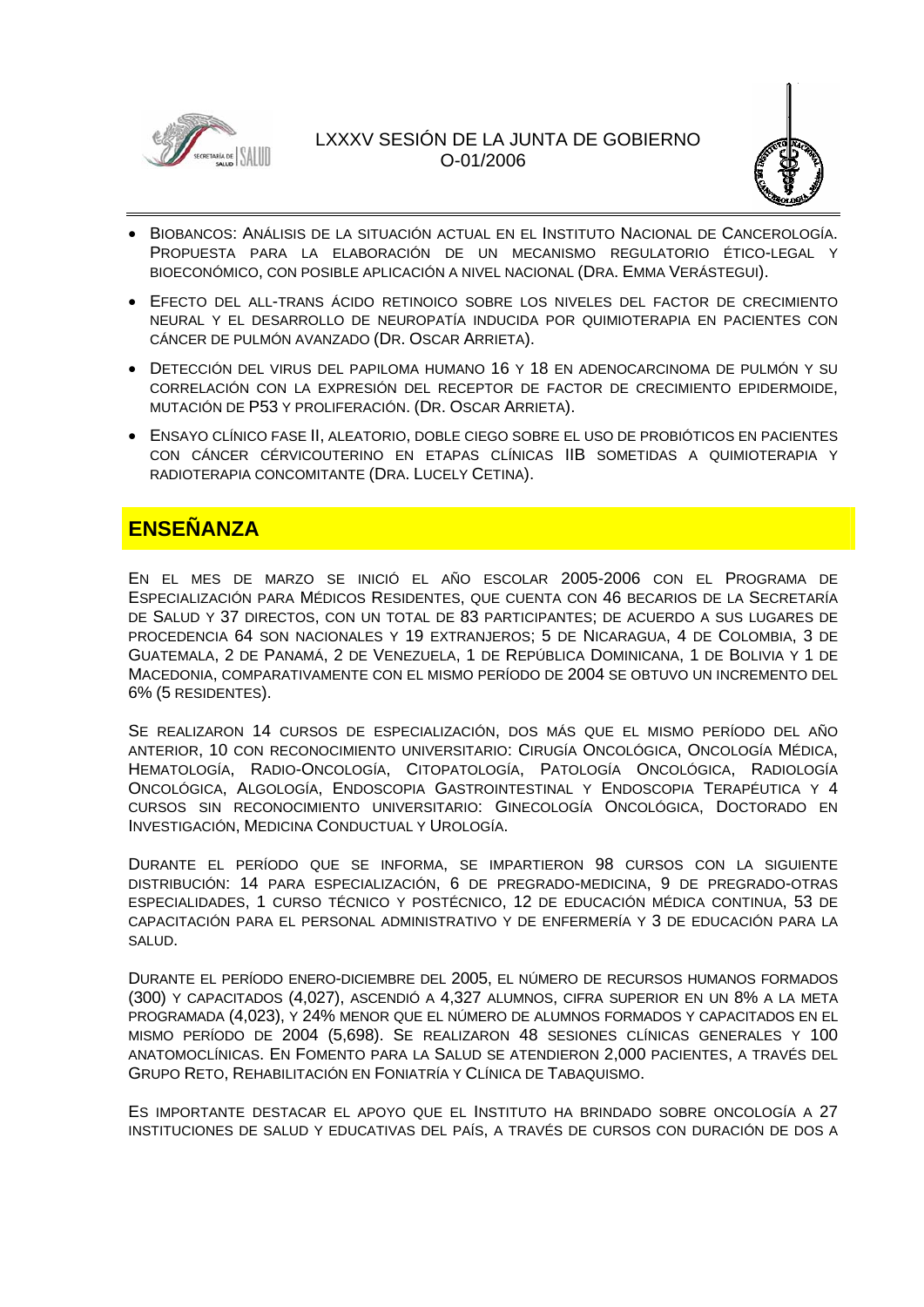



TRES MESES Y EN LOS QUE SE RECIBIERON 300 ALUMNOS DE INSTITUCIONES OFICIALES, PRIVADAS DEL DF. Y DE DIFERENTES ESTADOS DE LA REPÚBLICA.

## **SE LLEVARON A CABO LOS CURSOS:**

- **CURSO "1ª. SEMANA DE CIRUGÍA ONCOLÓGICA DR. FRANCISCO J. ALCALÁ PRIETO"**, DEL 19 AL 21 DE ENERO DEL 2005, CON EL OBJETIVO DE DESTACAR LOS FUNDAMENTOS DE LA ONCOLOGÍA TRADICIONAL Y DE VANGUARDIA APLICÁNDOSE NIVELES DE EVIDENCIA; ASÍ COMO, PARA CONOCER EL ESTADO DEL ARTE EN LOS PADECIMIENTOS ONCOLÓGICOS MÁS FRECUENTES Y LOS PUNTOS DE VISTA EN AQUELLAS CONTROVERSIAS DE TRATAMIENTO.
- **"CURSO ONCOLOGÍA BUCAL Y MAXILOFACIAL**", SE REALIZÓ LOS DÍAS 10 Y 11 DE MARZO DE 2005, CON LA FINALIDAD DE PRESENTAR LA INFORMACIÓN MÁS RELEVANTE Y ACTUALIZADA, EN CUANTO A LOS ASPECTOS DE ETIOPATOGÉNESIS, DIAGNÓSTICO Y MODALIDADES TERAPÉUTICAS DE ALGUNOS DE LOS TUMORES MAS FRECUENTES QUE AFECTAR A LA REGIÓN BUCAL Y MAXILOFACIAL.
- **VII CURSO SOBRE TABAQUISMO "PROFESIONALES DE LA SALUD POR EL CONTROL DEL TABACO"**, SE IMPARTIO EL DÍA 20 DE MAYO DE 2005, CON EL PROPÓSITO DE INFORMAR Y CREAR CONCIENCIA, DE LA PARTICIPACIÓN Y RESPONSABILIDAD QUE TENEMOS EN EL CONTROL DEL TABACO LOS PROFESIONALES DE LA SALUD, INSTITUCIONES GUBERNAMENTALES, ORGANIZACIONES NO GUBERNAMENTALES Y LA SOCIEDAD EN GENERAL.
- **"PRIMER TALLER TEÓRICO PRÁCTICO EN ABORDAJES DE CIRUGÍA ONCOLÓGICA"**, SE LLEVÓ A CABO EL 9 Y 10 DE JUNIO DEL 2005, LA SEDE FUE EN LA UNIDAD DE INVESTIGACIONES DE LA FACULTAD DE MEDICINA DE LA UNAM, CON LOS TEMAS: DISECCIÓN GANGLIONAR EN CUELLO LARINGECTOMÍAS, RESECCIÓN DE TUMORES DE PARTES BLANDAS Y HUESO, CIRUGÍA, CONSERVADORES Y RADICAL, HISTERECTOMÍA RADICAL, EXCENTERACIÓN PÉLVICA TOTAL, CISTOPROSTATECTOMÍA RADICAL Y RESERVORIOS URINARIOS, GASTRECTOMÍA RADICAL Y RESECCIONES DE LA ENCRUCIJADA PANCREATO-BILIAR Y ABORDAJES EN PARED TORÁXICA Y RESECCIONES PULMONARES Y PRÁCTICAS DE TÉCNICAS Y ABORDAJE QUIRÚRGICO .
- **CURSO BÁSICO DE BIOLOGÍA MOLECULAR,** SE REALIZÓ DEL 15 DE AGOSTO AL 2 DE DICIEMBRE DE 2005, CON EL OBJETIVO PRINCIPAL DE OFRECER UNA OPCIÓN A LOS ALUMNOS DE INGRESO RECIENTE AL DOCTORADO EN CIENCIAS BIOMÉDICAS, CUYA FORMACIÓN EN BIOLOGÍA MOLECULAR SEA ESCASA.
- **6º. CURSO DE MEDICINA TRANSFUSIONAL Y AFÉRESIS,** SE LLEVÓ A CABO DEL 24 AL 26 DE AGOSTO, CON EL PROPÓSITO DE HACER QUE LOS PROFESIONALES DE LA SALUD, ADQUIERAN LOS CONOCIMIENTOS BÁSICOS DE LA MEDICINA TRANSFUSIONAL.
- **10ª. REUNIÓN DE TRABAJO SOCIAL EN ONCOLOGÍA "LAS ESPECIALIDADES QUE COADYUVAN A LA ATENCIÓN ONCOLÓGICA",** SE REALIZÓ LOS DIAS 22 Y 23 DE SEPTIEMBRE DE 2005, CON EL OBJETIVO DE PROPORCIONAR LOS CONOCIMIENTOS ACTUALES PARA DIAGNÓSTICO Y TRATAMIENTO ONCOLÓGICO.
- **CURSO DE ACTUALIDADES EN NUTRICIÓN Y CÁNCER,** SE REALIZÓ DEL 13 AL 14 DE OCTUBRE DE 2005, CON EL OBJETIVO DE ANALIZAR LOS COMPONENTES DE LA DIETA QUE SE RELACIONAN CON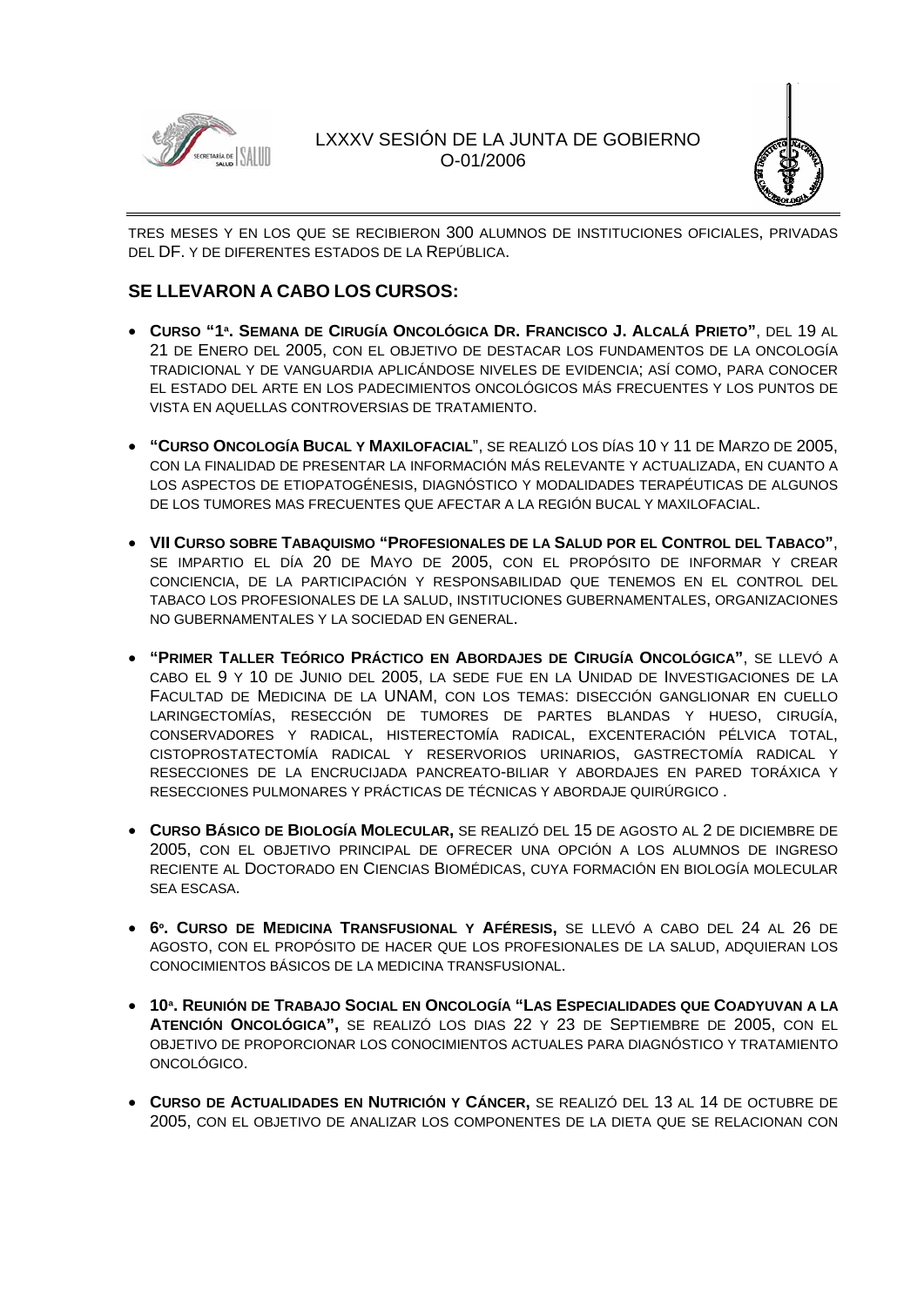



EL DESARROLLO Y/O PREVENCIÓN DE CÁNCER E IDENTIFICAR EL TRATAMIENTO NUTRICIO QUE SE DEBE ESTABLECER EN DIFERENTES COMPLICACIONES OCASIONADAS POR LA ENFERMEDAD Y LA TERAPIA ANTINEOPLÁSICA.

• **CURSO NEOPLASIAS DEL TÓRAX,** SE EFECTUÓ EL 7 DE DICIEMBRE DE 2005 Y FUE IMPARTIDO POR EL DR. SAUL SUSTER, DE LA UNIVERSIDAD OHIO STATE, COLUMBUS, OH. USA.

### **ACTIVIDADES RELEVANTES**

DESTACA LA **XXII REUNIÓN NACIONAL MÉDICA DEL INSTITUTO NACIONAL DE CANCEROLOGÍA**, LA CUAL SE LLEVÓ A CABO DEL 16 AL 19 DE FEBRERO DE 2005, EN COLABORACIÓN CON LA SOCIEDAD PANAMEÑA DE ONCOLOGÍA Y EL HOSPITAL DE ONCOLOGÍA DE PANAMÁ; LA SEDE FUE EL HOTEL RIANDE CONTINENTAL EN LA CIUDAD DE PANAMÁ. LA INAUGURACIÓN FUE PRESIDIDA POR EL DR. ALEJANDRO MOHAR BETANCOURT, DIRECTOR GENERAL DEL INSTITUTO NACIONAL DE CANCEROLOGÍA; EL DR. ANIBAL VILLA-REAL CRUZ, PRESIDENTE DE LA SOCIEDAD PANAMEÑA DE ONCOLOGÍA; LIC. JOSÉ IGNACIO PIÑA, EMBAJADOR DE MÉXICO EN PANAMÁ; EL DR. JUAN CARLOS ALCEDO, DIRECTOR DE DOCENCIA MÉDICA DEL INSTITUTO ONCOLÓGICO NACIONAL DE PANAMÁ; EL DR. JUAN W. ZINSER SIERRA, DIRECTOR DE DOCENCIA DEL INSTITUTO NACIONAL DE CANCEROLOGÍA Y EL DR. FRANCISCO J. OCHOA CARRILLO, PRESIDENTE DE LA SOCIEDAD MEXICANA DE ONCOLOGÍA; QUIENES HICIERON ENTREGA DE LOS DIPLOMAS A LOS MÉDICOS RESIDENTES.

LA INTENCIÓN DE ESTA REUNIÓN FUE LOGRAR UNA CONVIVENCIA CIENTÍFICA CON LA PARTICIPACIÓN DE PROFESORES NACIONALES Y EXTRANJEROS DE PRIMER NIVEL, EN UN AMBIENTE CORDIAL Y AMIGABLE, BUSCANDO UN MAYOR ACERCAMIENTO ENTRE LOS ONCÓLOGOS DEL PAÍS Y DE LATINOAMÉRICA. LOS TEMAS TRATADOS FUERON DIVERSOS, DESTACANDO ENTRE ELLOS LOS SIGUIENTES: CALIDAD DE VIDA; CÁNCER COLORRECTAL METASTÁSICO Y CÁNCER DE MAMA, CON LOS TEMAS: GENERALIDADES EN EL DIAGNÓSTICO Y TRATAMIENTO DEL CÁNCER DE MAMA, MASTOGRAFÍA Y CORRELACIÓN HISTOPATOLÓGICA, HISTOLOGÍA DE LAS LESIONES TEMPRANAS, CIRUGÍA Y RECONSTRUCCIÓN, RADIOTERAPIA EN CIRUGÍA CONSERVADORA, TRATAMIENTO DIRIGIDO A CÉLULAS BLANCO Y ASTENIA TUMORAL; ASÍMISMO, SE LLEVÓ A CABO EL TALLER DE IMAGINOLOGÍA EN CÁNCER DE MAMA.

TAMBIÉN SE IMPARTIERON LOS TEMAS DE CÁNCER GINECOLÓGICO Y DE PRÓSTATA, GENERALIDADES EN EL DIAGNÓSTICO Y TRATAMIENTO DEL CA. CU., GENERALIDADES EN EL DIAGNÓSTICO Y TRATAMIENTO, NUEVAS ESTRATEGIAS EN LA DETECCIÓN TEMPRANA DE CA. CU., DETECCIÓN TEMPRANA Y TRATAMIENTO DEL CÁNCER LOCALIZADO DE PRÓSTATA Y CURSO DE GINECOLOGÍA ONCOLÓGICA; OTROS TEMAS TRATADOS FUERON: CASOS CLÍNICOS DE CÁNCER DE MAMA, CIRUGÍA BILIAR COMPLEJA, TRATAMIENTO DEL CÁNCER DE PRÓSTATA HORMONORRESISTENTE Y CÁNCER COLORECTAL, GENERALIDADES EN EL DIAGNÓSTICO Y TRATAMIENTO DEL RECTO Y ACTUALIDADES EN CÁNCER DE RECTO.

EN EL MARCO DEL CONGRESO SE CELEBRÓ EL **VIII CONGRESO NACIONAL DE ONCOLOGÍA DE LA SOCIEDAD PANAMEÑA DE ONCOLOGÍA**.

EN EL AUDITORIO DEL INSTITUTO NACIONAL DE CANCEROLOGÍA SE LLEVÓ A CABO EL "**X CURSO CLÍNICO RADIOLÓGICO EN CÁNCER DE MAMA Y LA V REUNIÓN NACIONAL DEL PROGRAMA DE ACCIÓN CONTRA EL CÁNCER DE LA MUJER"**, DEL 28 AL 30 DE ABRIL DE 2005, CON LOS TEMAS: TOMOGRAFÍA CON EMISIÓN DE POSITRONES; PERFIL EPIDEMIOLÓGICO DEL CÁNCER DE MAMA EN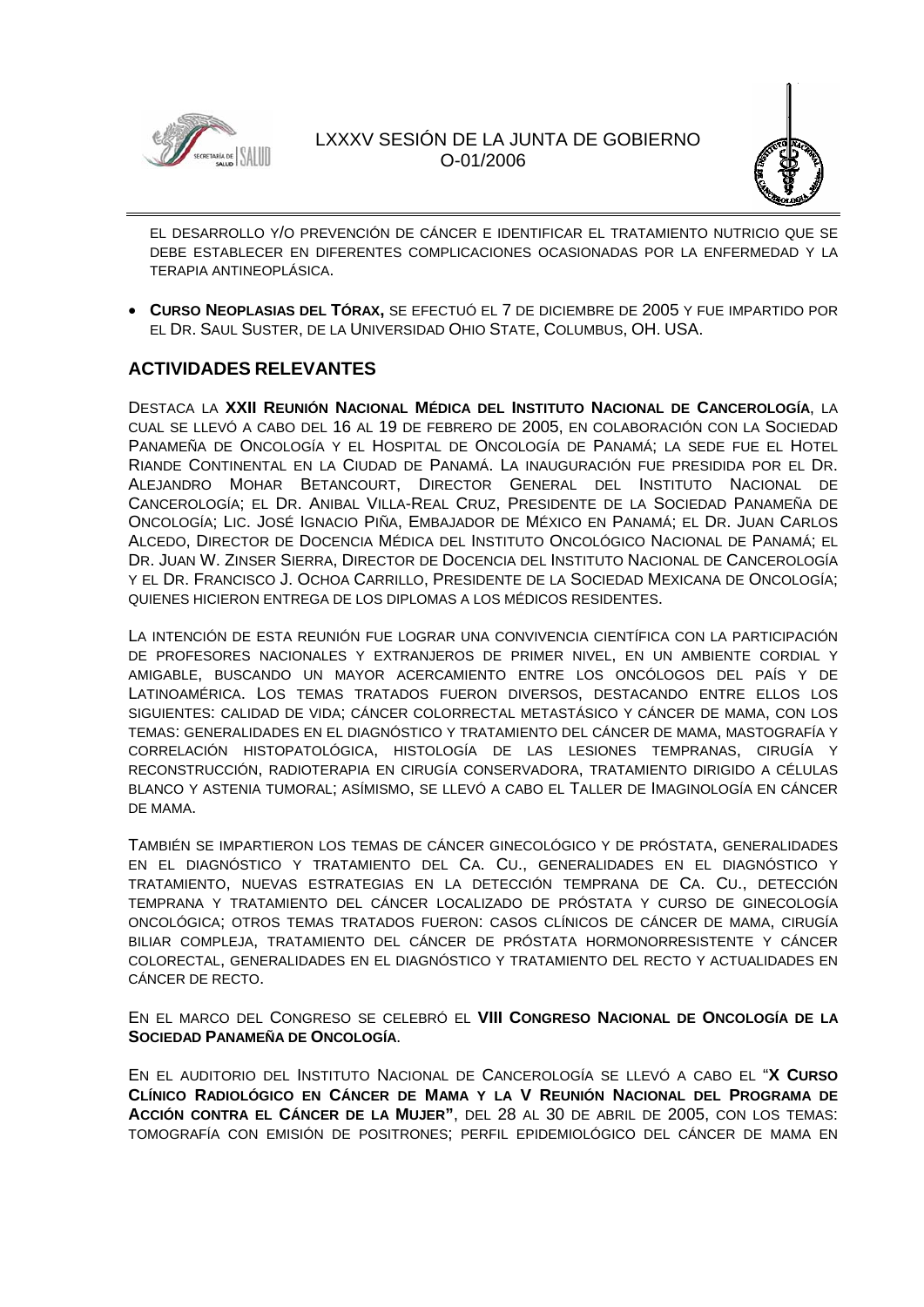



MÉXICO; LESIONES BENIGNAS MÁS FRECUENTES DE LA MAMA; IMAGEN DE LAS LESIONES BENIGNAS DE LA MAMA; TERAPIA HORMONAL DE REEMPLAZO; LESIONES MALIGNAS DE LA MAMA; BI RADS (ACTUALIZACIÓN); FORMACIÓN DE LA IMAGEN MAMOGRÁFICA; MAMOGRAFÍA DIGITAL; ASPECTOS FÍSICOS; MAMOGRAFÍA CONVENCIONAL Y DIGITAL; ¿POR QUÉ DEBEMOS REALIZAR EL CONTROL DE CALIDAD EN MAMOGRAFÍA?; FALLAS EN MAMOGRAFÍA; BIOPSIA DE LESIÓN NO PALPABLE DE LA MAMA, ABORDAJE QUIRÚRGICO; EVALUACIÓN SONOGRÁFICA DE LA MAMA; FALLAS EN EL ULTRASONIDO MAMARIO; DETECCIÓN TEMPRANA DEL CÁNCER MAMARIO; LESIONES PRENCOLÁSICAS DE LA MAMA; BIOPSIAS DE LESIÓN NO PALPABLE, ABORDAJE NO QUIRÚRGICO; RESONANCIA MAGNÉTICA EN MAMA; GANGLIO CENTINELA; MANEJO MULTIDISCIPLINARIO DEL CÁNCER DE MAMA Y REVISIÓN DE CASOS PROBLEMA CLÍNICO RADIOLÓGICO PATOLÓGICO. TAMBIÉN SE LLEVÓ A CABO UNA MESA REDONDA SOBRE CÁNCER IN SITU DE LA MAMA Y LOS TALLERES DE ULTRASONIDO EN GLÁNDULA MAMARIA, POSICIONAMIENTO EN MAMOGRAFÍA Y CONTROL DE CALIDAD EN MAMOGRAFÍA.

SE LLEVÓ A CABO LA **IV REUNIÓN DE ENFERMERÍA ONCOLÓGICA "ESTRATEGIAS DE ATENCIÓN DE ENFERMERÍA ONCOLÓGICA CON ENFOQUE HUMANÍSTICO"**, DEL 15 AL 17 DE JUNIO DE 2005, CON EL OBJETIVO DE DEFINIR CRITERIOS DE ATENCIÓN DE ENFERMERÍA ACORDE CON LAS RESPUESTAS HUMANAS DEL PACIENTE ONCOLÓGICO, A TRAVÉS DE MODELOS DE CUIDADOS CON ENFOQUE HUMANÍSTICO, QUE FORTALEZCA LA PRÁCTICA PROFESIONAL DE LA ENFERMERÍA ONCOLÓGICA.

TAMBIÉN SE REALIZARON LAS **1ERAS. JORNADAS DE MEDICINA NUCLEAR ONCOLÓGICA**, EL 11 DE NOVIEMBRE DE 2005; DEBIDO A QUE LA MEDICINA NUCLEAR HA PRESENTADO UN REPUNTE EN AÑOS RECIENTES, POR LO QUE EL CONOCIMIENTO Y DIVULGACIÓN DE LAS ÚLTIMAS TÉCNICAS TIENE GRAN IMPORTANCIA, PRINCIPALMENTE EN EL CAMPO DE LA ONCOLOGÍA, DONDE LA DINÁMICA DE LA EVOLUCIÓN DE LA ESPECIALIDAD, AMERITA ACTUALIZACIÓN CONSTANTE.

# **ASISTENCIA**

EN EL PERÍODO ENERO-DICIEMBRE DEL 2005, SE OTORGARON UN TOTAL DE 160,184 CONSULTAS, 7% MENOS QUE LAS 171,470 PROGRAMADAS Y 5% INFERIOR A LAS DEL 2004 (168,109).



DEL TOTAL DE CONSULTAS, 7,912 FUERON PRECONSULTAS, 10% MENOR A LA CIFRA PROGRAMADA (8,810) Y 8% INFERIOR A LO REALIZADO EN EL 2004 (8,637); SE ABRIÓ EXPEDIENTE CLÍNICO A 4,324 PACIENTES, 1% MENOR RESPECTO AL PERÍODO DEL 2004 (4,383). LOS 4,324 PACIENTES PROVINIERON DE LOS MECANISMOS DE REFERENCIA Y CONTRARREFERENCIA. EL 10% FUE REFERIDO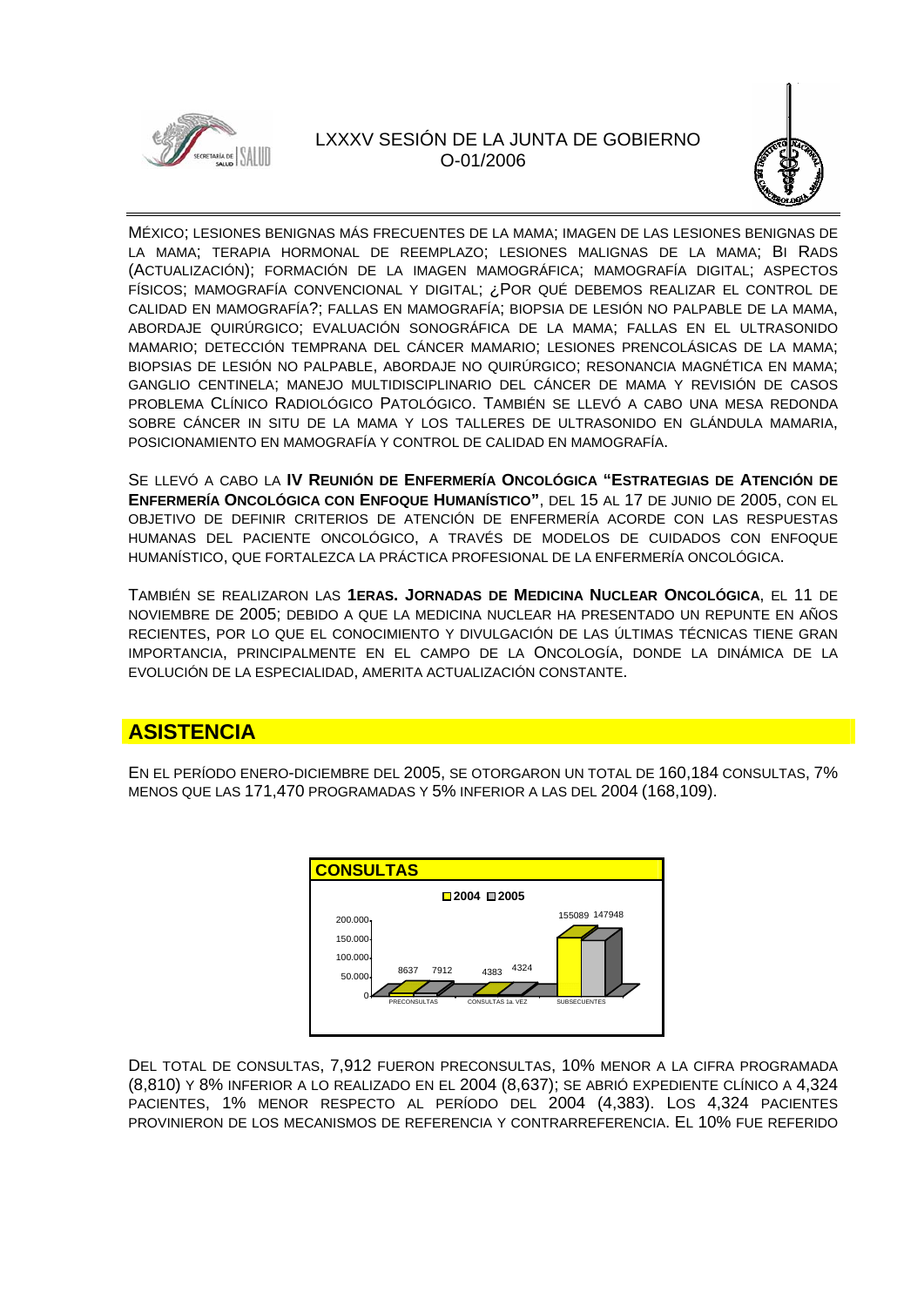



DE DIVERSOS CENTROS DE SALUD; EL SEGUNDO NIVEL DE ATENCIÓN ENVIÓ AL 37%; EL TERCER NIVEL 9%; EL ISSSTE 0.0%; EL IMSS 0.5%, EL ISSEMYM 1.5% Y MÉDICOS PARTICULARES REFIRIERON EL 42% (1,702 PACIENTES).

EL INSTITUTO DISTRIBUYÓ 3,588 PACIENTES DESPUÉS DE LA PRECONSULTA, SIN APERTURA DE REGISTRO CLÍNICO: A CENTROS DE SALUD EL 15%; A HOSPITALES GENERALES EL 27%; A DIFERENTES INSTITUCIONES DE TERCER NIVEL EL 7%; AL IMSS EL 0.5%; AL ISSSTE EL 1%; EL ISSEMYM EL 5.5% Y EL 44% REGRESARON A SU LUGAR DE ORIGEN CON LOS MÉDICOS QUE INICIALMENTE LOS HABÍAN REMITIDO AL INSTITUTO.

EL 32% DE LOS PACIENTES ATENDIDOS PROCEDIÓ DEL DISTRITO FEDERAL; EL RESTANTE 68% DEL INTERIOR DE LA REPÚBLICA, PRINCIPALMENTE DE LOS ESTADOS DE MÉXICO, MORELOS E HIDALGO.

EL CÁNCER MAMARIO, DE ENDOMETRIO Y CÉRVICO-UTERINO, OCUPARON LOS DOS PRIMEROS LUGARES COMO CAUSA DE CONSULTA DE PRIMERA VEZ Y DE HOSPITALIZACIÓN Y EN LA MORTALIDAD EL CÁNCER MAMARIO, LEUCEMIAS Y LINFOMA NO HODKIN.

DE LA POBLACIÓN ATENDIDA, EL 76% FUERON MUJERES Y EL 24% HOMBRES; DE ACUERDO A SU CONDICIÓN SOCIOECONÓMICA EL 81% CORRESPONDIÓ A LA ESCALA MÁS BAJA SEGÚN LA CLASIFICACIÓN DEL DEPARTAMENTO DE TRABAJO SOCIAL (NIVEL 1 A 3) Y EL 19% A LA MÁS ALTA (NIVEL 4 A 6); ÉSTO RATIFICA QUE LA INSTITUCIÓN CUMPLE CON SU OBJETIVO EMINENTEMENTE SOCIAL.

EL NÚMERO DE EGRESOS HOSPITALARIOS FUE DE 7,337, 9% MAS QUE LOS 6,720 PROGRAMADOS Y 6% SUPERIOR A LA CIFRA ALCANZADA EL AÑO ANTERIOR (6,933). DEL TOTAL, 6,896 FUERON POR MEJORÍA; 84 POR ALTA VOLUNTARIA Y 357 DEFUNCIONES. EL ÍNDICE DE LETALIDAD HOSPITALARIA FUE DE 5%, RESULTADO DEL TOTAL DE DEFUNCIONES ENTRE EL DE EGRESOS, 1% MENOR AL MISMO PERÍODO DEL 2004 (6%).

SE PRACTICÓ NECROPSIA EN 31 CASOS QUE EQUIVALEN AL 9% DEL TOTAL DE PERSONAS FALLECIDAS (357), 2% MENOS QUE EN EL MISMO PERÍODO DEL AÑO ANTERIOR (11%).



EL PROMEDIO DE DÍAS ESTANCIA FUE DE 4.9 DÍAS, CON ÍNDICE PROMEDIO DE OCUPACIÓN HOSPITALARIA DE 62.4%, INFERIOR AL 79.5% OBTENIDO EN EL 2004; EL ÍNDICE DE ROTACIÓN DE CAMAS FUE DE 50 EGRESOS POR CAMA, CIFRA SUPERIOR A LA ALCANZADA EN EL MISMO LAPSO DEL 2004 (48).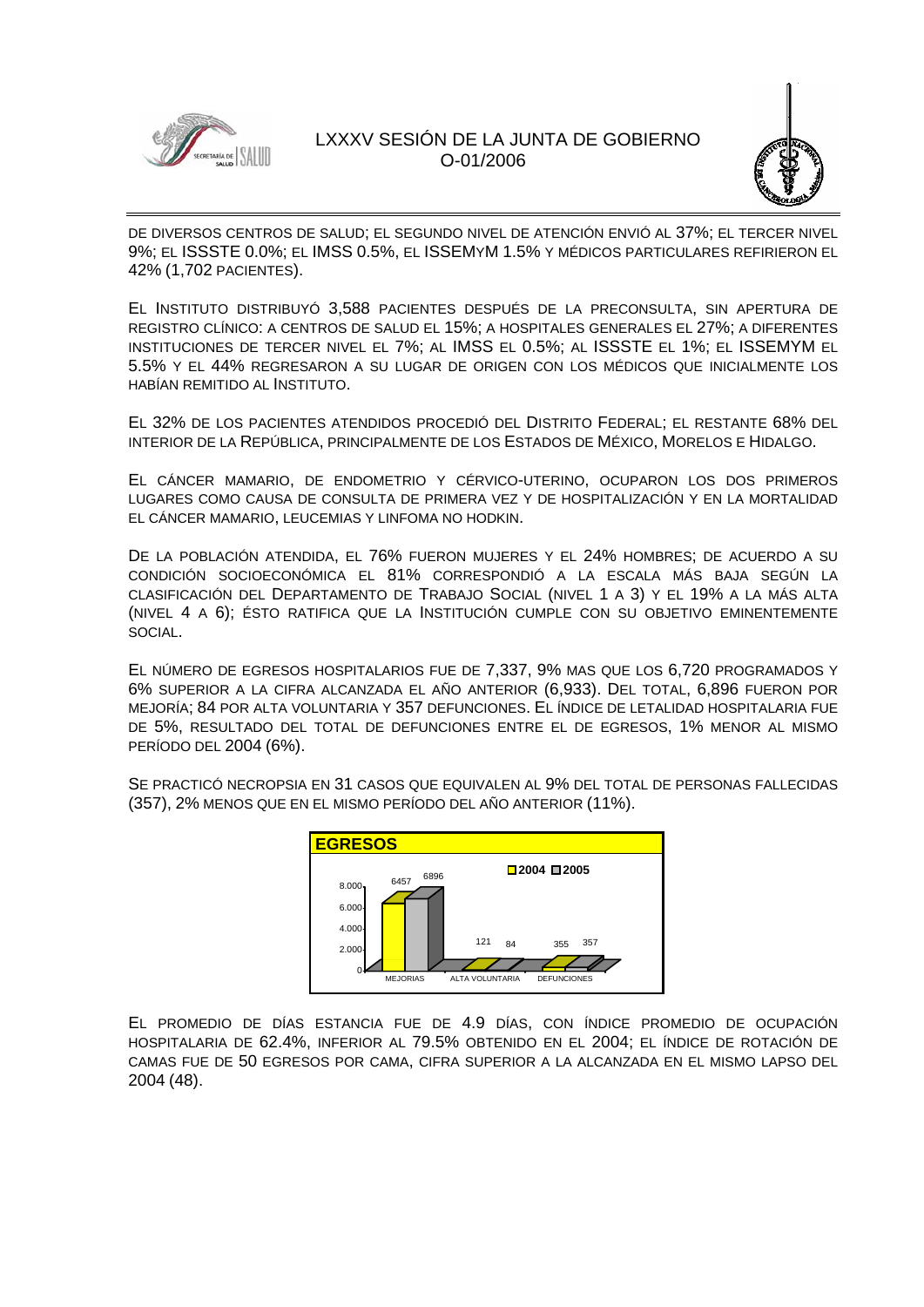



SE OTORGÓ ATENCIÓN DE URGENCIAS A 5,731 PACIENTES, CIFRA SUPERIOR EN UN 5% RESPECTO A LA META PROGRAMADA (5,477) Y 7% MAYOR A LA CIFRA OBTENIDA EN EL 2004 (5,369).

SE REALIZARON 3,807 INTERVENCIONES QUIRÚRGICAS, CANTIDAD SUPERIOR EN 2% RESPECTO A LA PROGRAMADA (3,740) Y 3% MAYOR A LA CIFRA ALCANZADA EL AÑO ANTERIOR (3,702). DEL TOTAL, CORRESPONDIERON A CIRUGÍA MAYOR 3,135 (82%) Y 672 (18%) A CIRUGÍA MENOR.

LA SUBDIRECCIÓN DE SERVICIOS AUXILIARES DE DIAGNÓSTICO Y TRATAMIENTO REALIZÓ POR MEDIO DEL LABORATORIO CLÍNICO 945,586 ESTUDIOS, 2% MÁS QUE LOS 923,304 PROGRAMADOS Y 8% SUPERIOR A LOS DEL AÑO ANTERIOR (879,336). DEL TOTAL DE EXÁMENES, EL 32% SE PRACTICÓ A PACIENTES HOSPITALIZADOS.

EL BANCO DE SANGRE ATENDIÓ A 7,927 DISPONENTES; SE OBTUVO UN TOTAL DE 7,230 UNIDADES QUE SE FRACCIONARON EN DIFERENTES COMPONENTES SANGUÍNEOS PARA TRANSFUNDIR UN TOTAL DE 11,964 UNIDADES. SE PRACTICARON 1,338 AFÉRESIS PARA LA OBTENCIÓN DE PLAQUETAS Y CÉLULAS MONOCLONALES PERIFÉRICAS.

RADIODIAGNÓSTICO EFECTUÓ 36,346 ESTUDIOS, 21% MAYOR A LOS 29,998 PROGRAMADOS Y 25% SUPERIOR A LOS DEL AÑO ANTERIOR (29,124).

ULTRASONOGRAFÍA REALIZÓ 5,682 ESTUDIOS, CIFRA SUPERIOR EN 16% RESPECTO A LA PROGRAMADA QUE FUE DE 4,905 Y 17% MAYOR QUE LA OBTENIDA EN EL 2004 (4,854).

EN TOMOGRAFÍA AXIAL COMPUTADA SE EFECTUARON 16,001 ESTUDIOS, CIFRA SUPERIOR EN 4% RESPECTO A LA PROGRAMADA QUE FUE DE 15,372 Y 9% MAYOR A LA OBTENIDA EN EL 2004 (14,640).

EN RESONANCIA MAGNETICA SE EFECTUARON UN TOTAL DE 1,429 ESTUDIOS, DE LOS CUALES 1,289 CORRESPONDIÓ A PACIENTES EXTERNOS Y 140 A PACIENTES HOSPITALIZADOS. ASIMISMO, FUERON ATENDIDOS UN TOTAL DE 1,243 PACIENTES, DE LOS CUALES 1,059 SON PACIENTES EXTERNOS Y 184 PACIENTES HOSPITALIZADOS.

FUERON ADMINISTRADAS 21,104 APLICACIONES DE QUIMIOTERAPIA, 6% SUPERIOR A LAS 20,000 PROGRAMADAS Y 11% MAYOR A LA CIFRA DEL 2004 (19,075).

EL DEPARTAMENTO DE RADIOTERAPIA SUMINISTRÓ UN TOTAL DE 40,551 SESIONES, MENOR EN UN 4% A LAS 42,366 PREVISTAS Y 3% INFERIOR A LA CIFRA ALCANZADA EN EL 2004 (41,947).

EN REHABILITACIÓN SE EFECTUARON 98 SESIONES, 2% MENOR A LA CIFRA PROGRAMADA (100) Y A LA ALCANZADA EN EL MISMO PERÍODO DEL 2004 (100). SE ATENDIÓ A 2,820 PACIENTES MASTECTOMIZADAS.

PATOLOGÍA EFECTUÓ UN TOTAL DE 35,742 ESTUDIOS, INTEGRADOS POR 17,805 CITOLOGÍAS EXFOLIATIVAS, 17,906 ESTUDIOS HISTOPATOLÓGICOS Y 31 AUTOPSIAS, 22% MENOR RESPECTO A LO PROGRAMADO (45,558) Y 16% INFERIOR A LO REALIZADO EN EL 2004 (42,548).

DURANTE EL EJERCICIO DEL 2005, EN LA UNIDAD DE TRASPLANTE DE MÉDULA ÓSEA, SE REALIZARON 5 TRANSPLANTES ALOGÉNICOS Y 10 TRANSPLANTES AUTÓLOGOS.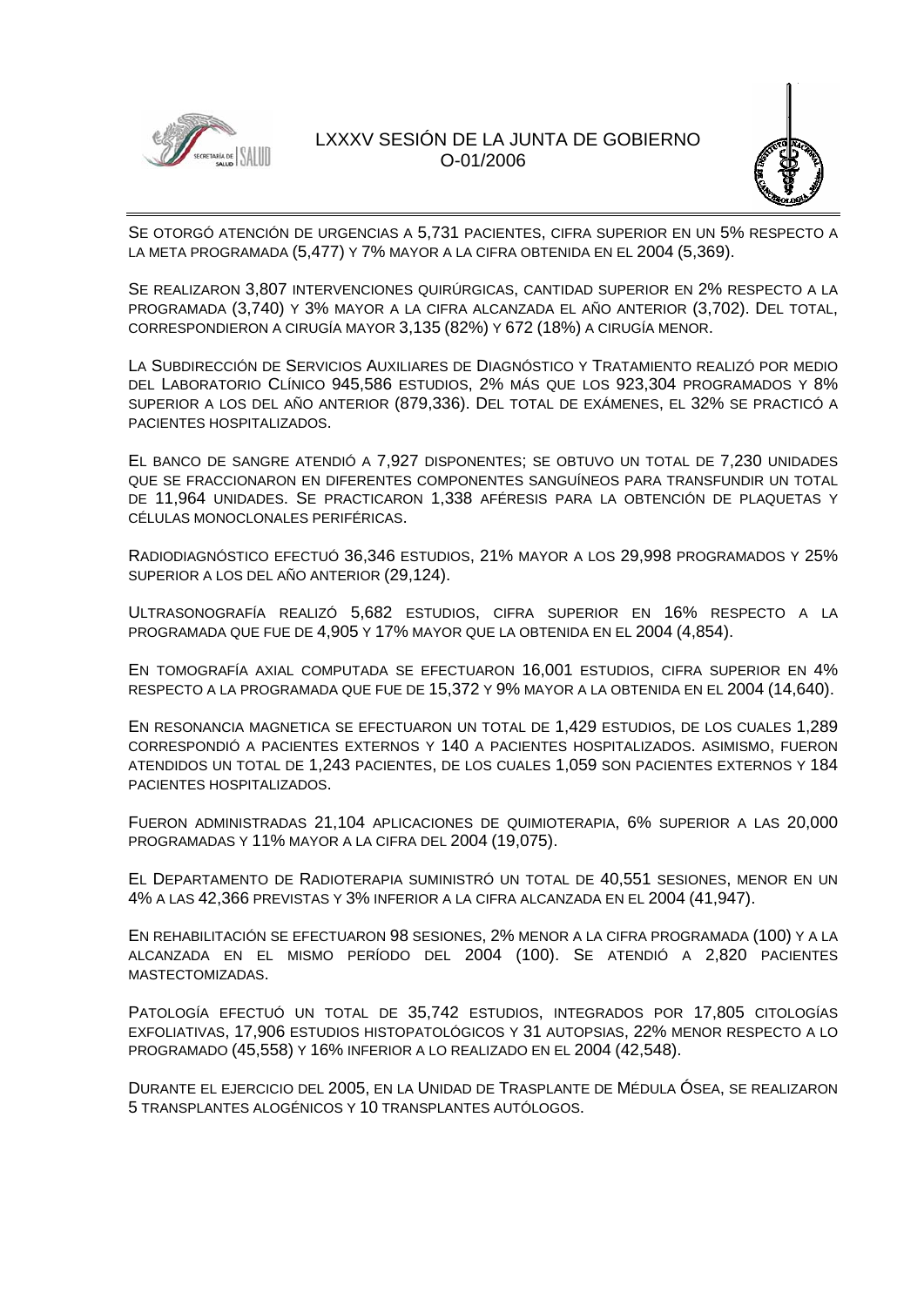



### **AVANCES DEL PROGRAMA DE TRABAJO PRESENTADO POR EL DIRECTOR GENERAL**

## **ATENCIÓN MÉDICA**

### **DESCENTRALIZACIÓN**

SE HA FORTALECIDO EL MECANISMO DE REFERENCIA Y CONTRARREFERENCIA A LOS CENTROS ESTATALES DE CÁNCER, MEJORANDO LA COMUNICACIÓN CON DICHOS CENTROS. SE RENOVÓ LA FIRMA DEL CONVENIO MARCO DE COLABORACIÓN CON LOS 22 CENTROS ESTATALES CON LA PRESENCIA DEL C. SECRETARIO DE SALUD DR. JULIO FRENK MORA, ELLO PERMITIRÁ FORTALECER LA RED DE CENTROS ESTATALES EN LOS CAPÍTULOS DE ATENCIÓN MÉDICA, FORMACIÓN DE RECURSOS HUMANOS DE ALTA ESPECIALIDAD Y EL DESARROLLO DE PROYECTOS DE INVESTIGACIÓN.

EN EL SEGUNDO SEMESTRE SE FORTALECIÓ EL PROGRAMA DE REFERENCIA AL ESTADO DE PUEBLA. ASIMISMO, SE INICIARON LOS TRÁMITES CON LA SECRETARÍA DE SALUD DEL ESTADO DE MÉXICO PARA FIRMAR UN CONVENIO MARCO CON EL CENTRO ESTATAL NO SÓLO PARA REFERENCIA DE PACIENTES SINO TAMBIÉN PARA ROTACIÓN DE RESIDENTES E INICIAR PROYECTOS DE INVESTIGACIÓN CONJUNTOS.

SE REALIZÓ UNA SEGUNDA REUNIÓN CON LOS CENTROS ESTATALES EN EL MES DE OCTUBRE CON LA PRESENCIA DEL COMISIONADO DEL SEGURO POPULAR PARA DISCUTIR Y ANALIZAR LOS AVANCES DE LA TARIFAS DEL TRATAMIENTO DEL CÁNCER DE CÉRVIX UTERINO. SE LLEGÓ A UN CONSENSO QUE PERMITIRÁ UNIFICAR ESQUEMAS DE TRATAMIENTO Y REEMBOLSO POR OTORGAR DICHO SERVICIO. TAMBIÉN SE SEÑALÓ LA FALTA DEL SUSTENTO JURÍDICO PARA EL EJERCICIO DE LOS RECURSOS OBTENIDOS POR EL SEGURO POPULAR, Y LA FALTA DE RESPUESTA POR PARTE DE LOS DIRECTIVOS DE DICHA COMISIÓN.

### **PRECONSULTA**

SE TRASLADÓ LA PRECONSULTA FUERA DEL ÁREA DE HOSPITALIZACIÓN CON LA REMODELACIÓN DEL ÁREA DE CAFETERÍA EN CUATRO CONSULTORIOS PARA OPTIMIZAR LA SELECCIÓN DE PACIENTES QUE INGRESAN AL INCAN. SE OPTIMIZÓ EL SISTEMA DE PAGO FUERA DEL INCAN Y CON ESE MECANISMO SE IMPIDE EL INGRESO AL INSTITUTO DE ESTA POBLACIÓN, ES EN ESTA ÁREA DONDE SE INICIÓ EL PROGRAMA PILOTO DE CONTRAREFERENCIA A LOS CENTROS ESTATALES.

ANEXO A LA PRECONSULTA SE HABILITÓ UN ESPACIO PARA PACIENTES CON URGENCIAS ONCOLÓGICAS, CONSISTE EN CINCO CUBÍCULOS EQUIPADOS PARA ESE PROPÓSITO, UNA ESTACIÓN DE ENFERMERÍA, UN RESPONSABLE DEL ÁREA A NIVEL DE SUBDIRECCIÓN Y LA ROTACIÓN DE RESIDENTES DE ONCOLOGÍA MÉDICA Y HEMATOLOGÍA. ESTA NUEVA ÁREA PERMITIRÁ EL DESAHOGO PARCIAL DEL ÁREA DE HOSPITALIZACIÓN.

### **SEGURO POPULAR**

SE INICIARON LAS ACTIVIDADES DEL SEGURO POPULAR EN EL INCAN A PARTIR DE JUNIO, TODA PACIENTE CON CÁNCER CERVICO UTERINO QUE ACUDE A ESTE INSTITUTO ES TRATADA CON EL MANEJO ESTÁNDAR SIN COSTO ALGUNO. ELLO INCREMENTÓ EL NÚMERO DE PACIENTES EN 20% DURANTE EL PERÍODO QUE SE INFORMA.

### **ATENCIÓN A PACIENTES**

SE MODIFICARON Y REORGANIZARON LOS HORARIOS DE LA CONSULTA PARA DISMINUIR TIEMPOS DE ESPERA Y SATURACIÓN DE ESPACIOS, ASÍ COMO LOS PAGOS EN CAJAS. PARA ESTE ÚLTIMO SE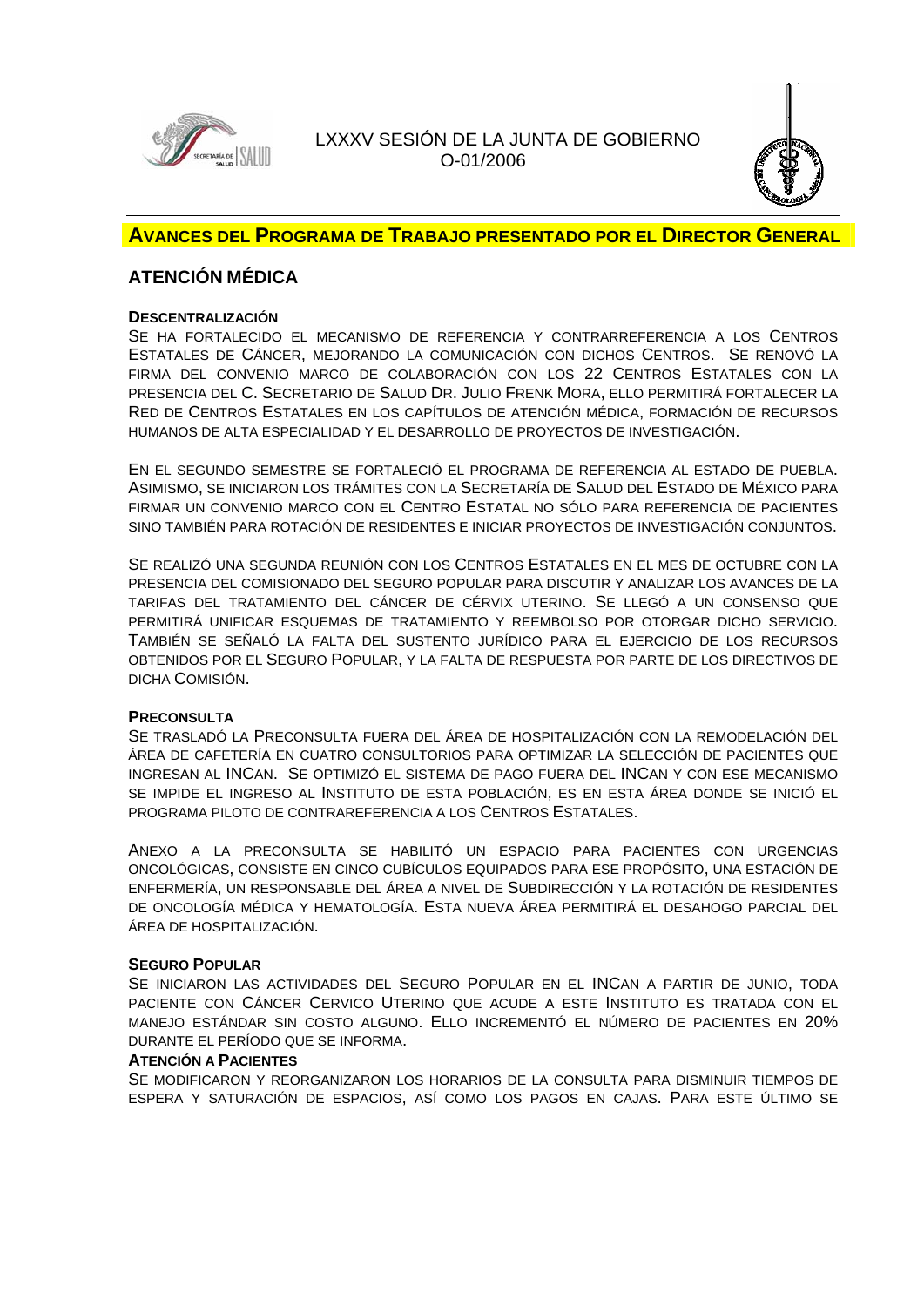



INSTRUMENTÓ UN MECANISMO DE PAGO EN BANAMEX PARA LA PRECONSULTA Y EN BREVE SE AMPLIARÁ AL RESTO DE LOS SERVICIOS DEL INCAN.

SE CONSTRUYÓ LA ESCALERA DE EMERGENCIA DE HOSPITALIZACIÓN Y QUEDÁ PLENAMENTE HABILITADO EL SEGUNDO PISO DEL NUEVO EDIFICIO DONDE ESTÁ UBICADO EL SERVICIO DE GASTROENTEROLOGÍA Y ENDOSCOPIA. ESTO PERMITIÓ DESARROLLAR LA CLÍNICA DE GASTROENTEROLOGÍA DE MANERA INTEGRAL, DONDE EL CIRUJANO, EL ENDOSCOPISTA Y EL ONCÓLOGO MÉDICO TRABAJAN INTEGRALMENTE PARA EL ÓPTIMO BENEFICIO DEL PACIENTE CON CÁNCER DE TUBO DIGESTIVO.

SE REMODELÓ EL ÁREA DE QUIMIOTERAPIA, SE CONCLUYÓ LA AMPLIACIÓN DEL BANCO DE SANGRE, SE CONSTRUYÓ EL ARCHIVO DE PATOLOGÍA, SE REMODELO ÍNTEGRAMENTE EL ELEVADOR DE HOSPITALIZACIÓN Y LA CONSTRUCCIÓN DE UN ÁREA PARA LA SUBDIRECCIÓN DE MEDICINA INTERNA, DONDE LOS MÉDICOS TENDRÁN OFICINAS Y UN ÁREA DE DESCANSO.

### **RADIOTERAPIA**

TENGO EL GUSTO DE INFORMAR QUE LA PROPUESTA DE UN NUEVO ACELERADOR COMPARTIDO CON EL INER Y EL INCMYNSZ ES UNA REALIDAD. SE ADQUIRIÓ UN ACELERADOR LINEAL VARIAN IX CON INTENSIDAD DE DOSIS MODULADA DINÁMICA. EN EL MUNDO SÓLO HAY CINCO EQUIPOS DE ESTE TIPO, NINGUNO DE ELLOS EN AMÉRICA LATINA. DICHO EQUIPO ESTÁ ALMACENADO Y EN EL MES DE MARZO DE 2006, SE INICIA LA CONSTRUCCIÓN DEL BUNKER, SE ESTIMA QUE PUEDA ESTAR FUNCIONANDO EN NOVIEMBRE DEL 2006.

### **INCANET**

SE INICIÓ EL EXPEDIENTE ELECTRÓNICO. A LA FECHA SE HA SUSTITUIDO EL EXPEDIENTE EN PAPEL EN MÁS DEL 90%. ADEMÁS SE HAN INTEGRADO LOS MÓDULOS DE PATOLOGÍA, LABORATORIO E IMAGEN. ESTÁN EN RED 450 COMPUTADORAS PARA TENER ACCESO AL EXPEDIENTE ELECTRÓNICO, DISTRIBUIDAS EN EL ÁREA DE CONSULTA, QUIRÓFANO, RADIOTERAPIA, OFICINAS MÉDICAS Y UNIDAD DE QUIMIOTERAPIA.

### **INVESTIGACIÓN**

SE CONSOLIDÓ LA UNIDAD DE INVESTIGACIÓN BIOMÉDICA EN CÁNCER EN COLABORACIÓN CON EL INSTITUTO DE INVESTIGACIONES BIOMÉDICAS DE LA UNAM. EN PALABRAS DE LAS AUTORIDADES DEL IIB, ESTA UNIDAD ES UNA DE LAS MÁS PRODUCTIVAS DE LAS INICIATIVAS EXTRA-UNIVERSITARIAS. A LA FECHA ESTA UNIDAD CUENTA CON 10 LABORATORIOS DE 70 M2 CADA UNO, CON 11 JEFES DE GRUPOS, TODOS ELLOS MIEMBROS DEL SNI, HAY UN TOTAL DE 30 INVESTIGADORES. EL INCAN CUENTA CON UN TOTAL DE 44 INVESTIGADORES EN EL SNI: 9 CANDIDATOS, 27 NIVEL I, 7 NIVEL II Y UN NIVEL III. DESDE EL INICIO DE ESTA UNIDAD SE HAN GRADUADO 34 ALUMNOS DE PRE Y POSGRADO.

EN ESTE AÑO DE GOBIERNO SE PUBLICARON 58 TRABAJOS EN REVISTAS NIVEL III-V. SE REALIZA UN ESFUERZO CONTINUO EN VINCULAR LA INVESTIGACIÓN DE LABORATORIO CON LA INVESTIGACIÓN CLÍNICA Y POBLACIONAL. EL ÍNDICE DE FINANCIAMIENTO EN CONACYT DE PROPUESTAS ES MAYOR DE 50%.

### **EQUIPAMIENTO**

GRACIAS AL APOYO SIN PRECEDENTE DEL GOBIERNO FEDERAL SE OBTUVIERON MÁS DE \$60.0 MILLONES PARA EQUIPO DE INVESTIGACIÓN. ENTRE OTROS, UN ACELERADOR LINEAL, ULTRASONIDO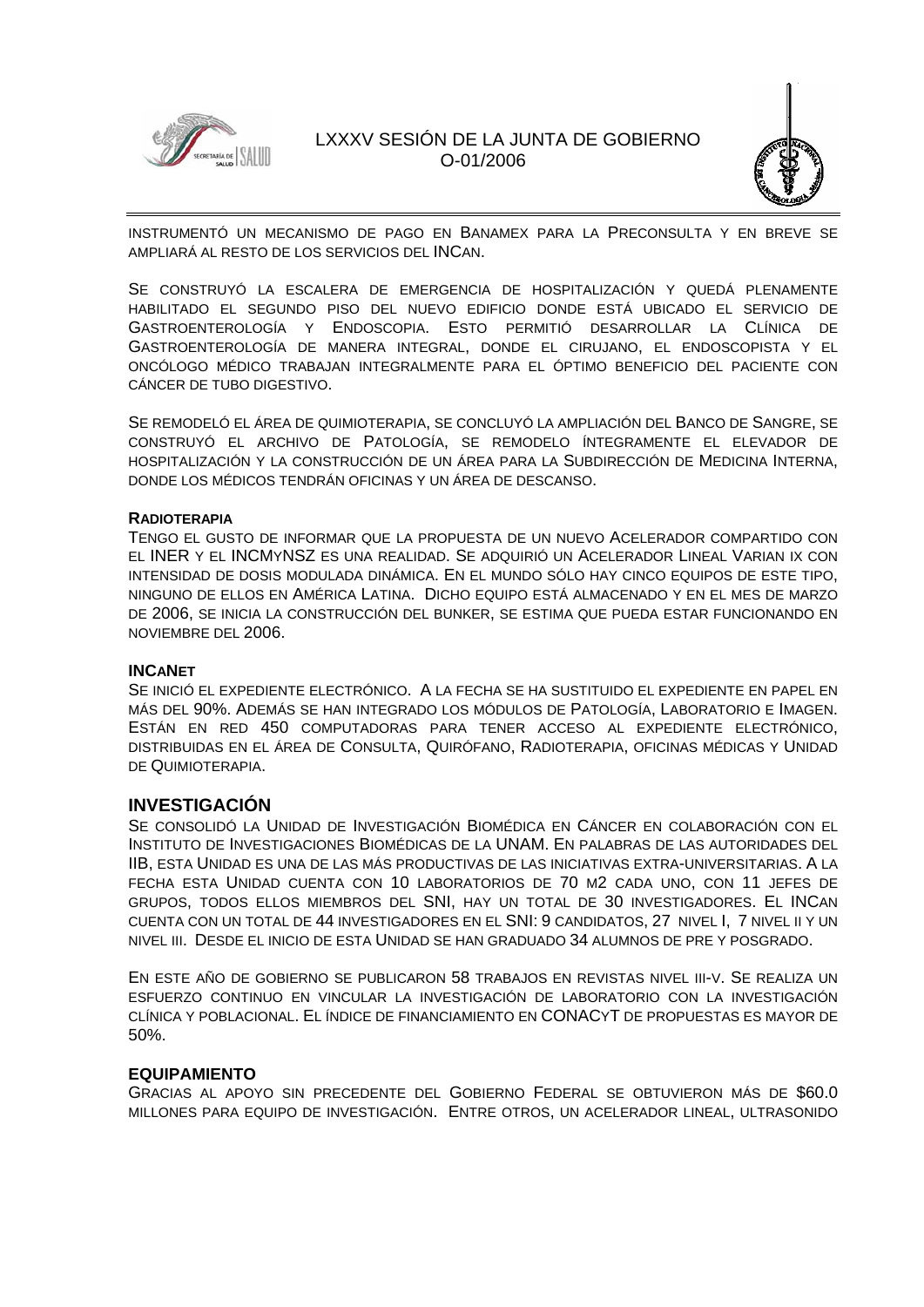



TRANSENDOSCÓPICO, RAYO LASER, CÉNTRIFUGAS, UN SIMULADOR PARA RT, MICROSCOPIOS DE LUZ E INVERTIDOS, MÁQUINAS DE PCR PARA TIEMPO REAL, UNA NUEVA GAMACÁMARA, ENTRE OTROS.

POR INICIATIVA DEL CONGRESO DE LA UNIÓN, SE ASIGNARON RECURSOS ADICIONALES POR \$50.0 MILLONES PARA EL INCAN, CON EL OBJETIVO DE ADQUIRIR UN PET-CT Y UN ANOSCOPIO PARA FORTALECER LOS PROYECTOS DE INVESTIGACIÓN DE LA UNIDAD DE COLPOSCOPIA.

### **NUEVA SEDE DEL INCAN**

GRACIAS AL APOYO OBTENIDO POR LA COORDINACIÓN GENERAL DE LOS INSALUD Y LA SECRETARÍA DE SALUD, SE OBTUVO EL FINANCIAMINTO PARA EL DISEÑO DE LA NUEVA SEDE DEL INCAN POR PRESTIGIADA FIRMA DE ARQUITECTOS KMD. POR OCHO SEMANAS UN GRUPO DE ARQUITECTOS TRABAJÓ EN EL DIAGNÓSTICO DE NUESTRAS INSTALACIONES Y NECESIDADES. CULMINÓ CON LA PRESENTACIÓN DEL PROYECTO MAESTRO, INTEGRAL Y MODULAR DE LA NUEVA SEDE DEL INCAN AL SECRETARIO DE SALUD DR. JULIO FRENK MORA, AL PRESIDENTE DEL PATRONATO Y A LA COORDINACIÓN GENERAL DE LOS INSALUD, EL DÍA 21 DE DICIEMBRE PASADO.



### **DOCENCIA**

HAY UN TOTAL DE 83 RESIDENTES; 23% DE ELLOS EXTRANJEROS, Y 20 ESTUDIANTES EN PROGRAMAS DE PRE Y POSGRADO. SE DISMINUYÓ EL NÚMERO DE CURSOS CON EL OBJETIVO DE OPTIMIZAR LA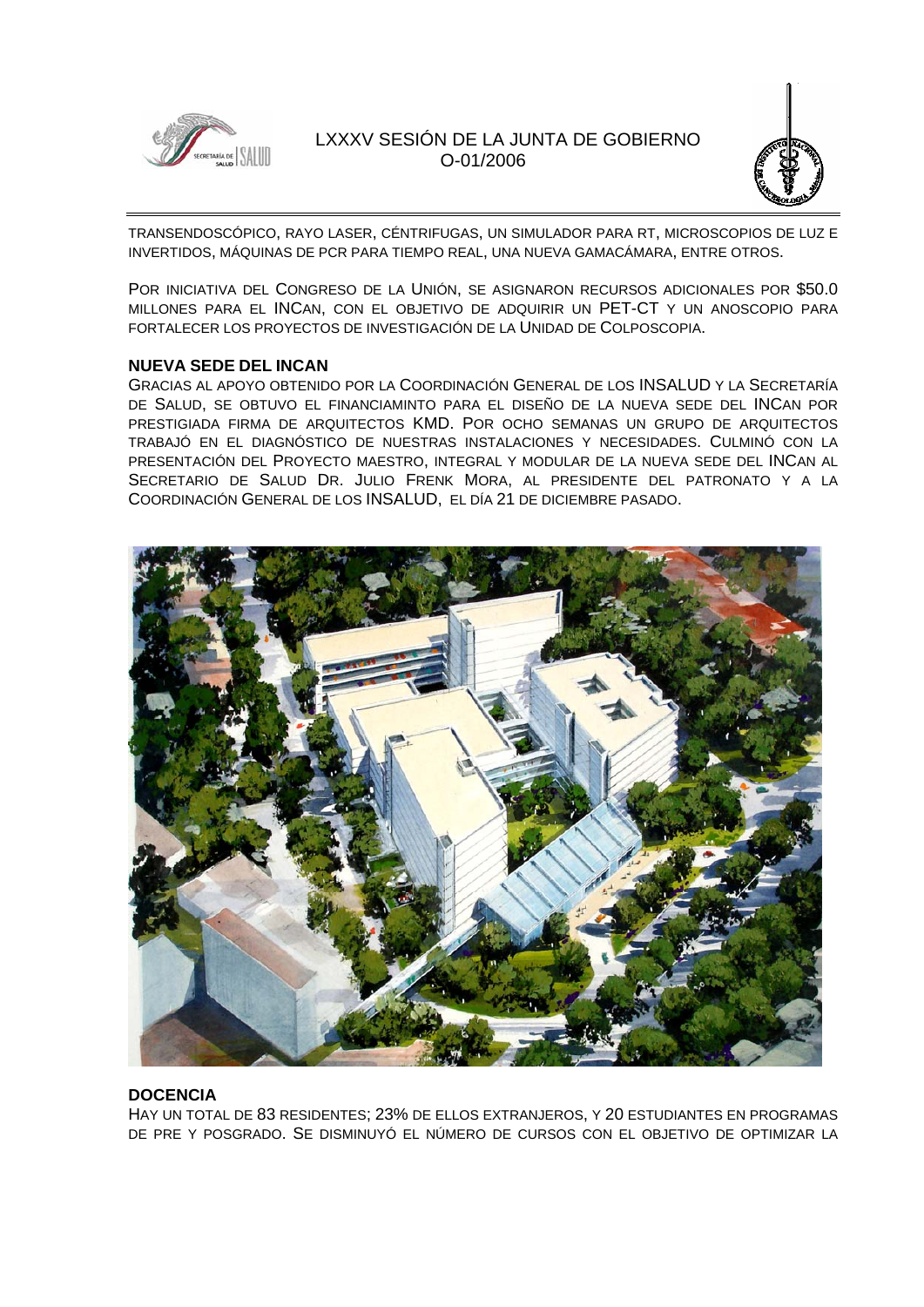



CALIDAD DE LOS MISMOS. JUNTO CON EL INSTITUTO POLITÉCNICO NACIONAL, SE REALIZA EN EL INCAN LA SEDE PARA LA MAESTRÍA EN INVESTIGACIÓN CLÍNICA. A LA FECHA HAY 11 ALUMNOS INSCRITOS EN EL PROGRAMA.

SE OBTUVO EL RECONOCIMIENTO UNIVERSITARIO DEL CURSO DE GINECOLOGÍA ONCOLÓGICA QUE SE IMPARTE EN EL INCAN DESDE HACE MÁS DE 10 AÑOS. ASÍ COMO TAMBIÉN EL DE UROLOGÍA ONCOLÓGICA. GRACIAS AL APOYO DE LA FACULTAD DE MEDICINA SE MODERNIZÓ EL AULA A DISTANCIA DE LA UNAM CON 10 COMPUTADORAS DE ÚLTIMA GENERACIÓN ENLAZADAS A INTERNET.

HUBO UN INCREMENTÓ, SIN PRECEDENTE, EN EL NÚMERO DE RESIDENTES DE NUEVO INGRESO PARA EL AÑO DE 2006. DE 18 RESIDENTES DE PRIMER AÑO, AUMENTÓ A 31 PLAZAS, ESTAS CON ESPECIALIDADES TRONCALES Y CURSOS DE ESPECIALIDAD.

### **ADMINISTRACIÓN**

UNA DE LAS ÁREA DONDE MÁS ESFUERZO Y TIEMPO SE HA REQUERIDO ES LA MODERNIZACIÓN Y REGULARIZACIÓN DEL ÁREA ADMINISTRATIVA, ENTRE LAS ACCIONES MÁS RELEVANTES SE ENCUENTRAN.

SE COMUNICO AL INCAN, LA AUTORIZACIÓN DE UNA NUEVA ESTRUCTURA CON VIGENCIA A PARTIR DEL 1 DE ENERO DE 2005, EN LA MISMA QUEDA AUTORIZADA LA DIRECCIÓN GENERAL ADJUNTA MÉDICA Y LA SUBDIRECCIÓN DE ATENCIÓN HOSPITALARIA Y CONSULTA EXTERNA, LO QUE PERMITIRA MEJORAR Y AGILIZAR TANTO LOS ASPECTOS ADMINISTRATIVOS, COMO LOS DE ATENCIÓN A PACIENTES.

APARTE DEL ESPACIO FÍSICO, QUIZÁ LA MAYOR PROBLEMÁTICA DEL INCAN ES EL PERSONAL DE INCIDENCIAS. SE OBTUVO UN ACUERDO CON RECURSOS HUMANOS DE LA SECRETARÍA DE SALUD Y EL SINDICATO PARA REGULARIZAR A 280 TRABAJADORES Y DISMINUIR PAULATINAMENTE AL PERSONAL DE INCIDENCIAS.

OTRAS ACCIONES DE MEJORA:

- CANCELACIÓN DE 70 COMPENSACIONES.
- AUTOMATIZACIÓN DEL ÁREA CONTABLE Y FINANCIERA.
- CREACIÓN DEL COMITÉ DE ABASTO DE MEDICAMENTOS.
- REVISIÓN E INCREMENTO DEL TABULADOR DE CUOTAS DE RECUPERACIÓN DEL INCAN PARA UNA MEJOR CAPTACIÓN DE RECURSOS PROPIOS.
- ESTRICTA VIGILANCIA DEL EJERCICIO FISCAL, SE OBTUVIERON AHORROS EN EL CAPÍTULO 2000 POR CERCA DE \$14.0 MILLONES, MISMOS QUE SE DESTINARON PARA LOS SERVICIOS BASICOS E INFRAESTRUCTURA PARA EL INCAN.
- GENERACIÓN DE RECURSOS ECONÓMICOS.

EN EL PERÍODO PASADO SE INFORMÓ QUE EL INCAN HA OBTENIDO DONACIONES DE LAS SIGUIENTES INSTITUCIONES Y PARTICULARES:

AVON DE MÉXICO FUNDACIÓN TELEVISA FUNDACIÓN CIMA LABORATORIOS ASTRA-ZENECA LABORATORIOS LEMERY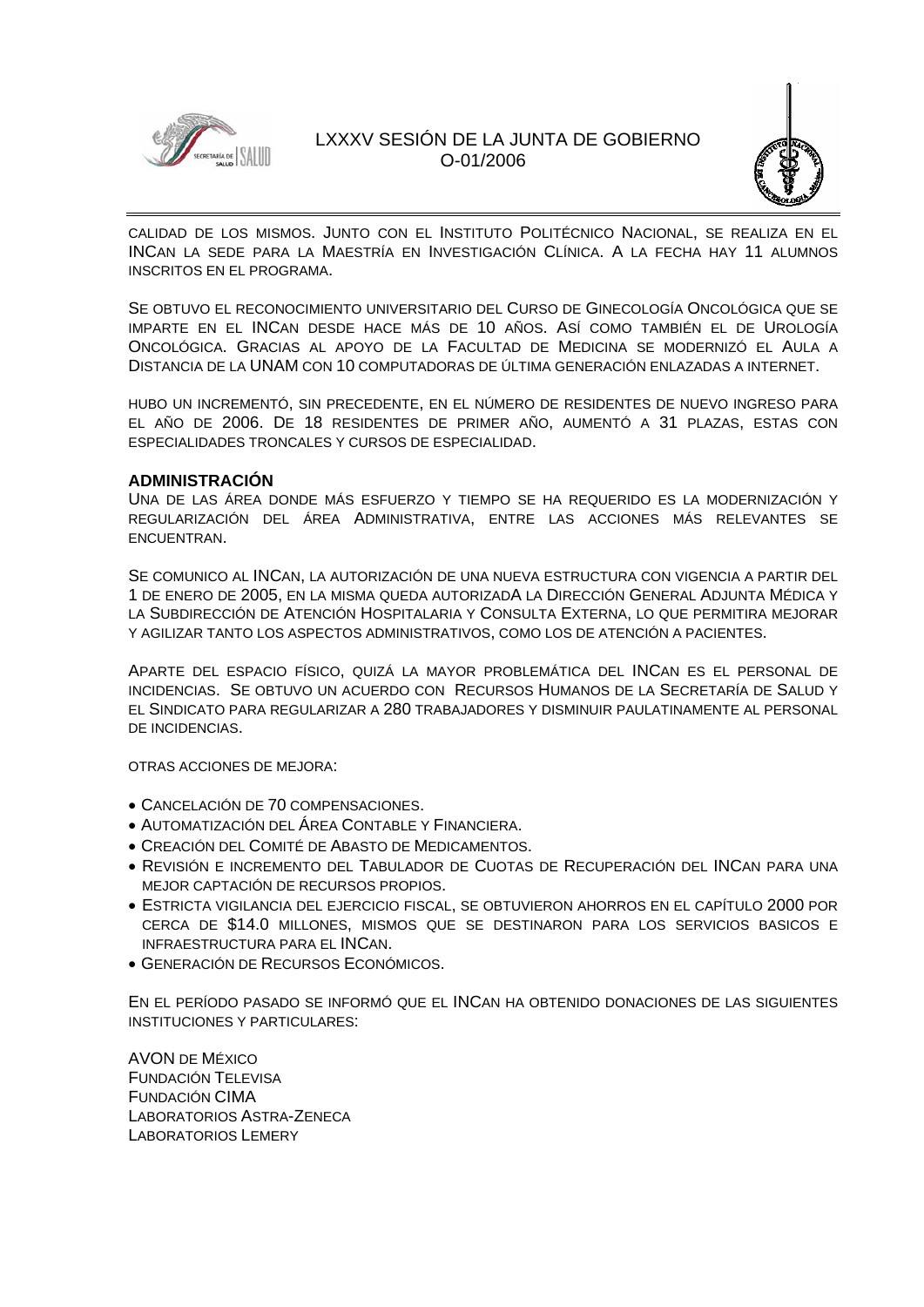



UNAM FAMILIA RAMOS DOMÍNGUEZ FUNDACIÓN GONZALO RÍO ARRONTE, IAP. ROBERTO KLACHKY ASOCIACIÓN MEXICANA DE LUCHA CONTRA EL CÁNCER

SE MANTIENE ESTE APOYO Y CON LA REORGANIZACIÓN DEL PATRONATO DEL INCAN SE ESPERA INCREMENTAR ESTE APOYO DE LA SOCIEDAD CIVIL Y DEL SECTOR PRIVADO.

### **RESUMEN**

SE HA TRABAJADO INTENSAMENTE EN LOS GRANDES COMPROMISOS PENDIENTES DE ESTE INSTITUTO.

SE HA RESUELTO LA PROBLEMÁTICA DEL NUMEROSO GRUPO DE TRABAJADORES EN CONDICIONES DE INCIDENCIAS Y SUPLENCIAS CON LA REGULARIZACIÓN DE SUS CONDICIONES LABORALES. SE TIENE EL PROYECTO DE CRECIMIENTO DEL INCAN Y PARTE DE LOS RECURSOS, AHORA CORRESPONDE DEFINIR EL SITIO DONDE SE INICIARÁ LA CONSTRUCCIÓN DE LA NUEVA SEDE. FINALMENTE, SE HA HECHO UN ESFUERZO MAYOR PARA MODERNIZAR EL ÁREA ADMINISTRATIVA, FALTA AÚN POR HACER PERO HAY RESULTADOS. SE CERRÓ EL AÑO FISCAL SIN DÉFICIT, HUBO AHORROS POR MÁS DE \$14.0 MILLONES QUE SE REINVIRTIERON EN LA ADQUISICIÓN DE NUEVO EQUIPO Y EN LOS GASTOS DE OPERACIÓN. SE COMPUTARIZÓ TODOS LOS TRÁMITES DE ADQUISICIONES, PLANEACIÓN, FINANZAS Y ALMACENES CON EL SISTEMA MIIF.

HE PODIDO DIMENSIONAR MEJOR LA MAGNITUD DE LA RESPONSABILIDAD DE OCUPAR LA DIRECCIÓN GENERAL DEL INCAN. EN ESTE SEGUNDO AÑO FISCAL, ESTOY CONVENCIDO QUE PARA CUMPLIR CON EL COMPROMISO SOCIAL DE ESTE INSTITUTO ES NECESARIO REALIZAR MEJORAS EN TODAS SUS ÁREAS. HEMOS TRABAJADO INCANSABLEMENTE PARA CUMPLIR CON LOS OBJETIVOS DE MI PROGRAMA DE TRABAJO. NATURALMENTE, HAY ALGUNAS MODIFICACIONES EN ÉL, LOGROS Y ALCANCES, Y AÚN FALTA MUCHO POR HACER.

SIN EMBARGO, LA VITALIDAD MISMA DE ESTA INSTITUCIÓN IMPULSA CADA DÍA A LA DIRECCIÓN GENERAL, DE DAR LO MEJOR DE CADA UNO DE SUS MIEMBROS PARA RESPONDER A LAS EXPECTATIVAS Y AL COMPROMISO PARA QUE MÉXICO TENGA UN VERDADERO INSTITUTO NACIONAL DE CANCEROLOGÍA. UN INSTITUTO QUE MARQUE EL PASO, INDIQUE LAS PAUTAS Y SEA EL LÍDER EN LA LUCHA CONTRA EL CÁNCER.

**INFORME DEL PATRONATO DEL INSTITUTO NACIONAL DE CANCEROLOGÍA DEL 1º DE ENERO AL 31 DE DICIEMBRE DE 2005.** 

EL PATRONATO DEL INCAN INICIÓ LA BÚSQUEDA DE UN PREDIO EN EL SUR DE LA CIUDAD DE MÉXICO DE CUANDO MENOS 4 HECTÁREAS PARA LA POSIBLE EDIFICACIÓN DEL NUEVO INCAN. LA INMOBILIARIA COLLIERS FUE LA RESPONSABLE DE ESTA BÚSQUEDA. DESPUÉS DE IDENTIFICAR CERCA DE 80 PREDIOS, SE PRESENTARON ALGUNAS OPCIONES VIABLES PARA LA ADQUISICIÓN DE UN TERRENO QUE CUMPLIERA ESTAS CARACTERÍSTICAS.

INDEPENDIENTE DE COLLIERS, EL PATRONATO IDENTIFICÓ UN PREDIO DE 5.2 HECTÁREAS, LOCALIZADO EN PICACHO-PERIFÉRICO. EL LIC. RICARDO ÁLVAREZ-TOSTADO HA TENIDO DOS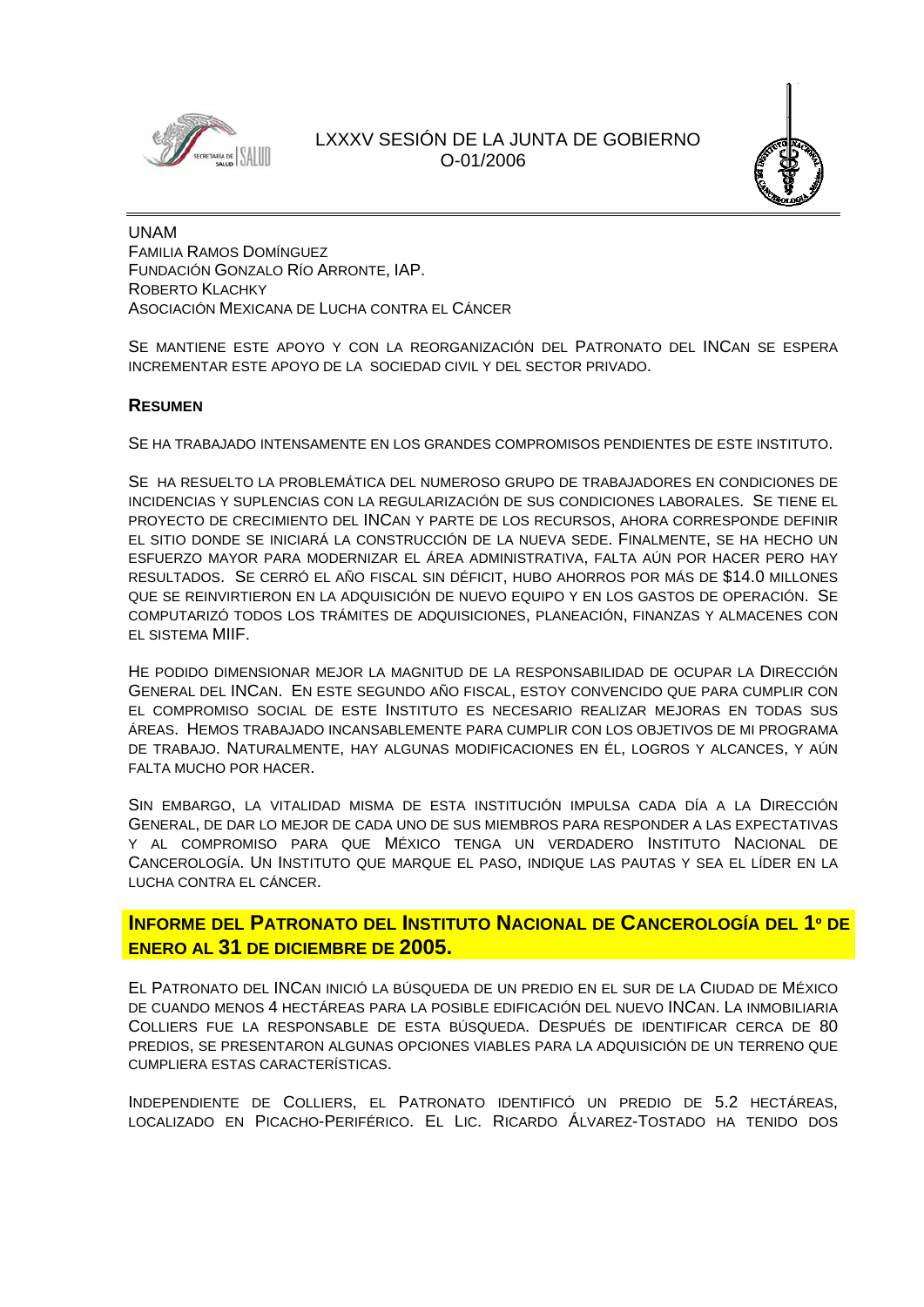



ENTREVISTAS CON LOS PROPIETARIOS Y ESTÁN EN LA MEJOR DISPOSICIÓN DE LLEGAR A UN ACUERDO DE COMPRA-VENTA PARA EL BENEFICIO DEL INCAN.

ESTE PROYECTO DEL NUEVO INCAN EN EL PREDIO PICACHO, FUE PRESENTADO AL SECRETARIO DE SALUD DR. JULIO FRENK MORA, AL COORDINADOR GENERAL DE LOS INSALUD DR. JAIME SEPÚLVEDA AMOR Y A LA LIC. MA. EUGENIA DE LEÓN MAY, SUBSECRETARIA DE ADMINISTRACIÓN Y FINANZAS DE LA SECRETARÍA DE SALUD.



PREDIO PROPUESTO POR EL PATRONATO

**INFORME PRESUPUESTAL Y CUMPLIMIENTO DE METAS DEL 1º DE ENERO AL 31 DE DICIEMBRE DE 2005.** (CIFRAS PRELIMINARES ANTES DEL DICTAMEN DE AUDITORES EXTERNOS Y CUENTA DE LA HACIENDA PÚBLICA FEDERAL, MILES DE PESOS CON UN DECIMAL)

LA DIRECCIÓN DE ADMINISTRACIÓN COMO RESPONSABLE DEL MANEJO Y CONTROL DE LOS RECURSOS ASIGNADOS A LA ENTIDAD, EN SU GESTIÓN DURANTE EL PERÍODO DEL 1º DE ENERO AL 31 DE DICIEMBRE DEL 2005, LLEVÓ A CABO DIVERSAS ACTIVIDADES DE APOYO A LAS FUNCIONES SUSTANTIVAS, ADMINISTRANDO LOS RECURSOS FINANCIEROS, PRESUPUESTARIOS, INSUMOS Y SERVICIOS NECESARIOS PARA LA OPERACIÓN DEL INSTITUTO, EN APOYO A LA NORMATIVIDAD QUE REGULA EL GASTO PÚBLICO Y CUMPLIENDO CON LAS MEDIDAS DE RACIONALIDAD Y DISCIPLINA PRESUPUESTAL VIGENTE. A CONTINUACIÓN SE ENUNCIAN LOS PRINCIPALES RUBROS Y LOGROS ALCANZADOS.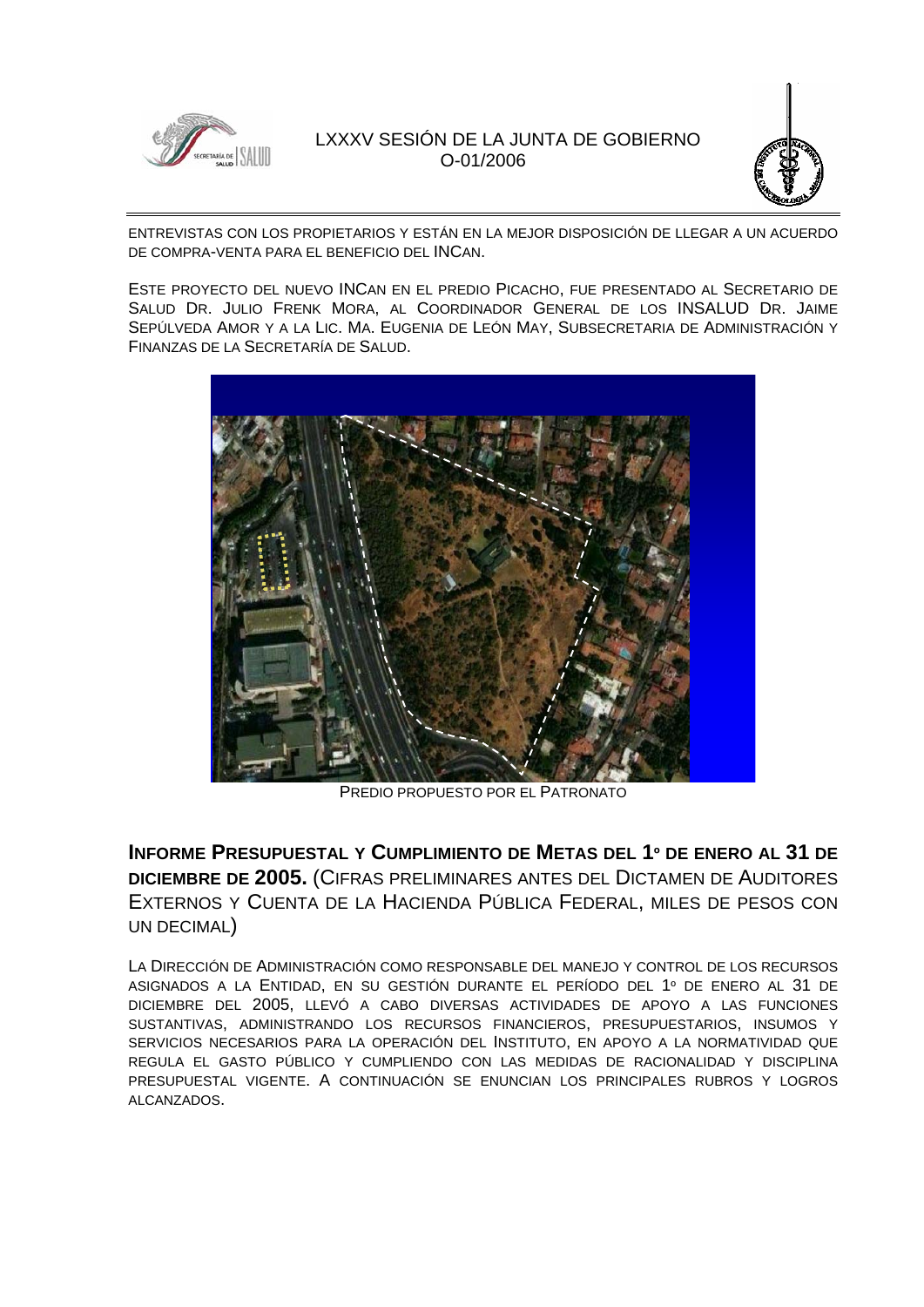



### **FLUJO DE EFECTIVO Y DEVENGADO**

PARA EL EJERCICIO FISCAL 2005 SE AUTORIZÓ UN PRESUPUESTO ORIGINAL DE \$376.772.7 DE RECURSOS FISCALES Y \$85,163.1 DE RECURSOS PROPIOS. DURANTE EL EJERCICIO SE EFECTUARON DIVERSAS ADECUACIONES, QUEDANDO UN PRESUPUESTO AUTORIZADO MODIFICADO DE \$581,164.0 INTEGRADO POR \$467,248.9 DE RECURSOS FISCALES, \$95,797.0 DE RECURSOS PROPIOS MODIFICADOS AUTORIZADOS Y RECURSOS PROPIOS EXCEDENTES POR \$18,118.1 PENDIENTES DE REGULARIZAR.

EL PRESUPUESTO EJERCIDO FUE DE \$557,269.3 INTEGRADO POR \$485,438.8 DE PRESUPUESTO PAGADO Y \$71,830.5 DE PRESUPUESTO DEVENGADO, PRESENTÁNDOSE UN SUB-EJERCICIO DE \$23,894.7 INTEGRADO POR \$4,774.8 DE DISPONIBILIDAD FINAL DE RECURSOS PROPIOS AUTORIZADOS, \$18,118.1 COMO DISPONIBILIDAD FINAL DE RECURSOS PROPIOS EXCEDENTES PENDIENTES DE REGULARIZAR Y \$1,001.8 DE ENTEROS A TESOFE.

### **INGRESOS Y GASTOS**

LAS MINISTRACIONES ASCENDIERON A \$578,364.3 LAS CUALES SE RECIBIERON DE ACUERDO AL CALENDARIO DE GASTO AUTORIZADO, QUEDANDO PENDIENTES DE MINISTRAR \$2,799.7 RECURSOS QUE CORRESPONDEN AL "DESARROLLO DEL PLAN MAESTRO Y ANTEPROYECTO DEL INCAN", AUTORIZADO SEGÚN OFICIO NO. CGINS/OF/5940 DEL 9 DE SEPTIEMBRE DE 2005.

LA CAPTACIÓN DE INGRESOS PROPIOS ASCENDIÓ A \$113,915.1 DE LOS CUALES \$95,797.0 SON RECURSOS PROPIOS MODIFICADOS AUTORIZADOS Y \$18,118.1 DE RECURSOS PROPIOS EXCEDENTES PENDIENTES DE REGULARIZAR (INCLUYE \$7,544.5 DE CUOTAS DE RECUPERACIÓN OBTENIDAS A TRAVÉS DEL SEGURO POPULAR).

AL PERÍODO, SE PRESENTA UNA MAYOR CAPTACIÓN A LA PROGRAMADA DE RECURSOS PROPIOS EN \$13,052.9; EN COMPARACIÓN CON EL MISMO PERÍODO DEL AÑO ANTERIOR, SE PRESENTA UN INCREMENTO DE 14.2% (EXCLUYE INGRESOS CAPTADOS POR CUOTAS DEL SEGURO POPULAR POR \$7,544.5 Y RECUPERACIÓN DE SEGUROS DE BIENES SINIESTRADOS POR \$1,496.7).

POR CONCEPTO DE RECURSOS DE TERCEROS LA DISPONIBILIDAD INICIAL DEL EJERCICIO 2005 FUE DE \$6,002.5, SE CAPTARON \$10,357.6 Y SE APLICARON \$9,074.2 QUEDANDO \$1,283.4 DE INGRESOS NETOS DE OPERACIONES AJENAS Y DISPONIBILIDAD FINAL DE \$7,285.9; CABE MENCIONAR QUE LOS GASTOS CORRESPONDIENTES POR \$9,074.2 NO SE INCLUYEN EN EL PRESUPUESTO EJERCIDO.

**CAPÍTULO 1000 SERVICIOS PERSONALES**.- AL CIERRE DEL EJERCICIO PRESENTA UN PRESUPUESTO AUTORIZADO MODIFICADO DE \$281,280.7 DE RECURSOS FISCALES. EL PRESUPUESTO EJERCIDO FUE DE \$280,777.7 ARROJANDO UN SUB-EJERCICIO DE \$503.0 EL CUAL CORRESPONDE AL ENTERO HECHO A LA TESOFE, DERIVADO A IMPORTES NO EJERCIDOS DE LAS ASIGNACIONES PARA EL PAGO DE APORTACIONES DEL ISSSTE Y FOVISSSTE DE ACUERDO A LAS PLAZAS AUTORIZADAS.

CON OFICIOS NOS. DGAAOCSP/2385 Y 2375, SE RECIBIERON AMPLIACIONES LÍQUIDAS POR \$6,955.7 Y \$863.4 DERIVADAS DE LA ACTUALIZACIÓN DEL TABULADOR DE SUELDOS DE JEFES DE DEPARTAMENTO EN ÁREA MÉDICA Y RAMAS MÉDICA, PARAMÉDICA Y GRUPOS AFINES, RESPECTIVAMENTE; AMPLIACIÓN LÍQUIDA POR \$14,750.0 PARA CUBRIR PRESIONES DE GASTO DERIVADAS DE CONDICIONES GENERALES DE TRABAJO SEGÚN OFICIO NO. DGAAOCSP/02597; ADECUACIONES PRESUPUESTARIAS NOS. 479-ESTÍMULO A LA PRODUCTIVIDAD DE LOS INVESTIGADORES POR \$463.3; 477-MODIFICACIÓN DE CATEGORÍA "TRABAJADORA SOCIAL" POR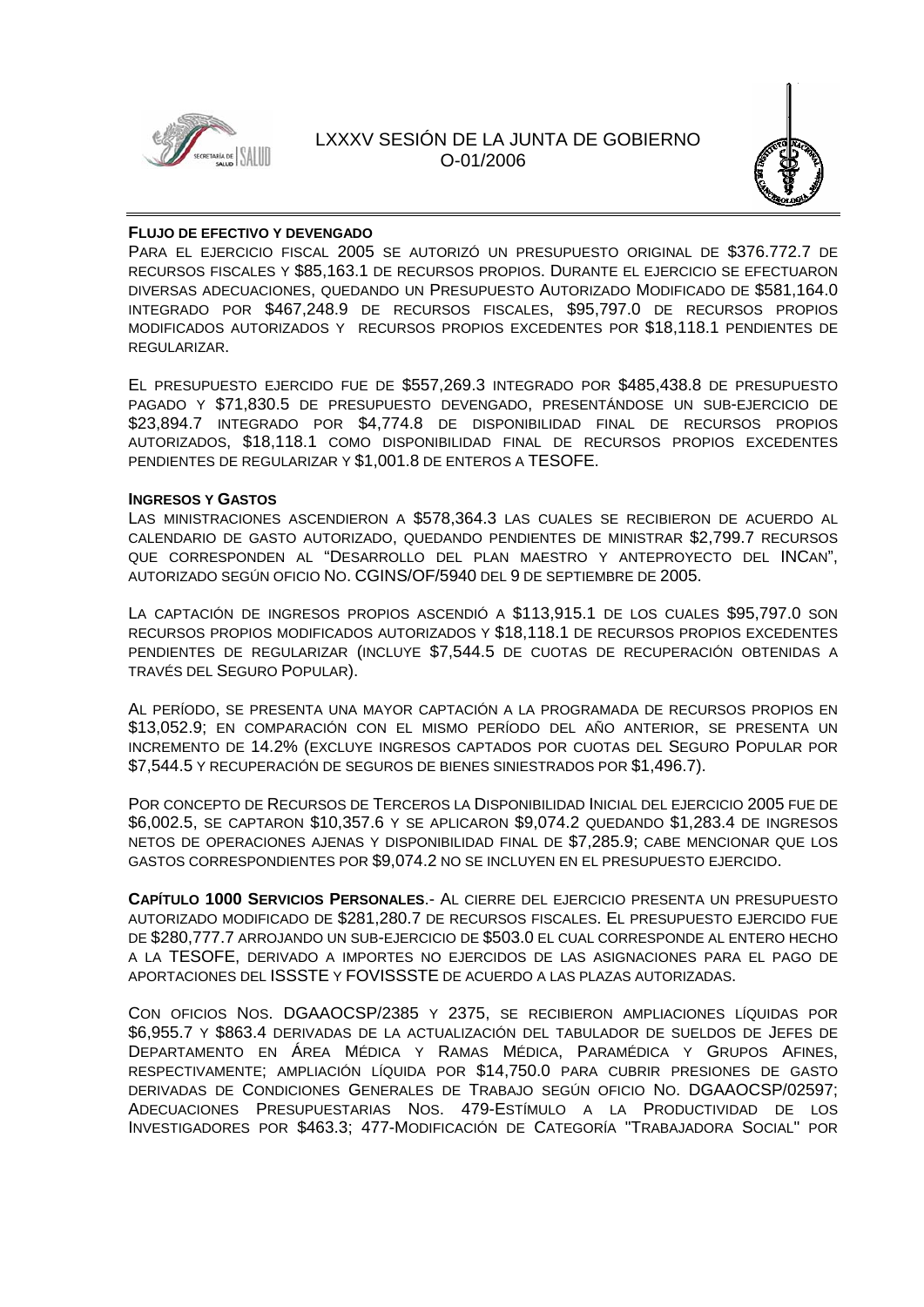



\$5.3; 476-INCREMENTO SALARIAL A MÉDICOS RESIDENTES POR \$6.4 Y 458-REDUCCIÓN POR TRANSFERENCIA DE RECURSOS AL RAMO 23 "PROVISIONES SALARIALES Y ECONÓMICAS" PARA EL PROGRAMA DE AHORRO, POR \$1,430.3 SEGÚN OFICIO DGPOP-03/00179 DE FECHA 24 DE ENERO DE 2006.

EN EL RUBRO DE OTRAS EROGACIONES, SE TIENE UN PRESUPUESTO AUTORIZADO DE \$100.0; PRESUPUESTO EJERCIDO DE \$69.0 Y SUB-EJERCICIO DE \$31.0 QUE CORRESPONDE AL ENTERO A LA TESOFE, POR AHORROS OBTENIDOS EN RECURSOS ASIGNADOS PARA PAGAS DE DEFUNCIÓN.

**CAPÍTULO 2000 MATERIALES Y SUMINISTROS**.- AL CIERRE DEL EJERCICIO SE PRESENTA UN PRESUPUESTO AUTORIZADO MODIFICADO DE \$111,706.7 DE LOS CUALES \$76,286.4 SON RECURSOS FISCALES Y \$35,420.3 RECURSOS PROPIOS. SE EJERCICIO UN PRESUPUESTO DE \$107,081.5 PRESENTÁNDOSE UN SUB-EJERCICIO DE \$4,625.2 QUE CORRESPONDE A LA DISPONIBILIDAD FINAL DE RECURSOS PROPIOS AUTORIZADOS, CIFRAS QUE SE REFLEJARAN PARA EFECTOS DEL CIERRE EN LA CUENTA DE LA HACIENDA PÚBLICA FEDERAL 2005.

CON OFICIO DGPOP-03-1966, SE AUTORIZÓ REDUCCIÓN POR TRASPASO COMPENSADO DE RECURSOS PROPIOS POR \$11,649.9, DE LOS CUALES SE APLICARON \$4,141.3 AL CAPÍTULO 3000 "SERVICIOS GENERALES" Y \$7,508.6 AL CAPÍTULO 5000 "BIENES MUEBLES E INMUEBLES", PARA APOYAR EL GASTO DE OPERACIÓN DE LOS SERVICIOS BÁSICOS, DE MANTENIMIENTO Y PARA COMPLEMENTAR EL COSTO POR EL CRECIMIENTO DE UN EQUIPO ACELERADOR LINEAL CON SISTEMA DE TERAPIA CONFORMAL Y PORTAL DE IMÁGENES; CON OFICIO NO. 315-A-07830 SE AUTORIZÓ REDUCCIÓN POR TRASPASO COMPENSADO DE RECURSOS PROPIOS POR \$2,500.0 PARA APOYAR LA OPERACIÓN DEL CAPÍTULO 3000 "SERVICIOS GENERALES" Y ADICIÓN DE RECURSOS PROPIOS EXCEDENTES DEL PERÍODO ENERO-SEPTIEMBRE POR \$3,137.2 PARA COMPRA DE MEDICAMENTOS, SEGÚN OFICIO NO. DGPOP-03-04275.

**CAPÍTULO 3000 SERVICIOS GENERALES**.- PRESENTA UN PRESUPUESTO MODIFICADO DE \$86,043.5 DE LOS CUALES CORRESPONDEN A RECURSOS FISCALES \$25,553.9; RECURSOS PROPIOS AUTORIZADOS POR \$51,371.5 Y RECURSOS PROPIOS EXCEDENTES OCTUBRE-DICIEMBRE PENDIENTES DE REGULARIZAR DE \$9,118.1

DEL PRESUPUESTO EJERCIDO POR \$76,778.0 LOS RECURSOS FISCALES SE EJERCIERON EN SU TOTALIDAD CONFORME A LO AUTORIZADO; SE APLICARON \$51,224.1 DE RECURSOS PROPIOS AUTORIZADOS, PRESENTÁNDOSE UN SUB-EJERCICIO DE \$9,265.5 DE LOS CUALES \$147.4 CORRESPONDEN A LA DISPONIBILIDAD FINAL DE RECURSOS PROPIOS AUTORIZADOS Y \$9,118.1 A LOS RECURSOS PROPIOS EXCEDENTES OCTUBRE-DICIEMBRE PENDIENTES DE REGULARIZAR, CIFRAS QUE SE REFLEJARAN PARA EFECTOS DEL CIERRE EN LA CUENTA DE LA HACIENDA PÚBLICA FEDERAL 2005.

LA DISPONIBILIDAD FINAL DE RECURSOS PROPIOS EXCEDENTES, SE DESTINARA PARA CUBRIR (DERIVADO DE LA ADQUISICIÓN DE UN ACELERADOR LINEAL EN EL 2005) EL PAGO DEL SERVICIO DE CAPACITACIÓN A SERVIDORES PÚBLICOS Y LOS GASTOS RELATIVOS AL INFORME Y MEMORIAS CON MOTIVO DEL 60 ANIVERSARIO DEL INCAN.

CON OFICIOS NOS. DGPOP-03-1966 Y 315-A-07830, SE EFECTUARON AMPLIACIONES POR TRASPASOS COMPENSADOS DE RECURSOS PROPIOS DEL CAPÍTULO 2000 "MATERIALES Y SUMINISTROS" POR \$4,141.3 Y \$2,500.0, RESPECTIVAMENTE; ADICIÓN DE RECURSOS PROPIOS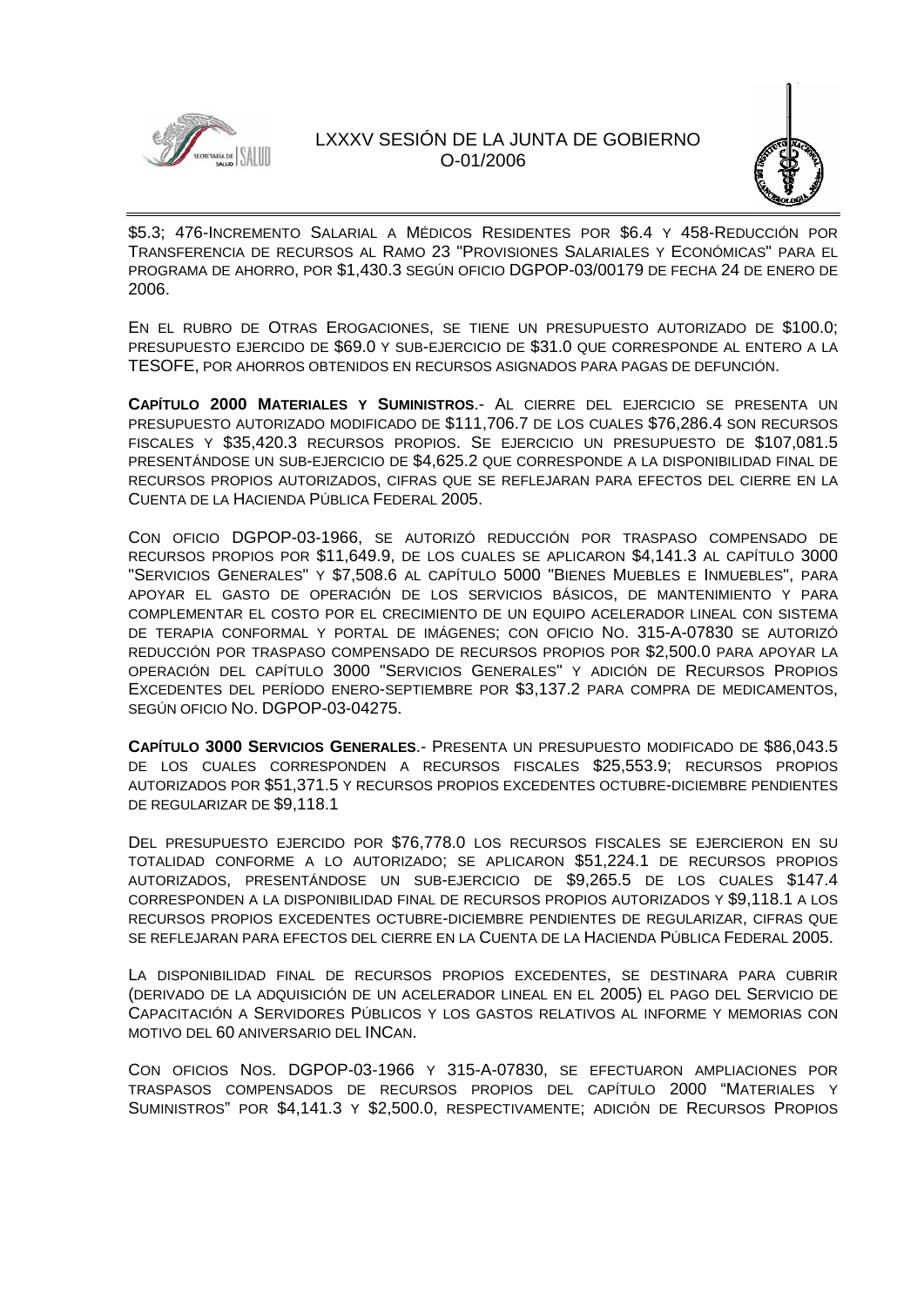



EXCEDENTES DEL PERIODO ENERO-SEPTIEMBRE POR \$6,000.0 SEGÚN OFICIO NO. DGPOP-03- 04275, PARA APOYAR EL GASTO DE OPERACIÓN DE LOS SERVICIOS BÁSICOS Y DE MANTENIMIENTO.

**CAPÍTULO 5000 BIENES MUEBLES E INMUEBLES**.- PRESENTA UN PRESUPUESTO MODIFICADO DE \$75,348.2 DE RECURSOS FISCALES Y RECURSOS PROPIOS POR \$9,005.2 DANDO UN TOTAL AUTORIZADO MODIFICADO DE \$84,353.4

DE LOS RECURSOS FISCALES, SE EJERCIERON \$75,194.7 CON UNA VARIACIÓN RESPECTO AL PRESUPUESTO MODIFICADO DE \$153.5 LA CUAL CORRESPONDE AL ENTERO EFECTUADO A LA TESOFE DERIVADO DE LA OBTENCIÓN DE AHORROS POR VARIACIONES EN PRECIOS DE ADQUISICIONES DEL PROGRAMA DE INVERSIÓN; POR LO QUE SE REFIERE AL PRESUPUESTO EJERCIDO DE RECURSOS PROPIOS, SE EJERCIERON \$9,003.0 OBTENIÉNDOSE UNA VARIACIÓN DE \$2.2 QUE CORRESPONDE A LA DISPONIBILIDAD FINAL DE RECURSOS PROPIOS AUTORIZADOS, DICHAS VARIACIONES SE REFLEJARÁN PARA EFECTOS DEL CIERRE EN LA CUENTA DE LA HACIENDA PÚBLICA FEDERAL 2005.

CON OFICIO NO. DGPOP-03-1966, SE AUTORIZÓ AMPLIACIÓN POR TRASPASO COMPENSADO DE RECURSOS PROPIOS POR \$7,508.6 DEL CAPÍTULO 2000 "MATERIALES Y SUMINISTROS", LOS CUALES SE DESTINARON PARA COMPLEMENTAR EL COSTO POR EL CRECIMIENTO DE UN EQUIPO ACELERADOR LINEAL CON SISTEMA DE TERAPIA CONFORMAL Y PORTAL DE IMÁGENES.

CON OFICIO DGPOP-03-2248, SE AUTORIZÓ AMPLIACIÓN LÍQUIDA POR \$65,992.7 DE RECURSOS FISCALES PARA ADQUIRIR UN ACELERADOR LINEAL Y DIVERSO EQUIPO DE INVESTIGACIÓN; CON OFICIO NO. DGPOP-03-04275, SE AUTORIZÓ LA ADICIÓN DE \$1,496.7 DE RECURSOS PROPIOS EXCEDENTES POR LA RECUPERACIÓN DE SEGUROS DE BIENES SINIESTRADOS, PARA LA REPOSICIÓN DE UN EQUIPO VARISOURCE PARA EL ÁREA DE BRAQUITERAPIA.

**CAPÍTULO 6000 OBRAS PÚBLICAS**.- PRESENTA UN PRESUPUESTO MODIFICADO DE \$8,679.7 DE RECURSOS FISCALES AUTORIZADOS Y \$9,000.0 DE RECURSOS PROPIOS EXCEDENTES DE OCTUBRE-DICIEMBRE PENDIENTES DE REGULARIZAR, DANDO UN TOTAL MODIFICADO DE \$17,679.7

AL PERÍODO SE EJERCIERON \$8,365.4 DE RECURSOS FISCALES, ARROJANDO UN SUB-EJERCICIO DE \$9,314.3 DE LOS CUÁLES \$314.3 CORRESPONDEN AL ENTERO EFECTUADO A LA TESOFE DERIVADO DE LA OBTENCIÓN DE AHORROS EN LA EJECUCIÓN DE LA OBRA "REMODELACIÓN DEL ÁREA DE CITOPATOLOGÍA" INCLUIDA EN EL "PROYECTO INTEGRAL DE REMODELACIÓN" Y \$9,000.0 CORRESPONDEN A LA DISPONIBILIDAD FINAL DE RECURSOS PROPIOS EXCEDENTES OCTUBRE-DICIEMBRE PENDIENTES DE REGULARIZAR. CABE MENCIONAR QUE ESTA DISPONIBILIDAD SE DESTINARA PARA COMPLEMENTAR EL COSTO DE LA CONSTRUCCIÓN DE UN BUNKER PARA EL ALOJAMIENTO DEL ACELERADOR LINEAL, DE ACUERDO AL REGISTRO NO. 0512NBV0005 DE LA CARTERA DE PROGRAMAS Y PROYECTOS DE INVERSIÓN, AUTORIZADO CON OFICIO NO. DGPOP-03/04323.

AL CIERRE DEL EJERCICIO SE TIENEN RECURSOS FISCALES PENDIENTES DE MINISTRAR POR \$2,799.7 LOS CUALES CORRESPONDEN AL PROYECTO 0512NBV0004 "DESARROLLO DEL PLAN MAESTRO Y ANTEPROYECTO DEL INCAN", RECURSOS QUE FUERON AUTORIZADOS CON OFICIO NO. CGINS/OF/5940.

### **METAS PRESUPUESTARIAS.**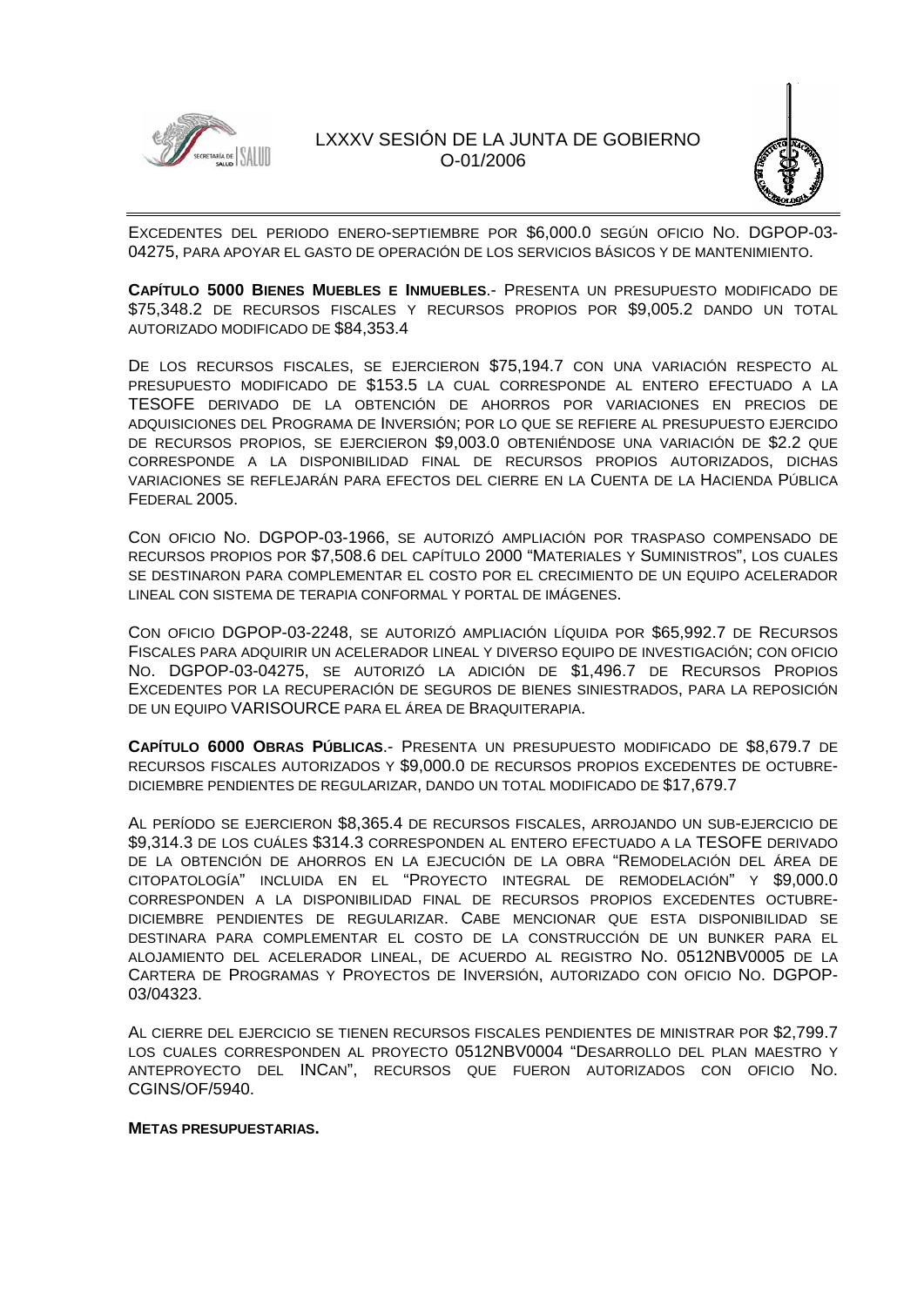



AL TÉRMINO DEL EJERCICIO DE 2005, LAS METAS ESTRATÉGICAS SE CUMPLIERON CONFORME A LO PROGRAMADO.

LA META "GARANTIZAR LA CALIDAD Y EFICACIA DE LA ATENCIÓN A LA SALUD", SUPERÓ LO PROGRAMADO EN 0.9% EN SU INDICADOR DENOMINADO: EGRESOS HOSPITALARIOS POR MEJORÍA; POR LO QUE SE REFIERE A LA META "FORTALECER LA INVERSIÓN EN RECURSOS HUMANOS E INVESTIGACIÓN Y LA PRODUCCIÓN DE BIENES DE LA SALUD" SE CUMPLIÓ CONFORME A LO PROGRAMADO EN DOS DE SUS INDICADORES: EFICIENCIA TERMINAL EN LA FORMACIÓN DE RECURSOS HUMANOS PARA LA SALUD Y PRESTADORES DE SERVICIOS DE SALUD CAPACITADOS Y/O ACTUALIZADOS EN MATERIA DE SALUD Y POR LO QUE SE REFIERE A SU INDICADOR PRODUCTIVIDAD EN INVESTIGACIÓN EN SALUD, PRESENTA UNA VARIACIÓN SUPERIOR EN 45.0%, ESTA DIFERENCIA OBEDECE A DIVERSAS SITUACIONES ENTRE LAS QUE SE ENCUENTRAN LA DINÁMICA PROPIA DEL PROCESO DE INVESTIGACIÓN, EL APOYO DE LA DIRECCIÓN DE INVESTIGACIÓN A LOS AUTORES Y EL TRABAJO DE BÚSQUEDA EXHAUSTIVO DE LOS ARTÍCULOS PUBLICADOS PARA MEJORAR EL REGIRO DE LA PRODUCTIVIDAD CIENTÍFICA EN EL INCAN.

### **ADQUISICIONES, MANTENIMIENTOS Y SERVICIOS CONTRATADOS.**

EN LO QUE SE REFIERE A LAS ADQUISICIONES REALIZADAS EN EL EJERCICIO FISCAL 2005 RESPECTO A LO PROGRAMADO SE DIO CUMPLIMIENTO, YA QUE CONFORME A LO ESTIPULADO EN EL ARTÍCULO 42 DE LA LEY DE ADQUISICIONES, ARRENDAMIENTOS Y SERVICIOS DEL SECTOR PÚBLICO, LA SUMA DE LAS OPERACIONES QUE SE REALIZARON AL AMPARO DE DICHA, NO EXCEDIERON DEL 20% DEL PRESUPUESTO AUTORIZADO, HABIENDO ALCANZADO EL 12% DE DICHO PRESUPUESTO.

SE EJERCIERON RECURSOS MEDIANTE LICITACIÓN PUBLICA DEL 29% DEL PRESUPUESTO; MEDIANTE EXCEPCIÓN A LA LICITACIÓN SE ALCANZO EL 55% DEL PRESUPUESTO Y CONFORME AL ARTÍCULO 1° TERCER PÁRRAFO "CONTRATOS CELEBRADOS ENTRE ENTIDADES" SE ALCANZO EL 5%.

### **PROYECTOS DE INVERSIÓN AUTORIZADOS Y SU AVANCE**

EL PRESUPUESTO AUTORIZADO PARA EL CAPÍTULO 6000 OBRAS PÚBLICAS FUE DE \$5,880.0 MILES, SEGÚN OFICIO CGINS/OF/5053 DE LA COORDINACIÓN GENERAL DE LOS INSTITUTOS NACIONALES DE SALUD DE FECHA 19 DE ENERO DE 2005. AL PERÍODO SE PRESENTA UN PRESUPUESTO MODIFICADO DE \$8,679.7 DE RECURSOS FISCALES AUTORIZADOS Y \$9,000.0 DE RECURSOS PROPIOS EXCEDENTES PENDIENTES DE REGULARIZAR, DANDO UN TOTAL MODIFICADO DE \$17,679.7

SE EJERCIERON \$8,365.4 DE RECURSOS FISCALES, ARROJANDO UN SUB-EJERCICIO DE \$9,314.3 DE LOS CUÁLES \$314.3 CORRESPONDEN AL ENTERO EFECTUADO A LA TESOFE DERIVADO DE LA OBTENCIÓN DE AHORROS EN LA EJECUCIÓN DE LA OBRA "REMODELACIÓN DEL ÁREA DE CITOPATOLOGÍA" INCLUIDA EN EL "PROYECTO INTEGRAL DE REMODELACIÓN" Y \$9,000.0 CORRESPONDEN A LA DISPONIBILIDAD FINAL DE RECURSOS PROPIOS EXCEDENTES PENDIENTES DE REGULARIZAR. CABE MENCIONAR QUE ESTA DISPONIBILIDAD SE DESTINARA PARA COMPLEMENTAR EL COSTO DE LA CONSTRUCCIÓN DE UN BUNKER PARA EL ALOJAMIENTO DEL ACELERADOR LINEAL, DE ACUERDO AL REGISTRO NO. 0512NBV0005 DE LA CARTERA DE PROGRAMAS Y PROYECTOS DE INVERSIÓN, AUTORIZADO CON OFICIO NO. DGPOP-03/04323.

AL CIERRE DEL EJERCICIO SE TIENEN RECURSOS FISCALES PENDIENTES DE MINISTRAR POR \$2,799.7 LOS CUALES CORRESPONDEN AL PROYECTO 0512NBV0004 "DESARROLLO DEL PLAN MAESTRO Y ANTEPROYECTO DEL INCAN", RECURSOS QUE FUERON AUTORIZADOS CON OFICIO NO. CGINS/OF/5940.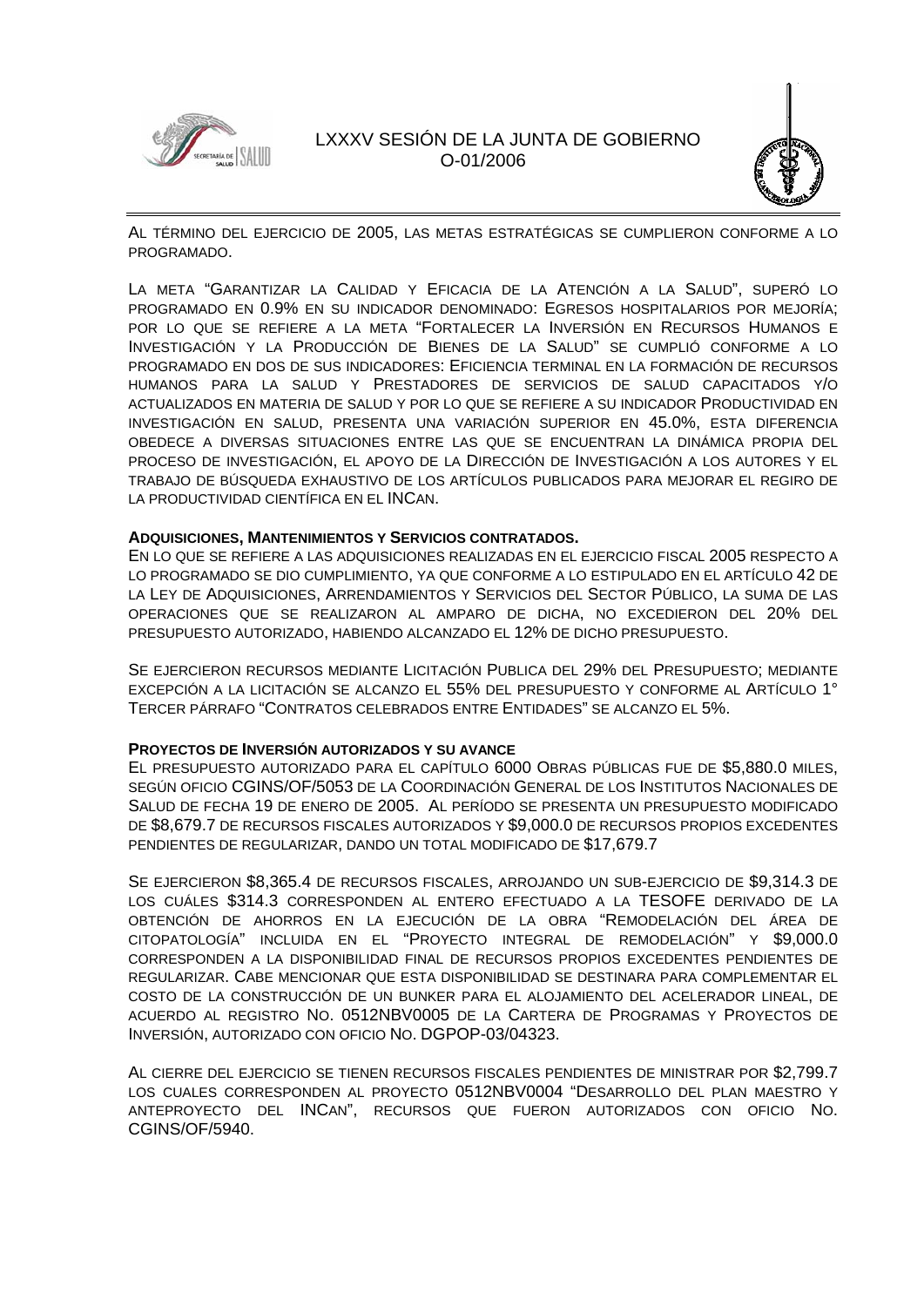



LAS OBRAS EJECUTADAS CORRESPONDEN A LA CONSTRUCCIÓN DE UNA ESCALERA DE EMERGENCIA EN EL EDIFICIO DE HOSPITALIZACIÓN; CONSTRUCCIÓN DE UNA BODEGA PARA EL ARCHIVO DE PATOLOGÍA Y AL PROYECTO INTEGRAL DE REMODELACIÓN, A TRAVÉS DEL CUAL SE REALIZARON LA REMODELACIÓN DEL BANCO DE SANGRE, DE CITOPATOLOGÍA Y DE QUIMIOTERAPIA. ASIMISMO, SE REALIZÓ EL PROYECTO PARA EL DESARROLLO DE PLAN MAESTRO Y ANTEPROYECTO DEL INSTITUTO NACIONAL DE CANCEROLOGÍA.

### **RECURSOS HUMANOS**

EL INSTITUTO CUENTA CON UNA PLANTILLA AUTORIZADA DE 1199 PLAZAS, DISTRIBUIDAS DE LA SIGUIENTE MANERA: 974 PLAZAS PARA ASISTENCIA; 55 PLAZAS PARA INVESTIGACIÓN; 44 PLAZAS PARA ENSEÑANZA; 119 PLAZAS DE ADMINISTRACIÓN Y 7 PLAZAS PARA EL ÓRGANO INTERNO DE CONTROL; ASÍ COMO UN PROGRAMA DE HONORARIOS AUTORIZADO PARA OCHO CONTRATOS.

### **DISPOSICIONES DE RACIONALIDAD, AUSTERIDAD Y EFICIENCIA EN EL GASTO**

EN EL FORMATO E-53 CUMPLIMIENTO A LAS DISPOSICIONES DE RACIONALIDAD, AUSTERIDAD Y DISCIPLINA PRESUPUESTARIA, LOS RESULTADOS MUESTRAN UN SUB-EJERCICIO DE \$5,745.5 MILES; LOS PRINCIPALES CONCEPTOS QUE PRESENTARON SOBRE-EJERCICIO CORRESPONDEN AL CAPÍTULO 3000 SERVICIOS GENERALES, EN LAS PARTIDAS 3107 SERVICIO DE AGUA; 3306 SERVICIOS INFORMÁTICOS; 3504 MANTENIMIENTO Y CONSERVACIÓN DE INMUEBLES Y OTRAS PARTIDAS. CABE MENCIONAR QUE EL INSTITUTO EFECTÚO AMPLIACIONES POR TRASPASOS COMPENSADOS DE RECURSOS PROPIOS \$6,641.3 Y ADICIÓN DE RECURSOS PROPIOS EXCEDENTES DEL PERIODO ENERO-SEPTIEMBRE POR \$6,000.0 LOS CUALES SE DESTINARON PARA APOYAR LOS SERVICIOS BÁSICOS Y DE MANTENIMIENTO.

### **ESTADO DE SITUACIÓN FINANCIERA (CIFRASEXPRESADAS EN MILES DE PESOS)**

LA INFORMACIÓN FINANCIERA QUE SE PRESENTA Y COMENTA, MUESTRA CIFRAS PREVIAS AL REGISTRO DE RECLASIFICACIONES, CAPITALIZACIÓN DE OBRAS EN PROCESO Y AJUSTES QUE SE DERIVEN DE LAS CONCILIACIONES ALMACENARIAS Y DE BIENES DE ACTIVO FIJO ASÍ COMO EL EFECTO DE LA REEXPRESIÓN DE INVENTARIOS Y ACTIVOS FIJOS DE CONFORMIDAD A LA CIRCULAR NIF-06 BIS"A"/ EMITIDA POR LAS SECRETARÍAS DE HACIENDA Y CRÉDITO PÚBLICO Y DE LA FUNCIÓN PÚBLICA AL CIERRE DEFINITIVO DE AUDITORIA EXTERNA.

### **INDICADORES FINANCIEROS**

AL 31 DE DICIEMBRE DEL 2005, LA POSICIÓN FINANCIERA DEL INSTITUTO MUESTRA UN ÍNDICE DE LIQUIDEZ INMEDIATA DE \$1.22 (UN PESO VEINTIDÓS CENTAVOS) POR CADA PESO DE ADEUDO, Y UNA SOLVENCIA MEDIATA DE \$1.59 (UN PESO CINCUENTA Y NUEVE CENTAVOS), DERIVADO PRINCIPALMENTE DEL APALANCAMIENTO RECIBIDO DE PROVEEDORES DE BIENES Y SERVICIOS PARA MANTENER EXISTENCIAS EN LOS ALMACENES DE MEDICAMENTOS, MATERIALES HOSPITALARIOS, DE OPERACIÓN Y DE EQUIPAMIENTO MÉDICO Y ADMINISTRATIVO, NECESARIOS PARA LA ATENCIÓN A PACIENTES.

LAS CUENTAS DE DISPONIBILIDAD INMEDIATA EN CAJA, BANCOS Y VALORES AL 31 DE DICIEMBRE DEL 2005, PRESENTAN UN SALDO DE \$102,859.0, RECURSOS QUE SERÁN UTILIZADOS PARA CUBRIR LAS OBLIGACIONES DEVENGADAS CON PROVEEDORES DE BIENES Y SERVICIOS, IMPUESTOS, CUOTAS Y DERECHOS Y DE ACREEDORES DIVERSOS.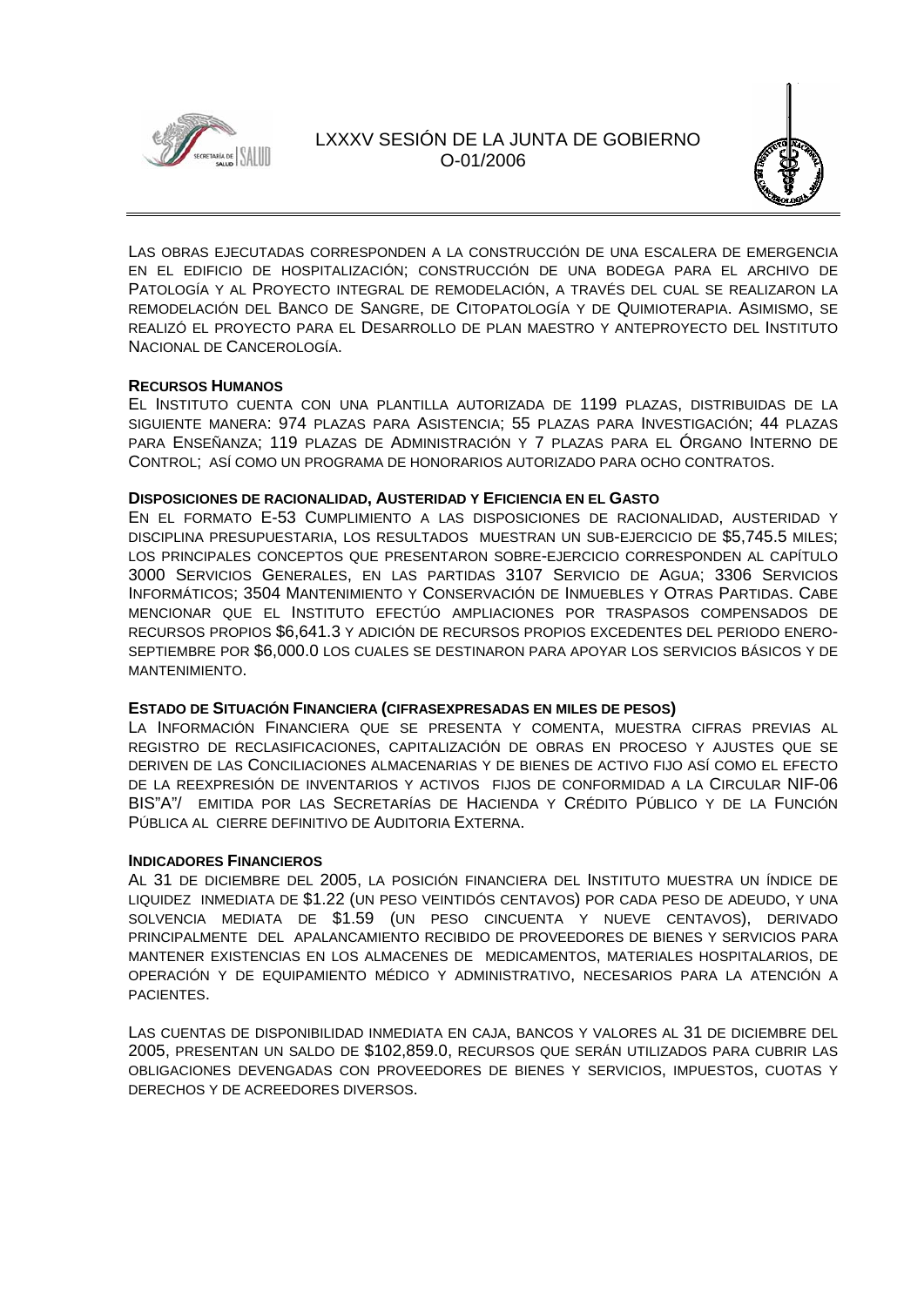



LAS PRINCIPALES VARIACIONES DEL ANÁLISIS COMPARATIVO DEL PERÍODO ENERO-DICIEMBRE DEL 2005 VS. EL CIERRE DE DICIEMBRE DEL 2004, SE COMENTAN A CONTINUACIÓN:

LA DISPONIBILIDAD INMEDIATA PRESENTA UN AUMENTO NETO DE \$46.933.0 DERIVADA DEL EFECTO DE INGRESOS RECIBIDOS EN EL PERÍODO POR TRANSFERENCIAS FEDERALES PARA APOYO DE GASTOS DE OPERACIÓN Y DE INVERSIÓN Y POR RECURSOS DE LA PROPIA OPERACIÓN, DÁNDOSE CUMPLIMIENTO A LOS COMPROMISOS CONTRAÍDOS AL 31 DE DICIEMBRE DEL 2004 Y LOS CELEBRADOS EN EL PERÍODO ENERO-DICIEMBRE 2005, CORRESPONDIENTES A LOS PROGRAMAS DEL PRESUPUESTO AUTORIZADO PARA EL MISMO PERÍODO FISCAL.

DOCUMENTOS POR COBRAR (CARTAS COMPROMISO) AL MES DE DICIEMBRE DEL 2005 ASCIENDEN A \$12,350.0 E INCLUYE SALDOS DE EJERCICIOS ANTERIORES POR \$1,751.0; ASIMISMO PRESENTA UN INCREMENTO NETO DE \$4,983.0 DEBIDO AL EFECTO DE COBRO Y ACEPTACIÓN DE NUEVAS CARTAS COMPROMISO EN EL PERIODO ENERO - DICIEMBRE 2005.

POR OTRO LADO DE CONFORMIDAD A LO ESTABLECIDO EN EL PROCEDIMIENTO NÚMERO 36 PARA LA CANCELACIÓN DE CUENTAS INCOBRABLES, VIGENTE DESDE EL 16 DE MARZO DEL 2004, EL ÓRGANO INTERNO DE CONTROL, VALIDÓ CARTAS COMPROMISO CON CORTES AL 31 DE ENERO Y MAYO DEL 2005 POR UN IMPORTE DE \$2,165.0 Y \$3,230.0, RESPECTIVAMENTE, LO QUE REPRESENTA EL 43.68% DEL SALDO AL 31 DE DICIEMBRE DEL 2005.

AL CORTE DEL MES DE NOVIEMBRE DEL 2005 SE REALIZÓ UN NUEVO ANÁLISIS DETERMINADO QUE CUMPLEN CON LO SEÑALADO EN EL PROCEDIMIENTO 36 PARA SOLICITAR SU VALIDACIÓN 523 CARTAS COMPROMISO CON UN VALOR DE \$ 6,798.0

EN EL PLENO DEL ÓRGANO DE GOBIERNO EN REUNIÓN ORDINARIA 02/2005, SE APROBÓ LA CANCELACIÓN DE 375 CARTAS COMPROMISO POR UN VALOR DE \$5,395.0 HABIÉNDOSE REFLEJADO EN REGISTROS CONTABLES Y DE CUSTODIA EN EL MES DE OCTUBRE DEL 2005.

LA RESERVA PARA LA ESTIMACIÓN DE CUENTAS INCOBRABLES, PRESENTA UN SALDO DE \$9,307.0 Y REFLEJA UN AUMENTO DE \$3,413.0 POR EL REGISTRO DE LA PROVISIÓN MENSUAL, ESTIMADA DERIVADO DE LA EXPERIENCIA TENIDA POR LA DIFICULTAD EN LA RECUPERACIÓN DE ESTA CARTERA, POR LO QUE EL SALDO AL FINAL DEL MES DE DICIEMBRE MUESTRA ESTAR EN CONDICIONES DE ABSORBER LA CANCELACIÓN DE CARTAS COMPROMISO AL CORTE DEL MES DE NOVIEMBRE DEL 2005.

DEUDORES DIVERSOS PRESENTA UN INCREMENTO NETO DE \$15,575.0, COMPUESTA POR \$989.0 EN CUENTAS POR COBRAR A ENTIDADES Y EMPRESAS SUBROGADAS, \$14,721.0 DE FONDOS FEDERALES DISPONIBLES PARA APOYO DEL PROGRAMA DE INVERSIÓN DEL AÑO 2005, PARA LA ADQUISICIÓN DE EQUIPO MÉDICO, PROYECTO EJECUTIVO PARA EL DESARROLLO DEL PLAN MAESTRO Y ANTEPROYECTO DEL INSTITUTO Y \$135 .0 EN OTRAS CUENTAS POR COBRAR.

ANTICIPOS A PROVEEDORES Y CONTRATISTAS PRESENTA UN SALDO DE \$6,108.0 POR CONCEPTO DE ANTICIPO A ELECTRÓNICA Y MEDICINA, S. A. POR \$6,104.0 EQUIVALENTE AL 38.7% DEL VALOR TOTAL DE EQUIPO COMPLEMENTARIO DEL CRECIMIENTO DEL ACELERADOR LINEAL VARIAN MEDICAL PROPIEDAD DEL INSTITUTO, YA QUE EL 64.29% RESTANTE SERÁ PAGADO Y OTORGADO COMO DONATIVO POR LA FUNDACIÓN GONZALO RÍO ARRONTE, IAP., AL TERMINO DE SU INSTALACIÓN Y PRUEBAS DE FUNCIONAMIENTO, ASÍ COMO ANTICIPO DEL IMPUESTO SOBRE LA RENTA RETENIDO EN DEMASÍA A TRABAJADORES EN EL AÑO FISCAL DEL 2004 POR \$ 4.0.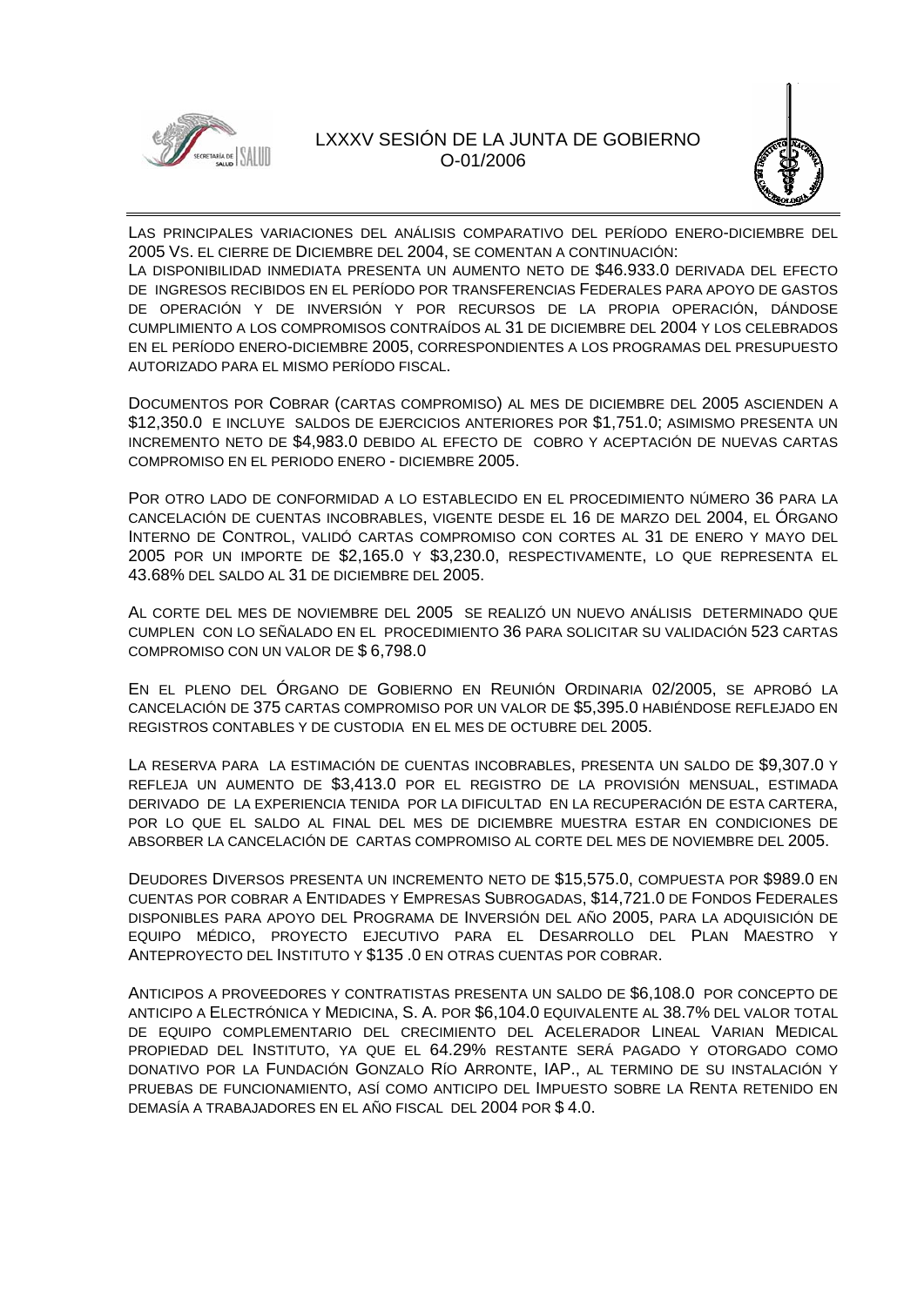



ALMACENES PRESENTA UN SALDO AL DE \$41, 521.0 Y UNA REDUCCIÓN NETA DE \$12,392.0 INTEGRADA POR EL ALMACÉN DE AREA MEDICA \$2,400.0 FARMACIA Y BANCO DE MEDICAMENTOS \$10,158.0 ALMACÉN DE VÍVERES \$624.0 E INCREMENTO EN EL DE MANTENIMIENTO EN \$790.0

ACTIVO FIJO, PRESENTA UN INCREMENTO DE \$127,034.0 DERIVADO DE LA ADQUISICIÓN Y ACEPTACIÓN DE DONATIVOS APLICADOS A LOS RUBROS DE EDIFICIOS E INSTALACIONES, (AUDITORIO) EN \$6,369.0 NUEVAS INSTALACIONES \$3,730.0 EQUIPO DE INFORMÁTICA Y MOBILIARIO EN \$9,392.0 Y EQUIPO E INSTRUMENTAL MEDICO EN \$107,543.0

OBRAS EN PROCESO PRESENTA UN INCREMENTO NETO DE \$5,235.0 POR EL PROYECTO ESTRUCTURAL DE CITOPATOLOGÍA, CITOLOGÍA Y DESARROLLO DEL PLAN MAESTRO Y ANTEPROYECTO DEL INSTITUTO.

LA DEPRECIACIÓN HISTÓRICA MUESTRA UN INCREMENTO NETO EN EL PERÍODO DE \$24,299.0 DE ACUERDO A LA VIDA PROBABLE DE LOS BIENES Y LOS PORCENTAJES DE DEPRECIACIÓN QUE MARCA LA LEY DEL IMPUESTO SOBRE LA RENTA.

CUENTAS POR PAGAR, PRESENTAN UN INCREMENTO NETO DE \$28,932.0 INTEGRADA POR INCREMENTO EN PROVEEDORES POR \$31,866.0 Y OTRAS CUENTAS POR PAGAR POR \$506.0 Y DISMINUCIÓN EN ACREEDORES DIVERSOS E IMPUESTOS POR \$3,441.0 DERIVADO DEL PAGO DE LOS COMPROMISOS AL 31 DE DICIEMBRE DEL 2004 Y LOS CONTRAÍDOS EN EL PERÍODO ENERO-DICIEMBRE DE 2005.

CAPITAL/PATRIMONIO, PRESENTA UN AUMENTO NETO DE \$130,200.0, COMPUESTO POR SUBSIDIO FEDERAL PARA INVERSIÓN EN \$83,560.0, SUPERÁVIT POR REEVALUACIÓN POR LA INCORPORACIÓN DEL AUDITORIO POR \$1,821.0, OTROS CONCEPTOS EN \$37,306.0, ASÍ COMO RESULTADO POSITIVO EN \$7,513.0 DEL EJERCICIO FISCAL DEL 2005.

### **ESTADO DE RESULTADOS**

EL RESULTADO DEL PERÍODO DEL EJERCICIO FISCAL DEL 2005, ALCANZÓ UN RESULTADO POSITIVO DE \$7,513.0 POR LA OPERACIÓN DE VENTA DE BIENES Y SERVICIOS, PRODUCTOS FINANCIEROS POR EL MANEJO DE LAS DISPONIBILIDADES EXCEDENTES, OTROS PRODUCTOS Y EL SUBSIDIO FEDERAL, QUE CUBRIERON EN SU TOTALIDAD LOS GASTOS Y COSTOS DE LA OPERACIÓN GENERADOS DANDO UN RESULTADO POSITIVO DE \$40,282.0 ANTES DEL EFECTO DE LA DEPRECIACIÓN HISTÓRICA Y RESERVA PARA CUENTAS INCOBRABLES POR \$32,769.0.

### **INFORME DE LA AGENDA DE BUEN GOBIERNO**

**GOBIERNO DIGITAL.** A TRAVÉS DEL SISTEMA AUTOMATIZADO DE SERVICIOS PARAMÉDICOS, CONSULTA EXTERNA Y HOSPITALIZACIÓN INTEGRAL (INCANET), SE INICIO EL EXPEDIENTE Y LA AGENDA ELECTRÓNICA. A LA FECHA SE HA SUSTITUIDO EL EXPEDIENTE EN PAPEL EN MÁS DE UN 90% Y LA AGENDA ELECTRÓNICA EN UN 100%; SE HAN INTEGRADO LOS MÓDULOS DE PATOLOGÍA, LABORATORIO E IMAGEN; ESTÁN EN RED 450 COMPUTADORAS PARA TENER ACCESO AL EXPEDIENTE ELECTRÓNICO, DISTRIBUIDAS EN LAS ÁREAS DE CONSULTA, QUIRÓFANO, RADIOTERAPIA, OFICINAS MÉDICAS Y UNIDAD DE QUIMIOTERAPIA.

EL MASTÓGRAFO DIGITAL DONADO AL INSTITUTO NACIONAL DE CANCEROLOGÍA POR LA FUNDACIÓN TELEVISA, EL PATRIMONIO DE LA BENEFICENCIA PÚBLICA Y GENERAL ELECTRIC, ES UN INSTRUMENTO DE VANGUARDIA TECNOLÓGICA ÚTIL EN LA DETECCIÓN DE CÁNCER MAMARIO. DE HECHO, ES EL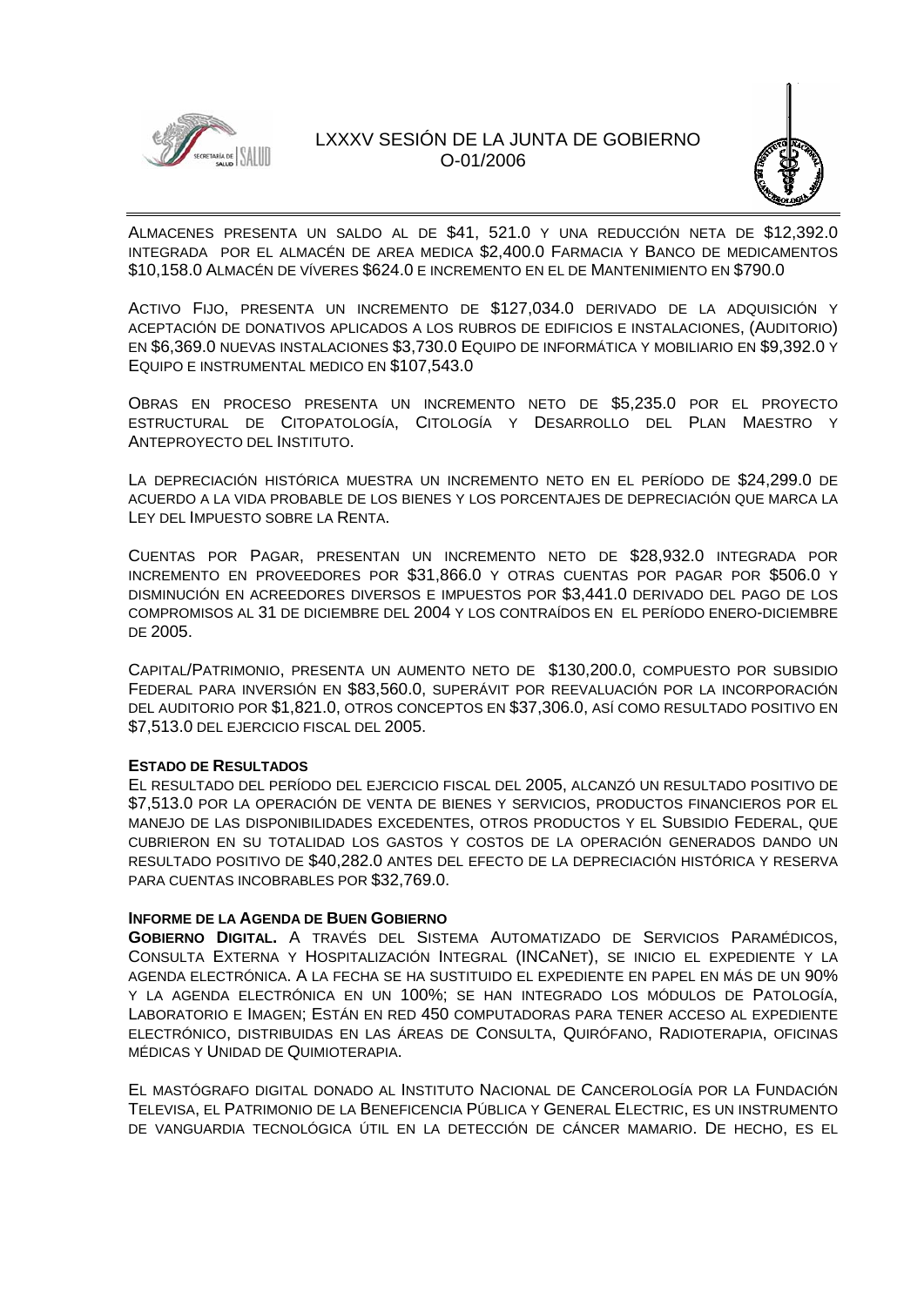



PRIMERO EN AMÉRICA LATINA Y ES ESTRATÉGICO PARA COMBATIR ESTE PADECIMIENTO. ESTE MASTÓGRAFO DIGITAL, DE CAMPO COMPLETO, ELEVARÁ LA PRODUCTIVIDAD DEL INCAN YA QUE CON ÉSTE SE DUPLICARÁ EL NÚMERO DE MASTOGRAFÍAS QUE SE REALIZAN ANUALMENTE EN EL INSTITUTO. AUNADO A ELLO, TIENE UN MENOR COSTO DE OPERACIÓN Y ES MÁS SEGURO YA QUE EMITE MENOS RADIACIÓN TANTO PARA LOS ENFERMOS, COMO PARA EL PERSONAL MÉDICO.

**GOBIERNO DE CALIDAD.** CON LA PROGRAMACIÓN DE CITAS A TRAVÉS DE LA AGENDA ELECTRÓNICA SE MODIFICARON Y REORGANIZARON LOS HORARIOS DE LA CONSULTA PARA DISMINUIR LOS TIEMPOS DE ESPERA Y SATURACIÓN DE ESPACIOS, ASÍ COMO LOS PAGOS EN LAS CAJAS, EN ESTE ÚLTIMO SE INSTRUMENTO UN MECANISMO DE PAGO A TRAVÉS DEL BANCO NACIONAL DE MÉXICO PARA LA PRECONSULTA Y EN BREVE SE AMPLIARA A TODOS LOS SERVICIOS DEL INCAN.

SE HABILITÓ EL SERVICIO DE GASTROENTEROLOGÍA Y ENDOSCOPIA, LO QUE PERMITIÓ DESARROLLAR LA CLÍNICA DE GASTROENTEROLOGÍA DE MANERA INTEGRAL, EN DONDE EL CIRUJANO, EL ENDOSCOPISTA Y EL MEDICO ONCÓLOGO TRABAJAN INTEGRALMENTE PARA EL OPTIMO BENEFICIO DEL PACIENTE CON CÁNCER DE TUBO DIGESTIVO.

EL INSTITUTO NACIONAL DE CANCEROLOGÍA EN EL PERÍODO QUE SE REPORTA LLEVO A CABO DIVERSAS ACCIONES QUE LE PERMITIERON OBTENER LA **CERTIFICACIÓN ISO 9001 2000 DEL BANCO DE SANGRE**, EN LAS SIGUIENTES ACTIVIDADES: **RECEPCIÓN Y TOMA DE SIGNOS VITALES A DONADORES; TOMA DE MUESTRAS A DONADORES; VALORACIÓN MÉDICA A DONADORES; ESTUDIOS DE BIOMETRÍA HEMÁTICA PARA DONADORES, SANGRADO PARA DONADORES; AFÉRESIS PARA DONADORES, DETERMINACIÓN DE GRUPOS SANGUÍNEOS A DONADORES Y PACIENTES; FRACCIONAMIENTO DE LA SANGRE A DONADORES; ESTUDIOS DE SEROLOGÍA PARA DONADORES Y PACIENTES; PRESERVACIÓN DE LOS HEMOCOMPONENTES; PRUEBAS CRUZADAS Y PRUEBAS INMUNOHEMATOLOGICAS PARA PACIENTES Y DONADORES; CRIOPRESERVACIÓN DE CÉLULAS STEM PARA PACIENTES Y ENTREGA DE RESULTADOS**; CONFORME A LOS REQUISITOS DE LA NORMA ISO 9001 2000, LO CUAL PERMITIRÁ BRINDAR UN SERVICIO DE ALTA CALIDAD A DONADORES, PACIENTES Y MÉDICOS.

SE FORTALECIÓ EL MECANISMO DE REFERENCIA Y CONTRARREFERENCIA A LOS CENTROS ESTATALES DE CÁNCER, MEJORANDO LA COMUNICACIÓN, PERMITIENDO EL FORTALECIMIENTO DE LA RED DE CENTROS ESTATALES EN LAS ÁREAS DE ATENCIÓN MÉDICA, FORMACIÓN DE RECURSOS HUMANOS DE ALTA ESPECIALIDAD Y EL DESARROLLO DE PROYECTOS DE INVESTIGACIÓN.

**GOBIERNO PROFESIONAL.** SE CONSOLIDO LA UNIDAD DE INVESTIGACIONES BIOMÉDICAS EN CÁNCER EN COLABORACIÓN CON EL INSTITUTO DE INVESTIGACIONES BIOMÉDICAS DE LA UNIVERSIDAD AUTÓNOMA DE MÉXICO. A LA FECHA SE CUENTA CON 11 JEFES DE GRUPOS, TODOS ELLOS MIEMBROS DEL SISTEMA NACIONAL DE INVESTIGADORES, DESDE EL INICIO DE LA UNIDAD SE HAN GRADUADO 34 ALUMNOS DE PRE Y POSGRADO.

SE OBTUVO EL RECONOCIMIENTO UNIVERSITARIO DEL CURSO DE GINECOLOGÍA ONCOLÓGICA QUE SE IMPARTE EN EL INSTITUTO DESDE HACE MÁS DIEZ AÑOS.

CONJUNTAMENTE CON EL INSTITUTO POLITÉCNICO NACIONAL, SE REALIZA EN EL INCAN COMO SEDE LA MAESTRÍA EN INVESTIGACIÓN CLÍNICA, A LA FECHA HAY 11 ALUMNOS INSCRITOS EN EL PROGRAMA.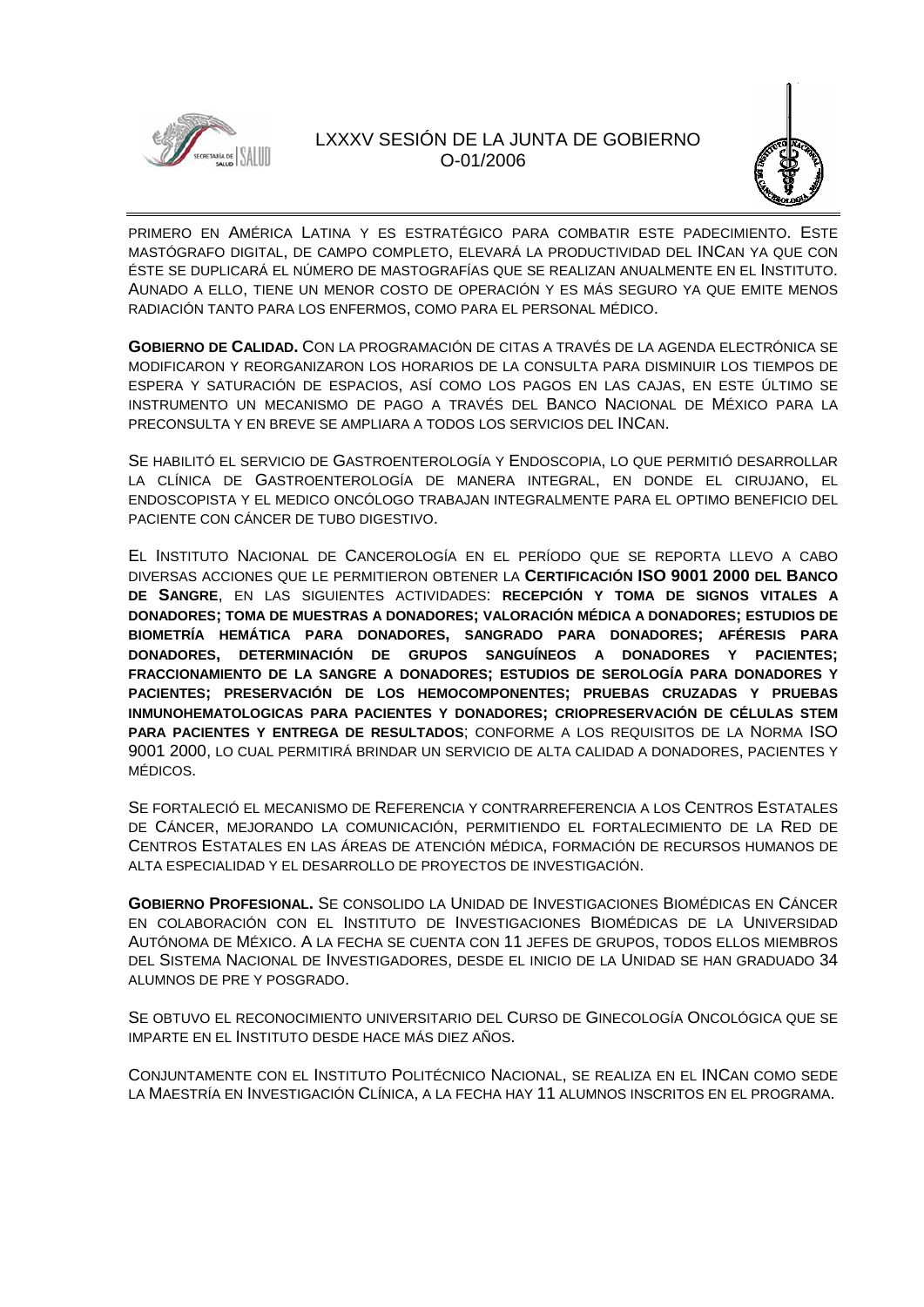



**GOBIERNO TRANSPARENTE.** EL INSTITUTO PARTICIPA EN EL POTCC, ASÍ COMO EN LA ATENCIÓN DE SOLICITUDES DE INFORMACIÓN MEDIANTE LA UNIDAD DE ENLACE, DESTINADA PARA ÉSTE FIN.

**GOBIERNO QUE CUESTE MENOS.** EL INSTITUTO NACIONAL DE CANCEROLOGÍA EN EL 2005, LLEVO A CABO DIVERSAS ACTIVIDADES ENCAMINADAS A LA MODERNIZACIÓN DEL ÁREA ADMINISTRATIVA, COMO LA ADQUISICIÓN DE MEDICAMENTOS A TRAVÉS DE LOS PEDIDOS ABIERTOS, LOGRANDO OBTENER MEJORES PRECIOS Y UN ABASTO DE ACUERDO A LAS NECESIDADES REALES DE LOS ALMACENES, FARMACIA, FARMACIA SUBROGADA Y BANCO DE MEDICAMENTOS.

LICITACIONES MULTIANUALES.- SE ESTABLECE EN EL 2005, EL PROCESO DE LICITACIÓN MULTIANUAL PARA LA REALIZACIÓN DE PRUEBAS IN SITU DE LABORATORIO CLÍNICO Y DEL BANCO DE SANGRE, POR UN PERÍODO DE TRES AÑOS.

PAGO ELECTRÓNICO.- INCREMENTO EN LA APERTURA DE TARJETAS DE DÉBITO DE 455 EN EL AÑO 2004 A 855 EN 2005, REPRESENTANDO UN AHORRO ANUAL EN EL PAGO POR EFECTIVO AL DEJAR DE PAGAR \$275.2 MILES POR ENSOBRETADO Y PAGO.

### **INFORME DE AVANCE DEL PROGRAMA OPERATIVO DE TRANSPARENCIA Y COMBATE A LA CORRUPCIÓN**

EN EL PROCESO DE ADQUISICIONES/ALMACENES.- SE ESTABLECIERON 15 INDICADORES DE RESULTADOS Y 6 INDICADORES DE FORTALECIMIENTO CON UN TOTAL DE 21 COMPROMISOS; 13 CUMPLIERON LA META, 3 ALCANZARON UN CUMPLIMIENTO ENTRE EL 50.1 Y MENORES DEL 100% Y 5 NO CUMPLIERON LA META.

PROCESO DE OBRA.-SE ESTABLECIERON 9 INDICADORES DE RESULTADOS Y 4 INDICADORES DE FORTALECIMIENTO CON UN TOTAL DE 13 COMPROMISOS; 5 CUMPLIERON LA META, 2 ALCANZARON UN CUMPLIMIENTO ENTRE EL 50.1 Y MENORES DEL 100% Y 6 NO CUMPLIERON LA META.

PROCESO DE ATENCIÓN MÉDICA.-SE ESTABLECIERON 8 INDICADORES DE RESULTADOS Y 5 INDICADORES DE FORTALECIMIENTO CON UN TOTAL DE 13 COMPROMISOS; 4 CUMPLIERON LA META, 3 ALCANZARON UN CUMPLIMIENTO ENTRE EL 50.1 Y MENORES DEL 100% Y 6 NO CUMPLIERON LA META.

PROCESO DE RECURSOS HUMANOS.-SE ESTABLECIERON 7 INDICADORES DE RESULTADOS Y 4 INDICADORES DE FORTALECIMIENTO CON UN TOTAL DE 11 COMPROMISOS; 6 CUMPLIERON LA META, 3 ALCANZARON UN CUMPLIMIENTO ENTRE EL 50.1 Y MENORES DEL 100% Y 2 NO CUMPLIERON LA META.

EL AVANCE DEL POTCC ALCANZADO POR LOS 4 PROCESOS, FUE DEL 49% (340 PUNTOS) Y EN RELACIÓN A LOS ACUERDOS DE LA CITCC-SFP SE LLEGO A UN AVANCE DEL 61% (184 PUNTOS).

### **LEY FEDERAL DE TRANSPARENCIA Y ACCESO A LA INFORMACIÓN PÚBLICA GUBERNAMENTAL Y SU REGLAMENTO**

SE ACTUALIZÓ EL PORTAL DE TRANSPARENCIA EN FUNCIÓN DE LAS OBSERVACIONES HECHAS POR EL IFAI, Y SE ALCANZÓ EL 100% DE CUMPLIMIENTO EN LAS OBLIGACIONES DEL ART. 7 DE LA LEY, SEGÚN OFICIO NO. IFAI/SA-DGCV/85/06 DE FECHA 17 DE FEBRERO DE 2006.

AL 31 DE DICIEMBRE DE 2005, SE RECIBIERON 45 SOLICITUDES DE INFORMACIÓN A TRAVÉS DEL SISTEMA DE SOLICITUDES DE INFORMACIÓN (SISI), LAS CUALES FUERON ATENDIDAS EN TIEMPO Y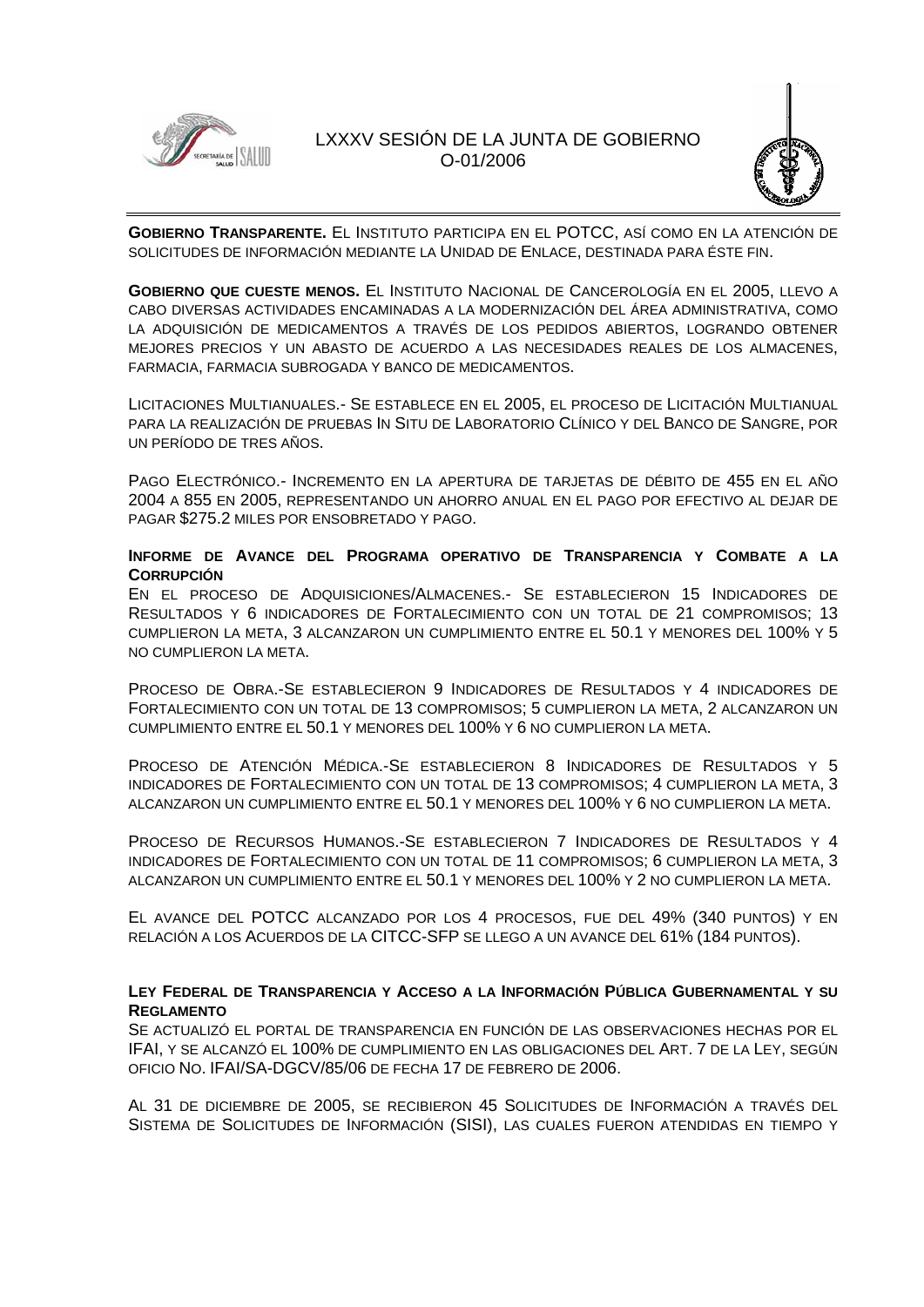



FORMA; 34 FUERON CLASIFICADAS COMO INFORMACIÓN PÚBLICA, UNA CONFIDENCIAL Y 10 CON INFORMACIÓN INEXISTENTE, DÁNDOLES RESPUESTA EN UN PROMEDIO DE 14 DÍAS POSTERIORES A SU RECEPCIÓN EN APEGO A LA NORMATIVIDAD Y QUE NO SE TUVO DIFICULTAD ALGUNA PARA DAR CUMPLIMIENTO A LA LFTAIPG, AL RLFTAIPG, NI A LAS DEMÁS DISPOSICIONES APLICABLES.

EN MATERIA DE ARCHIVOS SE INTEGRARON EL CUADRO GENERAL DE CLASIFICACIÓN ARCHIVÍSTICA Y EL CATÁLOGO DE DISPOSICIÓN DOCUMENTAL, LOS CUALES FUERON ENTREGADOS AL IFAI Y AL ARCHIVO GENERAL DE LA NACIÓN. ESTA INFORMACIÓN SE ENCUENTRA EN LA PÁGINA DEL INSTITUTO AL 31 DE DICIEMBRE. SE PRESENTÓ EL CALENDARIO INSTITUCIONAL PARA LA ORGANIZACIÓN DE LOS ARCHIVOS, PROGRAMA DE MEDIANO PLAZO QUE CONSIDERA LA OPERACIÓN DEL CENTRO DE INFORMACIÓN DOCUMENTAL INSTITUCIONAL (CIDI) A PARTIR DEL AÑO 2007, PREVIA AUTORIZACIÓN DE LOS RECURSOS HUMANOS, MATERIALES Y ESTRUCTURALES.

## **RECURSOS DE TERCEROS**

### **ESTADO DE RESULTADOS CONTABLE AL 31 DE DICIEMBRE DE 2005 DE RECURSOS DE TERCEROS DESTINADOS A PROYECTOS DE INVESTIGACIÓN**